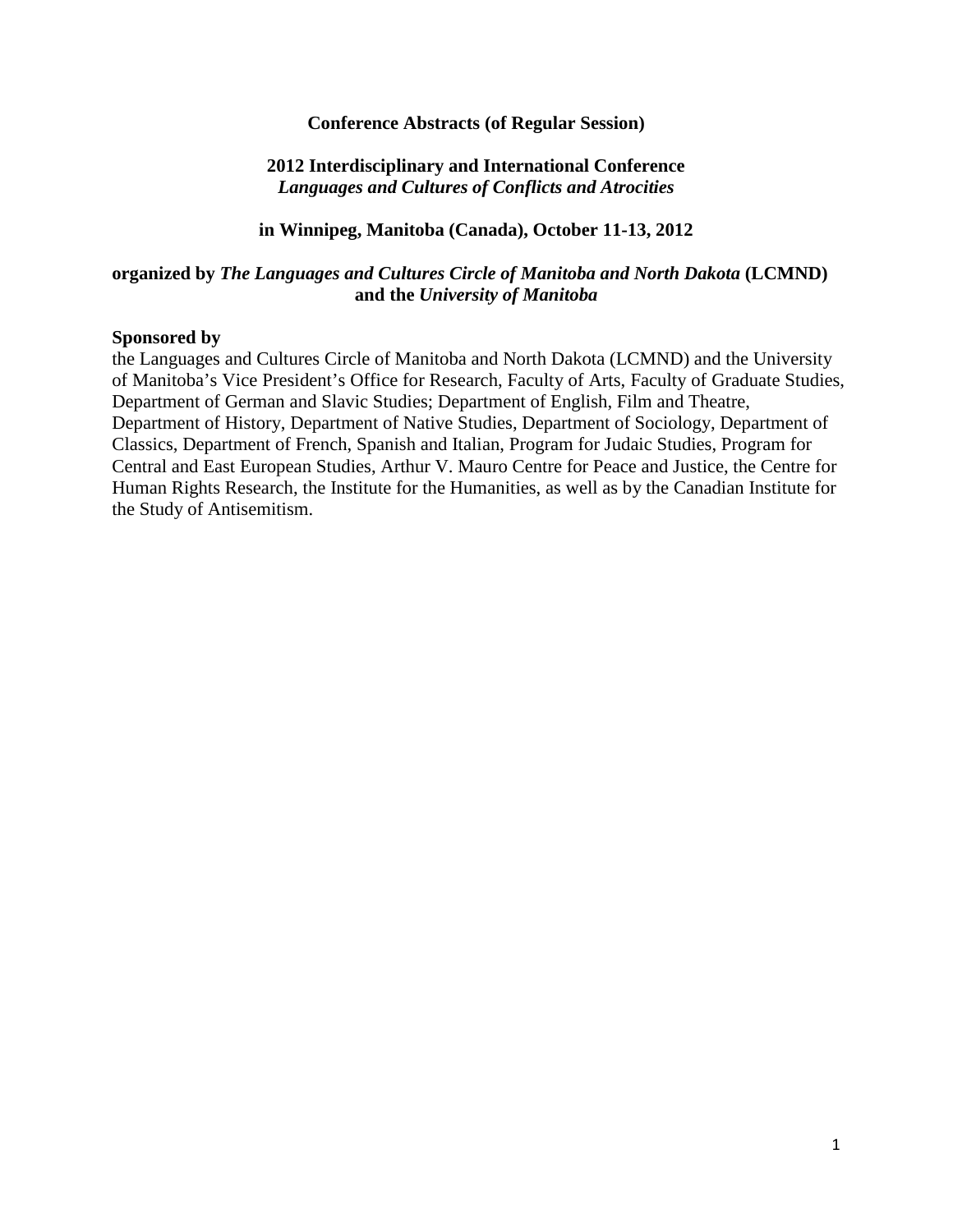## **Session 1A-1**

# **Adina Balint-Babos, PhD (University of Winnipeg)**

#### **The Writing of Herta Müller: Poetics of Resistance**

Belonging to the last generation of Romanian-born writers of German language, Herta Müller (born 1953) has spent her childhood and youth in a minority community in the Communist Transylvania. By drawing on two of her latest novels translated into French – *La bascule du souffle* (2010) and *Animal du coeur* (2012) – I will analyze aspects of the "poetics of resistance" in her writing, both thematically and at the level of the literary discourse. Certain events and characters will lead me to reflect upon such questions as daily life under a dictatorial regime, ambiguity as resistance to submission, as well as the transmission and representation of a collective traumatic event. Drawing on Jacques Derrida's ideas about "the politics of the language" and its subverting power, I question the political and aesthetic value of Müller's writing "beyond the regime" while attempting to illustrate the complexity and perversion of the human being caught in the dictatorial machine.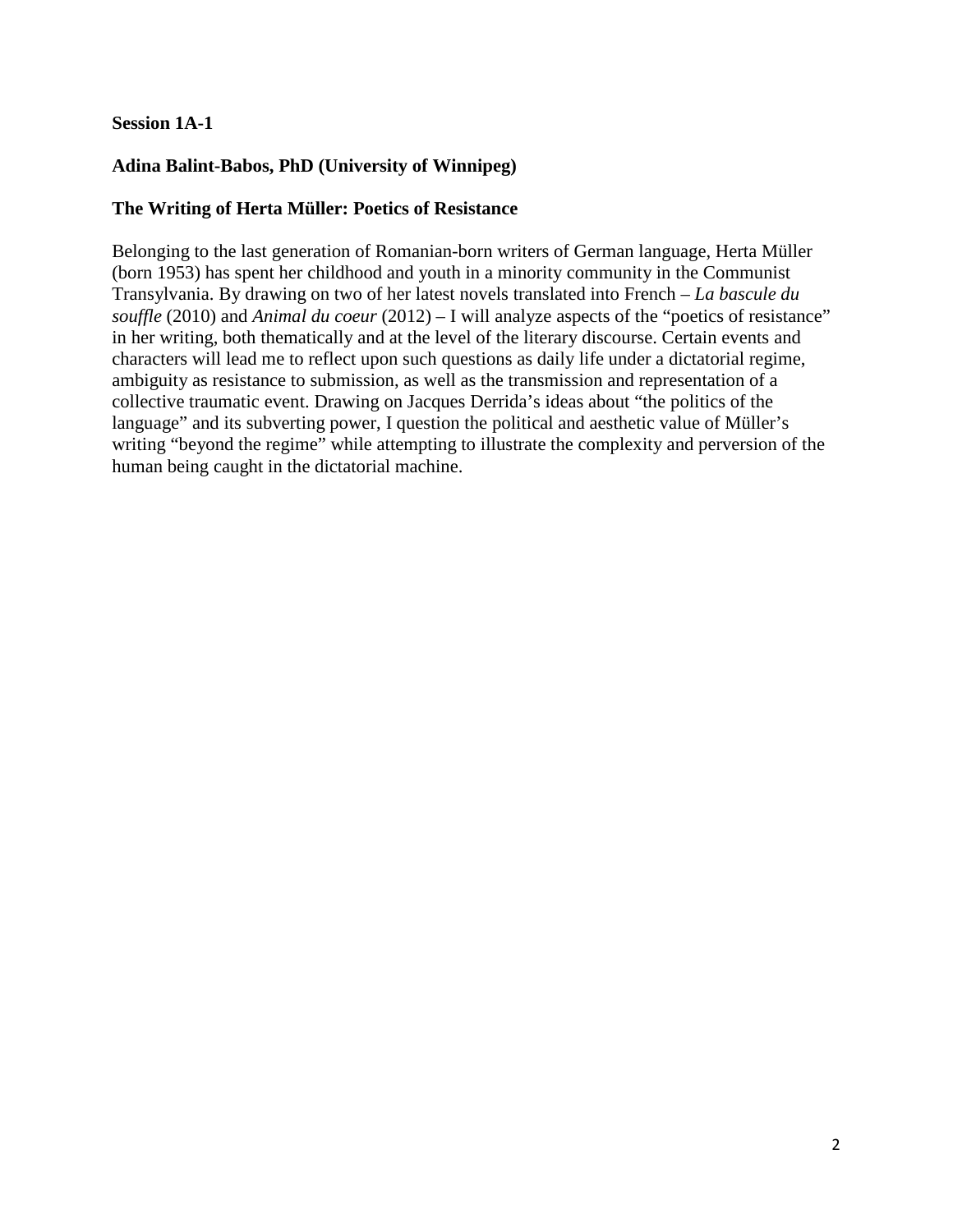## **Session 1A-2**

## **Michael Zimmermann (University of Regina)**

## **Fragmentation by Trauma in Works by Herta Müller**

Notions of Germanness associated with the principle of *jus sanguinis* are being tested in a modern-day, globalising Germany. Entitlement through *Volkszugehörigkeit* (ethnicity) is an oft criticised right guaranteed in Germany's Basic Law. Minority populations of displaced ethnic Germans (re-)adapted their identities to Germany following WWII. Settled in the late 18<sup>th</sup> century to frontier regions of the Austrian empire, Banat Germans are one such group of ethnic Germans. Waves of emigration in the 1960s and especially following Ceausescu's demise in 1989 have seen the near decimation of the German ethnic population in Romania.

The theme of Banat German co-ethnic identity finds continued inclusion in German media. One such example is Martin Enlen's television film *Das Geheimnis in Siebenbürgen* / The Secret in Transylvania (ZDF 2011), a movie that shows the overcoming of repressed trauma and a reconciliation of Romanian-German differences through the confrontation with the past.

Perhaps the best known literary treatment of the trauma of the Banat population is that by Herta Müller. In her work, suicidal ideation is a constant part of the identity of those who suffered under Ceausescu. For those in Romania's German minority, trauma and oppression find their sources not just in the Soviet-imposed totalitarian regime, but also in the connection to a Nazi past, the memory of which is formed indirectly: "… my father's life began at a time I knew best from the books of Edgar, Kurt and Georg and least from father himself: An SS-man who came back from the war, who had made graveyards and left places in a hurry…" (*Green Plums* 65). Thus, Müller's work gives testimony not only to individual and collective trauma, obtaining from the direct experience of political oppression, but also to the indirect, transgenerational burden of the *volksdeutsch* involvement in wartime ethnic cleansing. Identity, language, and the concept of *Heimat* are fragmented by trauma and those who seek affirmation of identity in Germany are met with a sense of homelessness and loss. This paper examines the causes and manifestations of trauma as depicted in Müller's works *The Land of Green Plums*, *The Passport*, and *The Hunger Angel: A Novel*.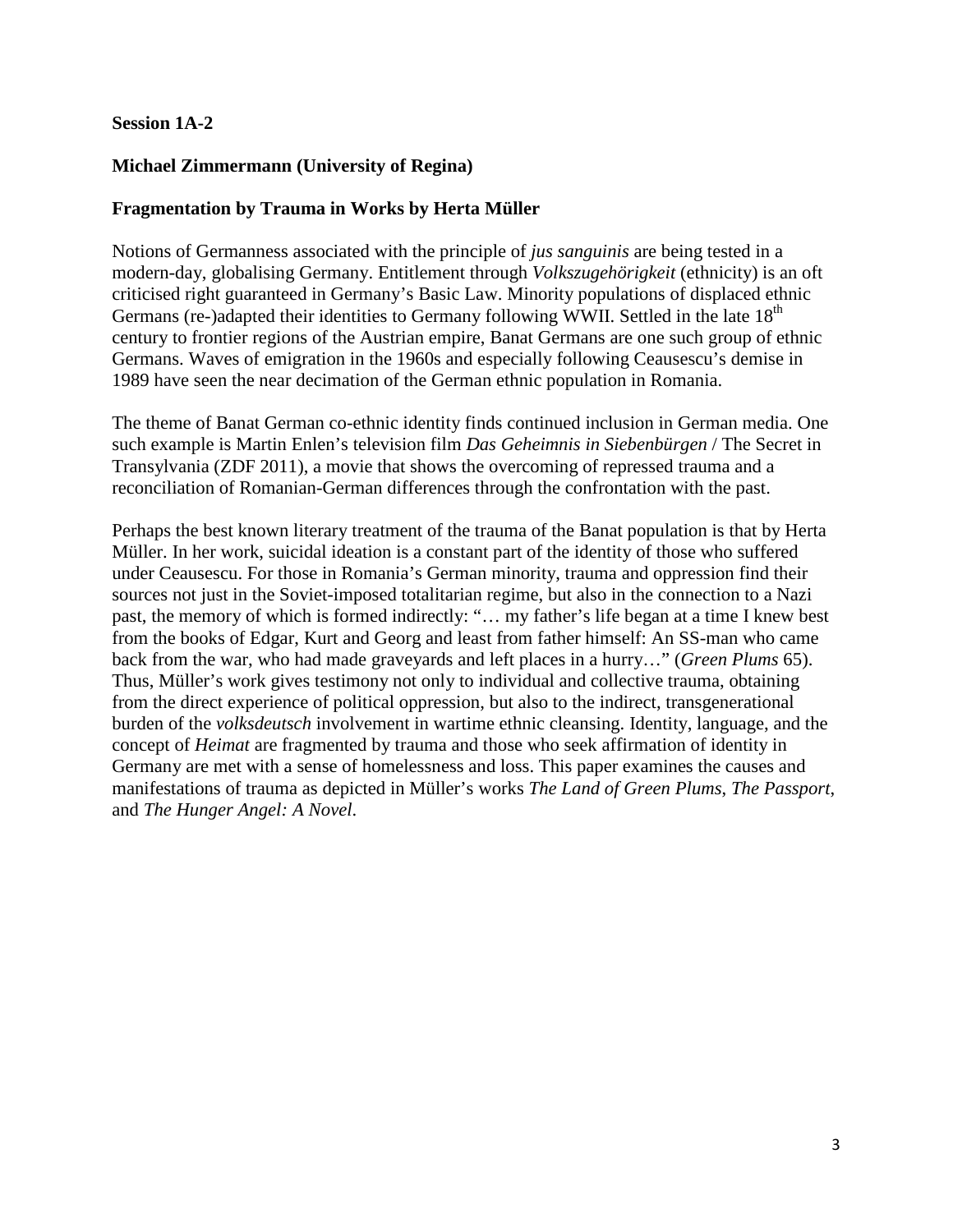## **Session 1A-3**

# **Thyra E. Knapp (University of North Dakota)**

#### **Anne Duden and the Aesthetics of Atrocity**

Anne Duden's early texts, *Übergang* (1982) and *Das Judasschaf* (1985), feature female protagonists who struggle to find voices capable of expressing unspeakable atrocities. These German women of the second generation experience a disorienting sort of double-identification in their attempts to comprehend both the condition of the marginalized outsider as well as that of the submissively complicit perpetrator.

This problematic perspective does not lend itself to a traditional linear narrative, but rather to an aesthetic experience meant to accurately convey the splintered psychological state of the protagonist-narrators. Wracked with guilt over the events of the Holocaust, these women seem to innately know that if they do not keep the horrors of Nazi Germany alive in their own consciousness—functioning as repositories of cultural memory—that the atrocities perpetrated there will be forgotten. This weighty responsibility forces them to continually shuttle between a reality too painful to face and a fictional world too elusive to grasp. The struggle to negotiate these opposing worlds, and the confusion and frustration that result, are effectively conveyed through what Margret Brügmann and Margaret Littler have termed Duden's postmodern German feminist aesthetic.

In this paper, I will investigate the ways in which Duden creates complex texts that endeavor to represent how her characters deal with atrocity. The externalization of the protagonists' psychological sufferings (resulting from collective guilt) through *ekphrasis* and visceral corporeality creates narratives in which their experiences are cathartically transposed and transformed into what can be considered an aesthetic of atrocity.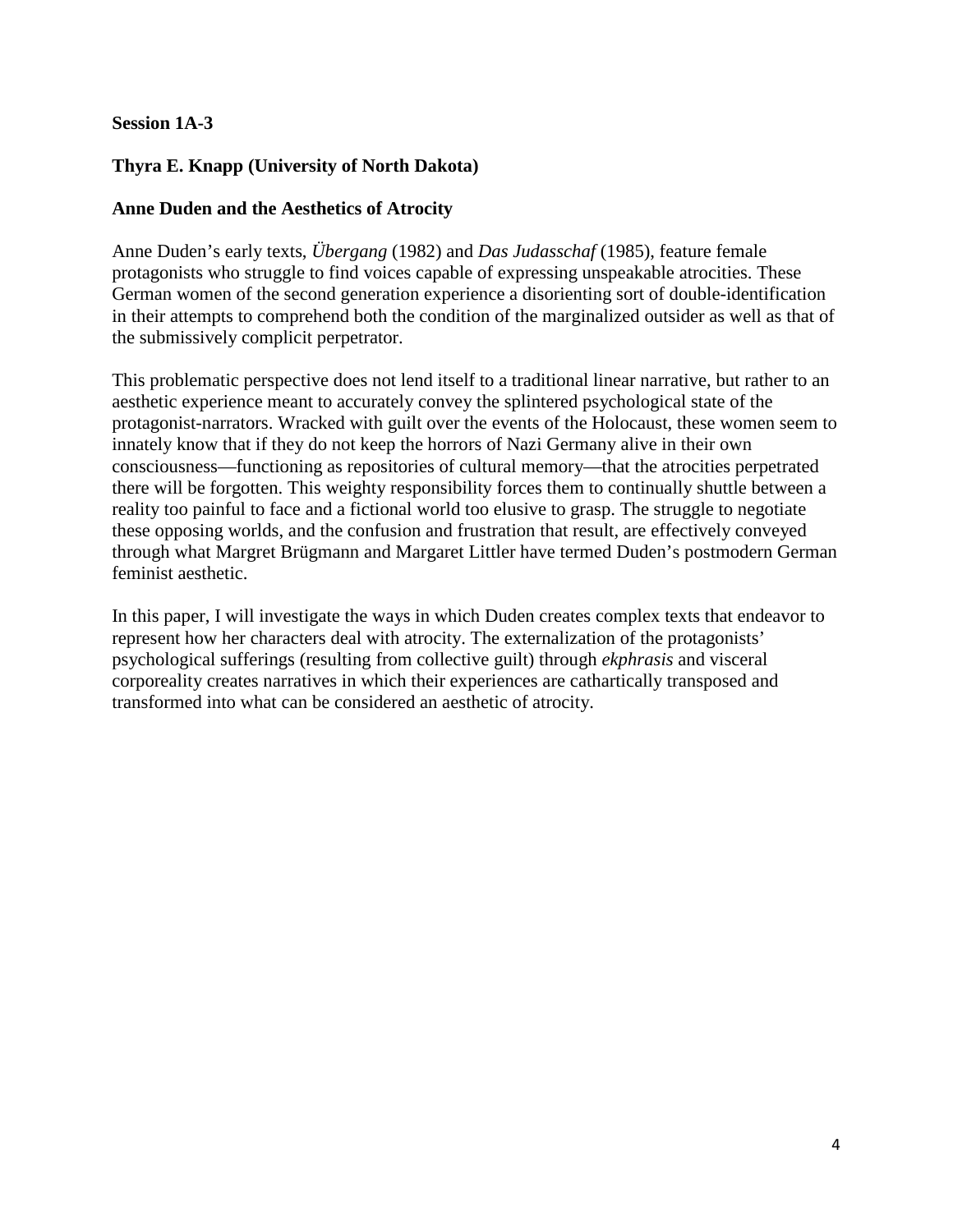#### **Session 1B-1**

# **Kathy L. Gaca (Vanderbilt University)**

# **Death to All Enemy Sperm: Genocidal Culture since Antiquity and its Basis in Martial Power**

As argued by Shaw (\*), in modern society warfare has often proved conducive to genocide. However, as rightly but too briefly noted by Jones (\*\*), warfare and genocide have not always been two discrete practices, for in classical antiquity, there was a widespread norm of populaceravaging warfare that was expressly genocidal in its aim. As I argue in my paper, since the later Bronze Age, overlords and their martial elites forcibly recruited, developed, and drew upon specialized subordinate forces in all-male corporate units. At their discretion, they used these forces like kill dogs to exterminate, among targeted communities of people (often but hardly always of another ethnicity), either all the males adult and older, or all the males, preadolescent boys included, while seizing and socially deracinating the girls and young women as live captives to subjugate, exploit, and co-opt, partly through rape and forcible impregnation. This use of genocidal warfare was contagious because it was short-term profitable and exhilarating for those wielding temporary supremacy, but it was long-term devastating for civil culture as previously known and practiced in the longue durée of human civilization before the later Bronze Age.

As further argued in my paper, genocidal populace-ravaging, in active practice or wielded as a threatening capability, the 'or else' to gain compliance with oppression less devastating and ghastly than ravaging, brought about a pervasive (but not uniformly totalizing) re-engineering of emergent Western society from the late Bronze Age to late antiquity and beyond. This retooled social order can appropriately be called 'genocidal culture' because it was predicated on the grim cross-cultural principle of martial masters and their elites asserting their power unilaterally to inflict death and torments 1) on those lower in the martial hierarchy by those at its heights, such as commanders having forces killed who rebelled against orders or having the rebels' wives and daughters raped and sons killed, and 2) on the myriad peoples conquered and ravaged or overthrown and oppressed by the forces who themselves labored under multiple versions of Damocles' sword. The many cross-cultural applications of this principle in antiquity provide farreaching insights into the martial contours of ancient genocidal culture as an expression of an unflinching warlord capability to use genocide to, say, thin the herds of his adversary's 'unwarring multitude' (*imbellis multitudo*), now known as 'non-combatants' or to do the same to his own restive forces or to the forces of his adversary.

\*M. Shaw, *War & Genocide: Organized Killing in Modern Society* (Cambridge: Polity Press 2003), 5 and *passim*.

\*\*A. Jones, *Genocide: A Comprehensive Introduction* (New York: Routledge 2006), 326.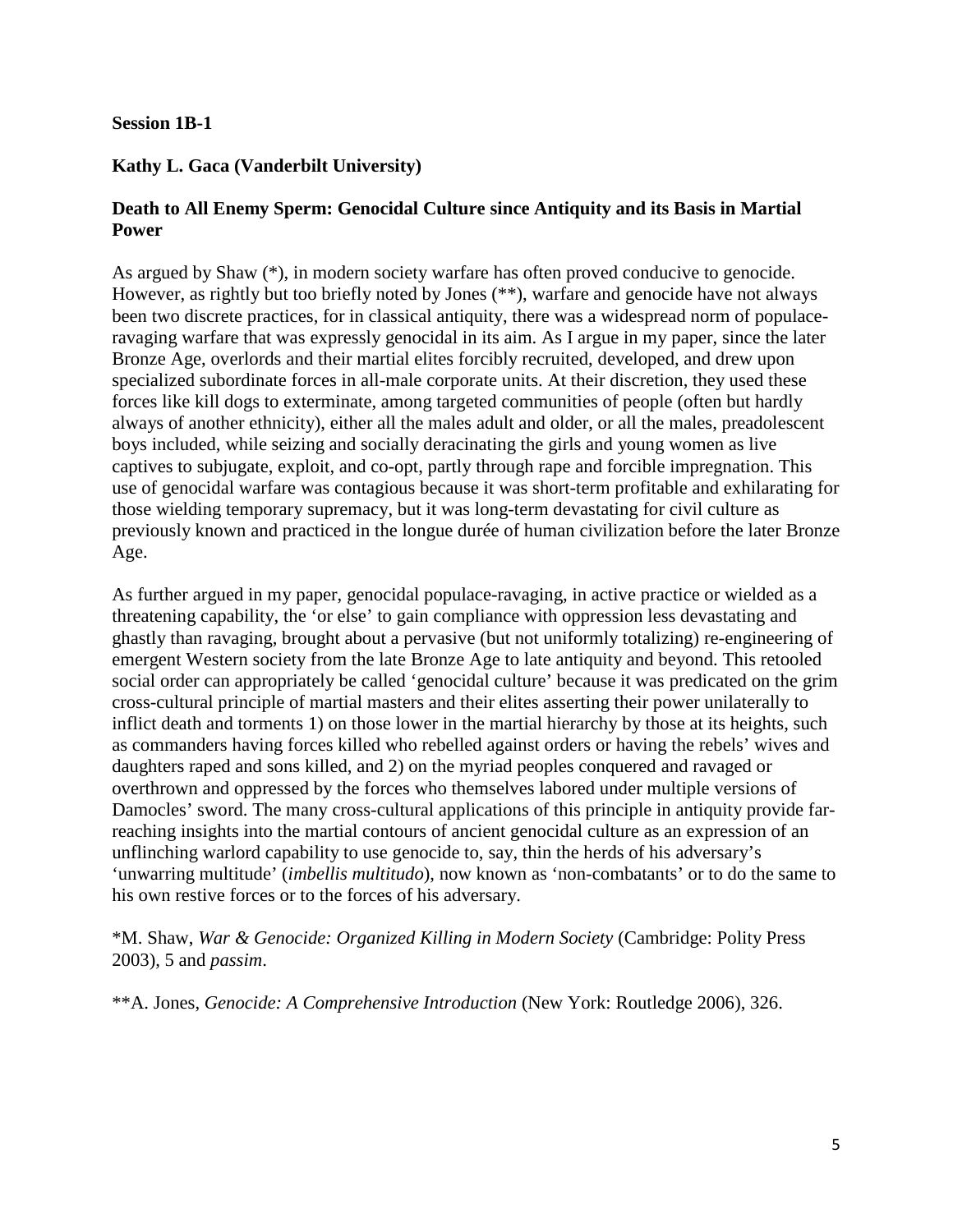#### **Session 1B-2**

# **Catherine Gilbert (University of Nottingham)**

## **From Surviving to Living: The Role of Testimony in Post-Genocide Rwanda**

Testimony plays an essential role in the transmission of human experience, and has become an important mode of expression for survivors of trauma. During the 1994 genocide in Rwanda, acts of unspeakable violence were committed against women. Without any form of official documentation, how can their experiences be communicated? How can the horrors of genocide be expressed? This paper proposes to analyse the *prise de parole* of Rwandan women genocide survivors, focusing in particular on the published testimonies of Berthe Kayitesi (2009) and Esther Mujawayo (2004). Drawing also on fieldwork carried out in Rwanda in the month of April 2012, this paper will consider the framework in which survivors are permitted to tell their stories, and the central role of testimony in transmitting and preserving the memory of genocide.

Predominant in the testimonies are the continuing impact of trauma on women's lives and the ongoing process of survival. Critics such as Alexandre Dauge-Roth (2010) contend that survivors embody a 'disturbing presence' in post-genocide Rwanda, and their voices are too often being silenced by the dominant discourse. I will argue that, for these marginalised women, the act of bearing witness is a means of reclaiming their voice and breaking the silence imposed upon them. I intend to show how, on an individual level, the act of testimony plays a crucial role in facilitating the passage from *surviving* to *living*, in working through trauma and re-engaging with the present. Moreover, despite the many obstacles, testimony has become an essential tool in the process of reconciliation at a national level, as well as bridging the gap between Rwanda and the West and leading to a greater understanding of the 'unspeakable' events of 1994.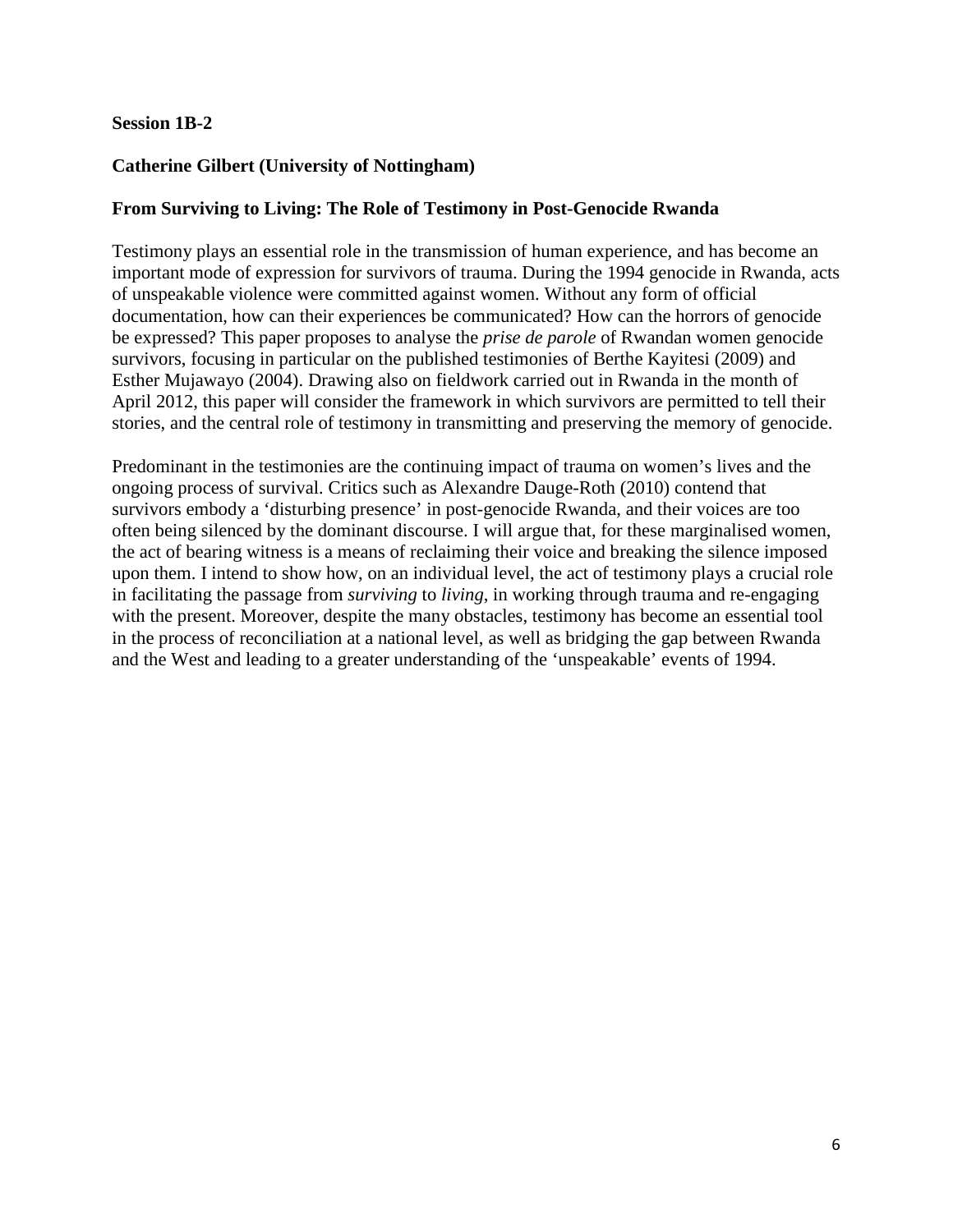#### **Session 1B-3**

#### **Shannon Scully (Clark University)**

## **The Politics of Memory and the Display of Human Remains in Rwanda: Murambi Genocide Memorial**

This paper examines the use and public display of preserved human remains in memorialization practices at the Murambi Genocide Memorial in the Southern Province of Rwanda. Murambi Genocide Memorial is a school that has been turned into a memorial site in Rwanda, where 50,000 Tutsis were massacred in April 1994 during the Genocide against the Tutsi. During the exhumations of the mass graves in 1995, 848 bodies were preserved and are now on display in 24 classrooms, lying on wooden-slat tables. I present a hitherto-unexplored academic perspective regarding memorialization in post-conflict Rwanda, specifically relating to Murambi. Contrary to other academic accounts, which argue that such displays are un-dignified, an unjustified display of atrocity, or simply a display of the victors' historical narrative, I intend to show the display of human remains plays an integral role in the preservation of the memory of the Genocide.

I explain why the bodies at Murambi serve as effective tools for education about genocide, preserving the memory of the events that occurred there – events that took place throughout Rwanda and are a reminder of the potential consequences when hatred and impunity are left to fester. It shows how they serve a purpose for future generations of Rwandese, and the world, that is greater than negative individual or political reactions. Holocaust survivor and author Primo Levi wrote that although he was witness to the Holocaust, the true witnesses were those who were killed. The bodies at Murambi, therefore, are the true witnesses to the Genocide against the Tutsi, and it is argued their existence and display should be valued and preserved, not covered and buried.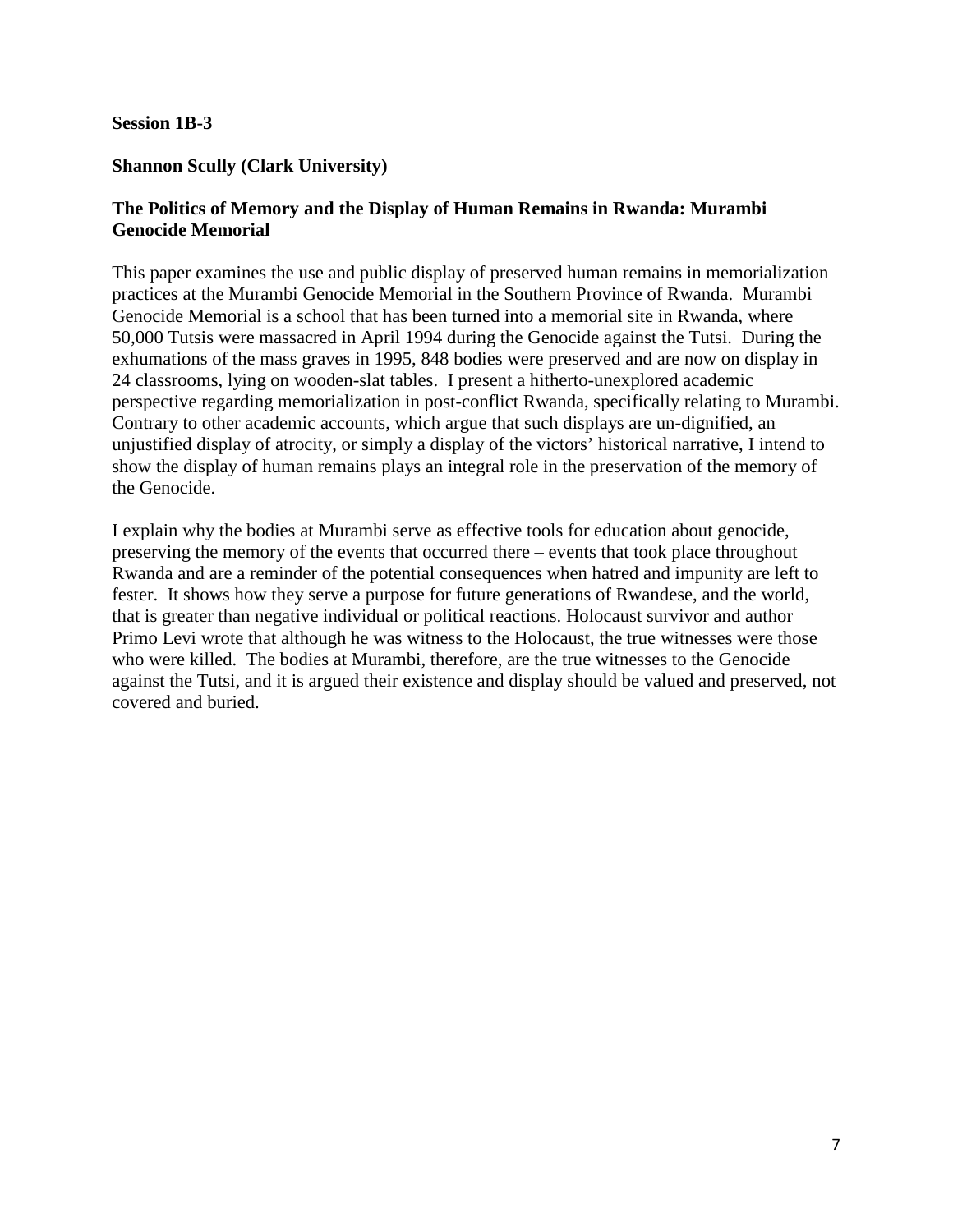## **Session 1C-1**

# **Michael Kilburn (Endicott College) & Nathalie Saltikoff (Endicott College)**

## **Soldiers' Tales (Un)told: Multidisciplinary Perspectives on Narrative and Trauma in the Consideration and Treatment of PTSD (and preTSD)**

This paper examines the role of narrative in conflict, both preemptively and in the aftermath of atrocity. Drawing on an interdisciplinary roundtable discussion at the 2011 OHA conference in Denver and a presentation at *Beyond Testimony and Trauma: Oral History in the aftermath of mass violence.* at Concordia University in March 2012, this paper outlines current research and treatment of PTSD among combat veterans and other victims of conflict. It considers the role of narrative in understanding, reintegration and reconciliation from a variety of disciplinary perspectives and approaches: clinical/physiological; psychological/human services; cultural/sociological; public health/administrative; and historical/political. While the initial focus is PTSD among combat veterans, the discussion necessarily engages larger issues of trauma, memory and history: the social and political responsibilities of bearing witness to traumatic histories; the ethics and protocols of interviewing survivors; and the broad relation of narrative and storytelling to social reconciliation, restorative justice, and historical truth. Particular consideration is given the possibilities and dilemmas of applying oral history methods to the consideration and treatment of trauma. From talk therapy to Truth and Reconciliation Commissions, various narrative strategies have shown great promise for mitigating the psychological and sociological traumatic disorders of conflict and atrocity. A greater understanding of the function of narrative in healing the wounds of war may also suggest preemptive strategies to the political (meta)narratives that frame, provoke, and legitimize organized violence in the first place.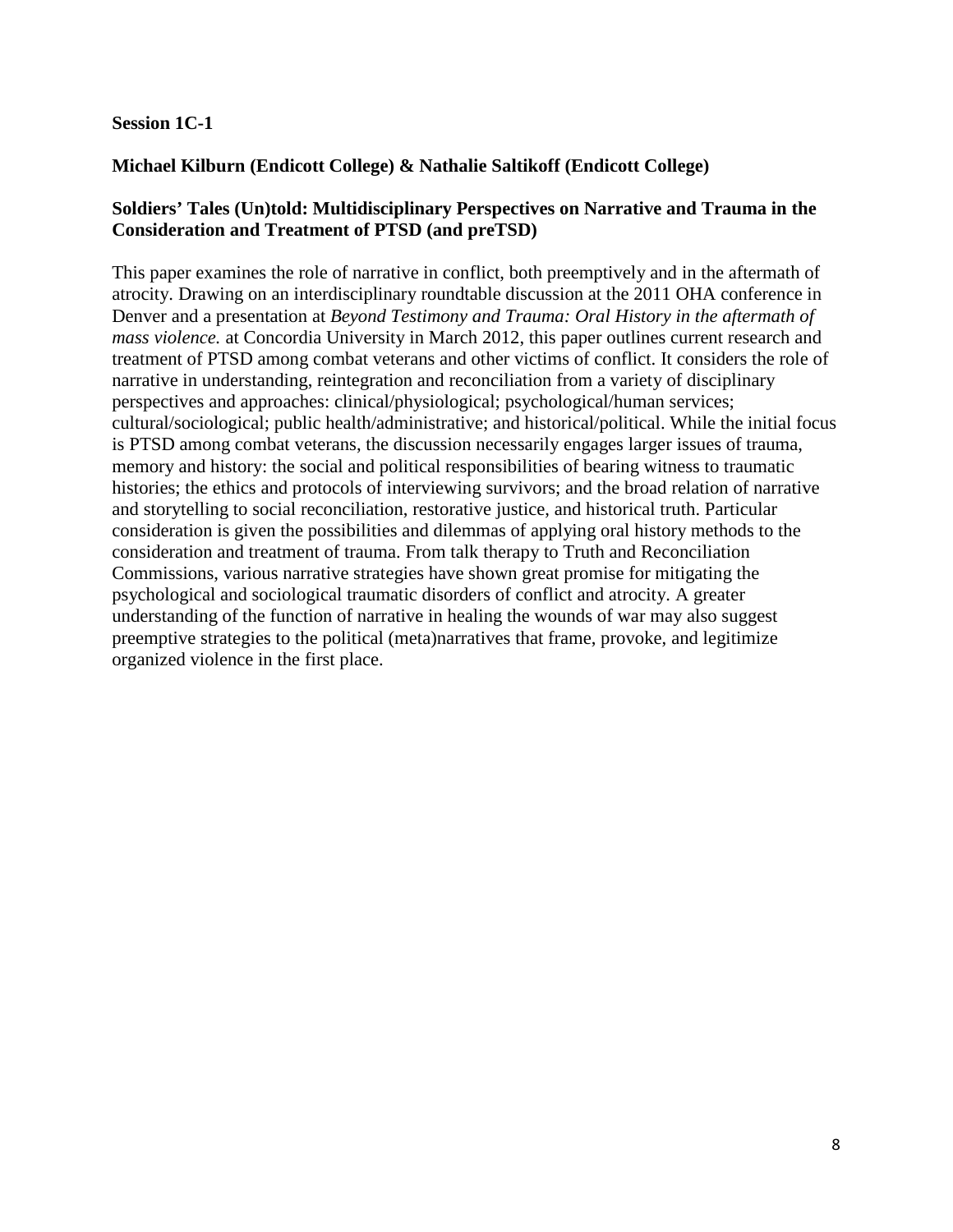## **Session 1C-2**

## **Elizabeth Pirnie (University of Calgary)**

# **The Soldier I Was Then vs. The Soldier I Am Now: Dichotomic Identity Construction Through Winter Soldier (2008) Testimonies**

In 1971, the 'Winter Soldier Investigation' was held in Detroit, Michigan. Its goal was to educate the public and bring an end to the U.S. occupation of Vietnam. Over 100 Vietnam veterans testified to war crimes and atrocities they claimed to have participated in or were witness to during their combat tours in Vietnam. In the same spirit, a second Winter Soldier event, 'Winter Soldier: Iraq and Afghanistan – Eyewitness Accounts of the Occupation', was held in Silver Spring, Michigan in March 2008. Convened over four days, recently discharged members of Iraq Veterans Against the War testified to the 'realities' of the wars in Iraq and Afghanistan and called for the withdrawal of troops from Iraq.

Adopting a post-structuralist framework for discourse analysis, this investigation treats language, not as a readable symptom of some hidden reality of the speaker, but as an interpretive, situational and interested mode of constructing 'reality' through talk. Consequently, this paper approaches the recalled memories of the testifying veterans, not as an accurate account of an objective history, but as an operation of identity construction whereby each soldiers' account of the past constructs a frame through which their present identity performance can be understood. Therefore, the proposed paper does not look to the accuracy or authenticity of the soldiers' testimonies but rather investigates the social and political function of the identities constructed through their performative effects.

Having performed a close textual analysis of the Winter Solider (2008) testimony transcripts, this paper illustrates: first, how 'Winter Soldier (1971)' discursively frames the participation and identities of the 2008 testifying veterans; second, how rhetorical operations of 'victimization' and normative standards of soldier behavior in the 'theatre of war' are invoked to construct the U.S. military occupation of Iraq as a social problem; and third, how testifying veterans situate themselves as divided subjects - 'the soldier I was then' and 'the soldier I am now' – through the deployment of dichotomic identity motifs (e.g. the Naive vs. Knowing Soldier; the Powerless vs. Empowered Soldier, the Monster vs. Human Soldier).

Key Words: identity, Winter Soldier, constructionist, testimony, discourse analysis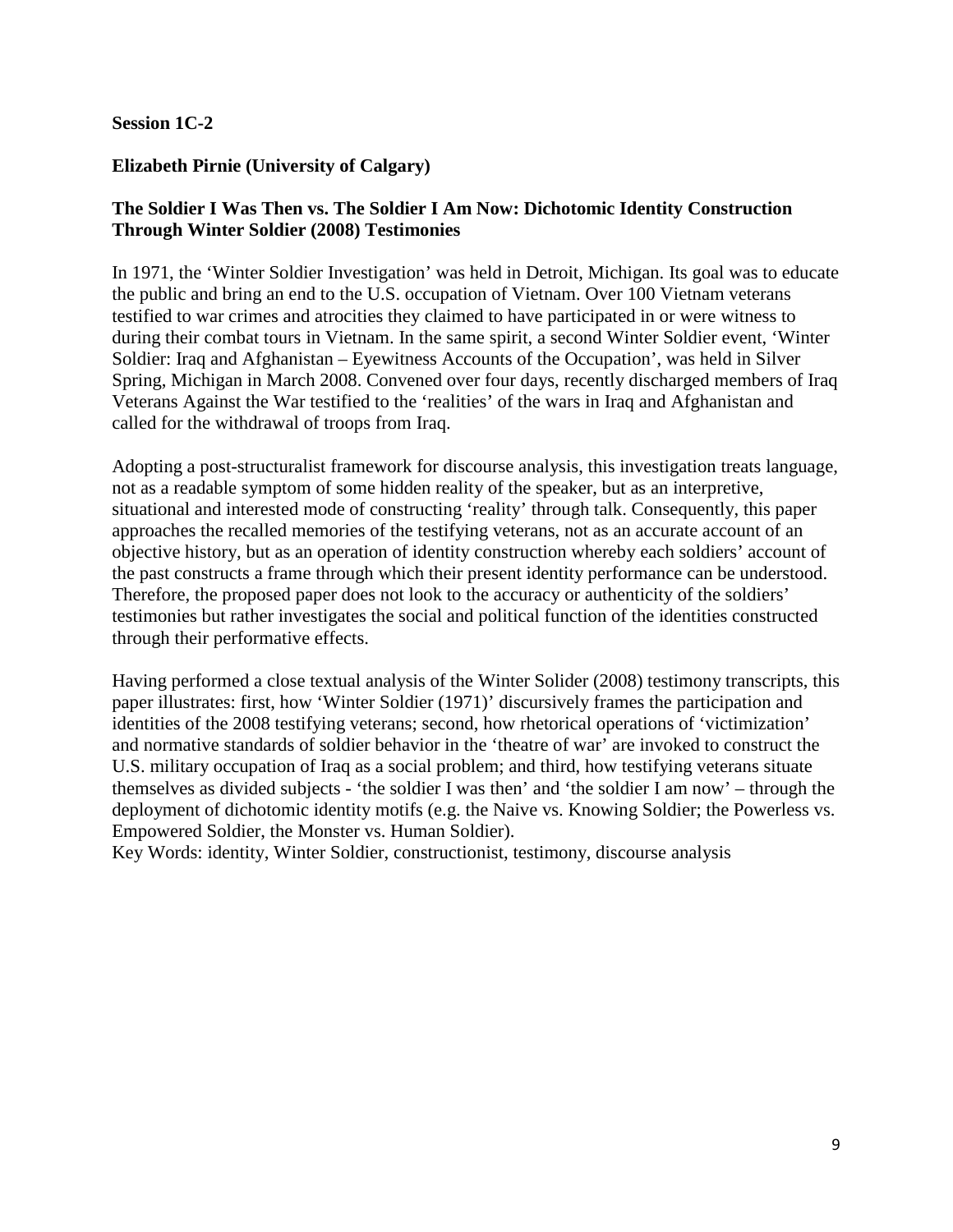## **Session 1C-3**

## **Lori Newcomb (Wayne State College)**

# **Double Jeopardy: Tim O'Brien's** *The Things They Carried*

Tim O'Brien, inserting himself as a character in his novel *The Things They Carried,*  contemplates dodging his draft notice and breaks down in sobs on a boat floating on a river that divides the United States and Canada. This river represents the ideological struggle between the narrative of American patriotism that shames a man for fleeing the draft and the narrative of conscientious objection to war. Tim gives in to the first narrative, saying that he "would go to the war – I would kill and maybe die – because I was embarrassed not to" (62). The narrative of patriotism propels the individual into the traumatic situation yet provides no healing for the soldier's trauma upon his return to America, where the most vocalized narrative is one of objection to his participation in the war.

The message the soldier receives, then, is "you're a traitor if you don't go to war, but after you come home traumatized, you'll have to feel guilty about going in the first place." The Vietnam soldier therefore fails to cope with his trauma because of his inability to create a community of those who either can share his experience or who can listen effectively to both the "shock of the first moment" and for the "temporal delay that carries the individual beyond" it (Caruth 10).

I argue that the trauma in O'Brien's novel is rooted in and exacerbated by the narrative of American patriotism that is used to legitimize war, and I posit that the stories O'Brien's soldiers tell – stories that are not objectively true but are viscerally true or what O'Brien calls "story truth" – function as fabrications that heal. This 'story truth' functions in opposition to the mediaconstructed war of which Baudrillard writes: while the war that "did not take place" is presented to the masses as reality but is in fact a constructed narrative (*The Gulf War* 61-89), 'story truth' is presented as a fabricated narrative that more closely reflects the soldier's experience of war.

In this regard, a nontraditional community of soldier storytellers helps to heal the damage created by the master narrative. Victims of this damage struggle in creating this community on the home front, but it can be formed on the war front because the home-based narrative that sent soldiers to war is more easily re-created, ironically, away from home.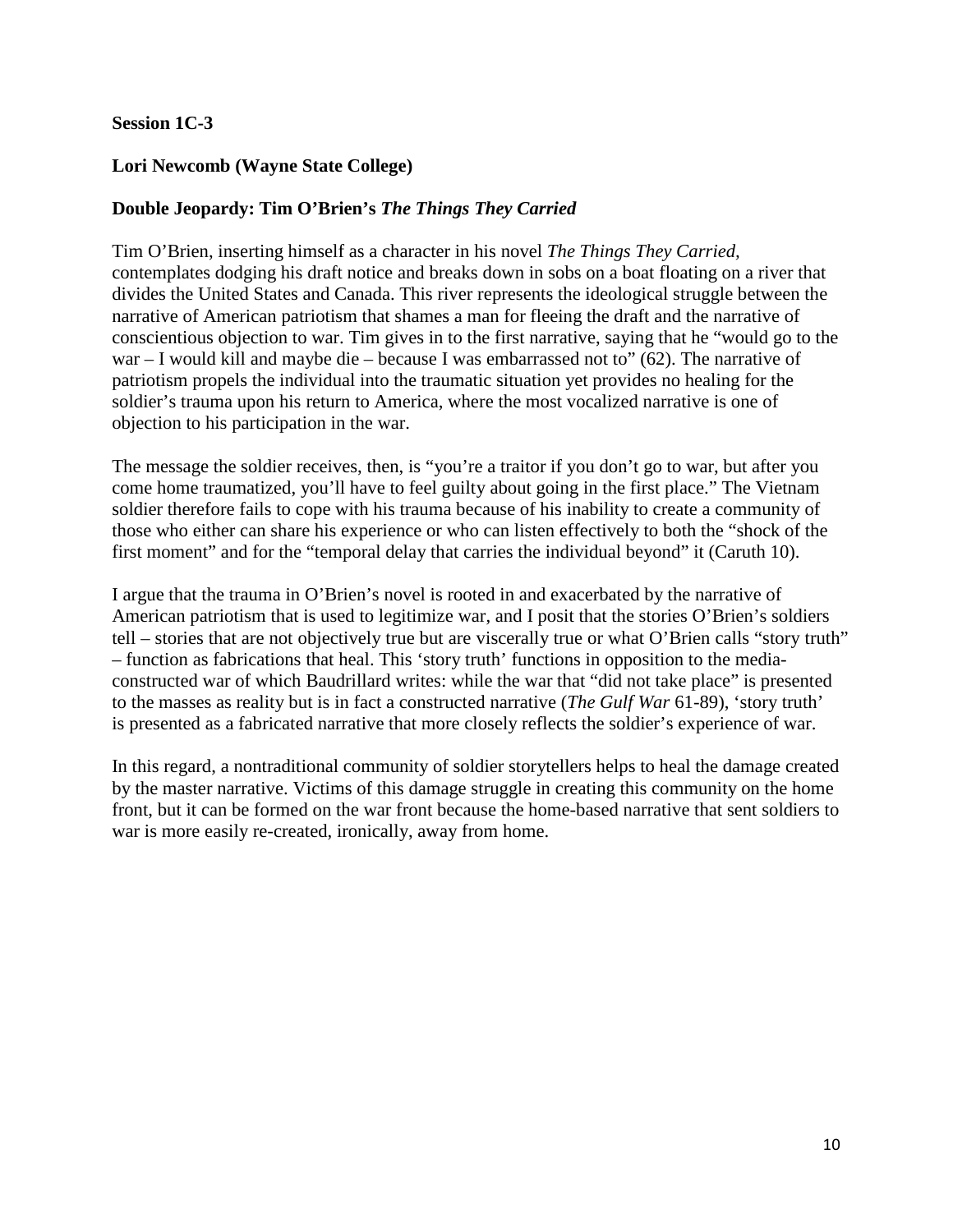#### **Session 2A-1**

## **Stephan Jaeger (University of Manitoba)**

## **Cultural History Approaches to War Museums. To Experience the Past and Learn for the Future?**

Do war museums mainly function as attractions for military and military history enthusiasts? Do they mainly document the past? Do they glorify individual war heroes and nations as act of commemorating the past? Are they always supportive of the plight and suffering of soldiers who need to be recognized in their sacrifices? How do they represent the enemy and civilian victims?

My paper will briefly sketch out war representations in the current European museum landscape and then focus on the new exhibit (and redesigned building) of the Military History Museum of the German Federal Armed Forces in Dresden, which on the one hand, continues a German documentary tradition in recent war historiography. It bases its exhibit in particular on original objects and images and mostly avoids empathy of history in favour of historical distance. Yet, on the other hand, the museum creates a new temporalized space by combining the traditional story of German warfare in the  $19<sup>th</sup>$  century Arsenal Building from 1300 till the present with a 'thematic course' in Daniel Libeskind's wedge (cutting through the old building). This thematic course represents the violent effects of war as universalized ideas and fields such as memory, games, language, suffering, animals, formation, destruction or technology.

The clash of a cultural history of violence and an anthropological, almost universal representation of ideas and fields of violence in the Military History Museum in Dresden creates a museum space that puts the visitor into a temporalized situation, transcending the German mode of documenting war to understand the past. The past also becomes present in its cultural impact on society, whereas the emphasis on the cultural concept of violence forces the visitor to reflect upon the relation between violence / war and his or her personal attitude and actions as well as future goals of society. The final section of the paper will briefly compare the Military History Museum in Dresden to the Canadian War Museum in Ottawa which chooses a very different approach to connecting the experience of the past with learning for the present by linking the military past of the Canadian nation to Canadian national identity.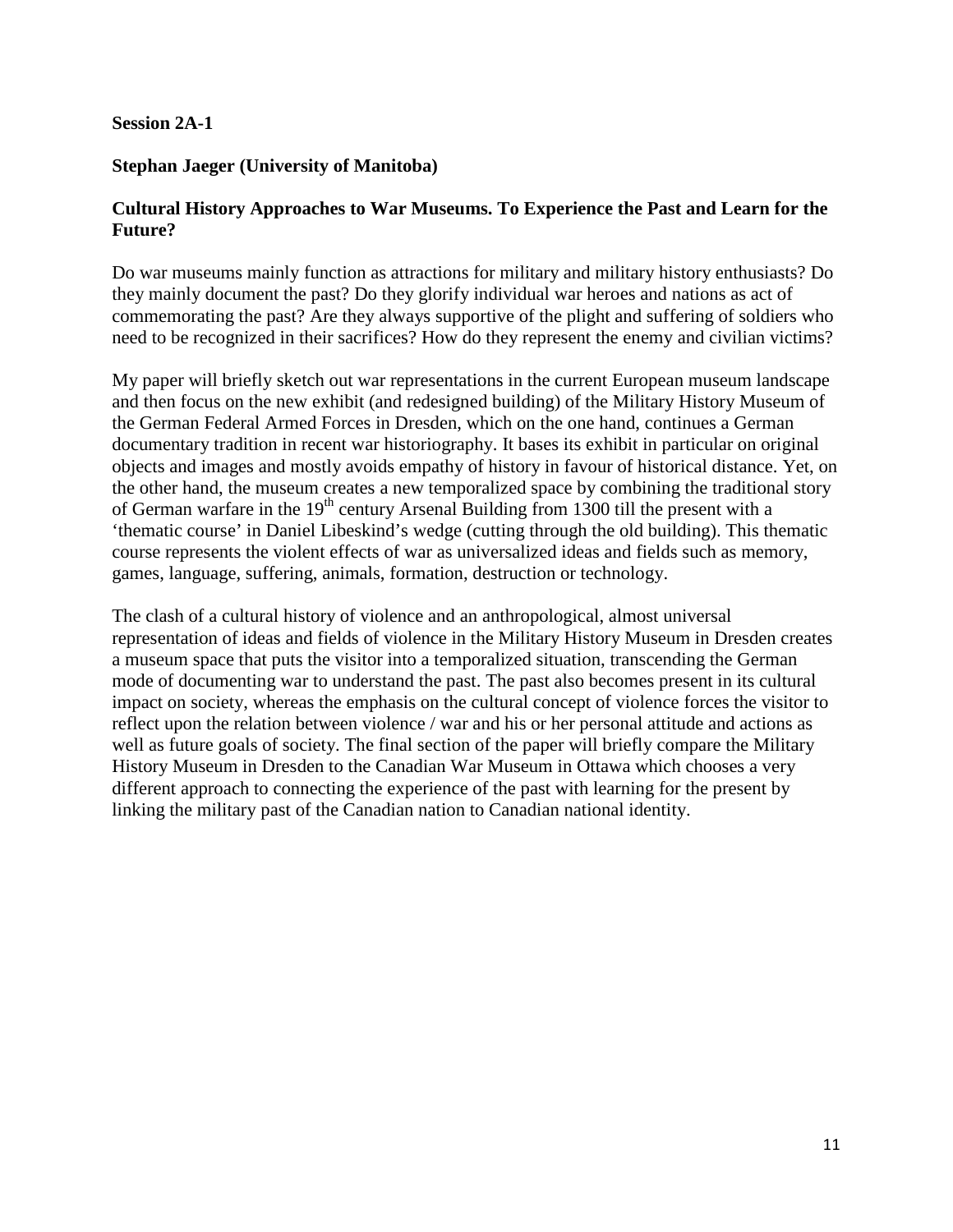## **Session 2A-2**

# **Jennifer Carter (Université du Québec à Montréal)**

#### **Beyond Pedagogy: The Imperative to Perform in Museums of Human Rights**

A globalized human rights movement that has shifted dominant discourses from citizenship formation to universal human rights is also manifest in museums foregrounding a human rights and social justice agenda. Museums such as the Canadian Museum for Human Rights in Winnipeg, Manitoba, the Museo de la Memoria y los Derechos Humanos in Santiago, Chile, and Liberty Osaka in Japan have taken up human rights as the subject of their mission, exhibitions, and programming initiatives, with the effect that human rights as a subject and practice are increasingly debated within museum institutions worldwide.

Human rights museums may seem to cohere through their aims to make human rights a museological phenomenon, however the nature of the institution's investiture in the subject is anything but universal. Addressing genocide, civil rights, war, and slavery, in addition to peace, memory, and tolerance through the lens of a human rights framework, human rights museums are growing in number and diversity of approaches. Their discourses interrogate these subjects widely, varying from the celebration or protection of rights, to community experiences of fundamental rights transgressed.

One of the ways that museums are engaging in the work of human rights borrows from contemporary human rights practices and discourses themselves. This paper analyses the evolving phenomenon of human rights museology within several case study institutions, arguing that the pedagogies of human rights organizations can be useful to museum work. A human rights education perspective instructs on methods of advocacy, public outreach, and mobilization, in addition to capacity building, facilitating, and conflict prevention and resolution. These skills provide models for thinking through how other institutions approach the field of human rights advocacy in society.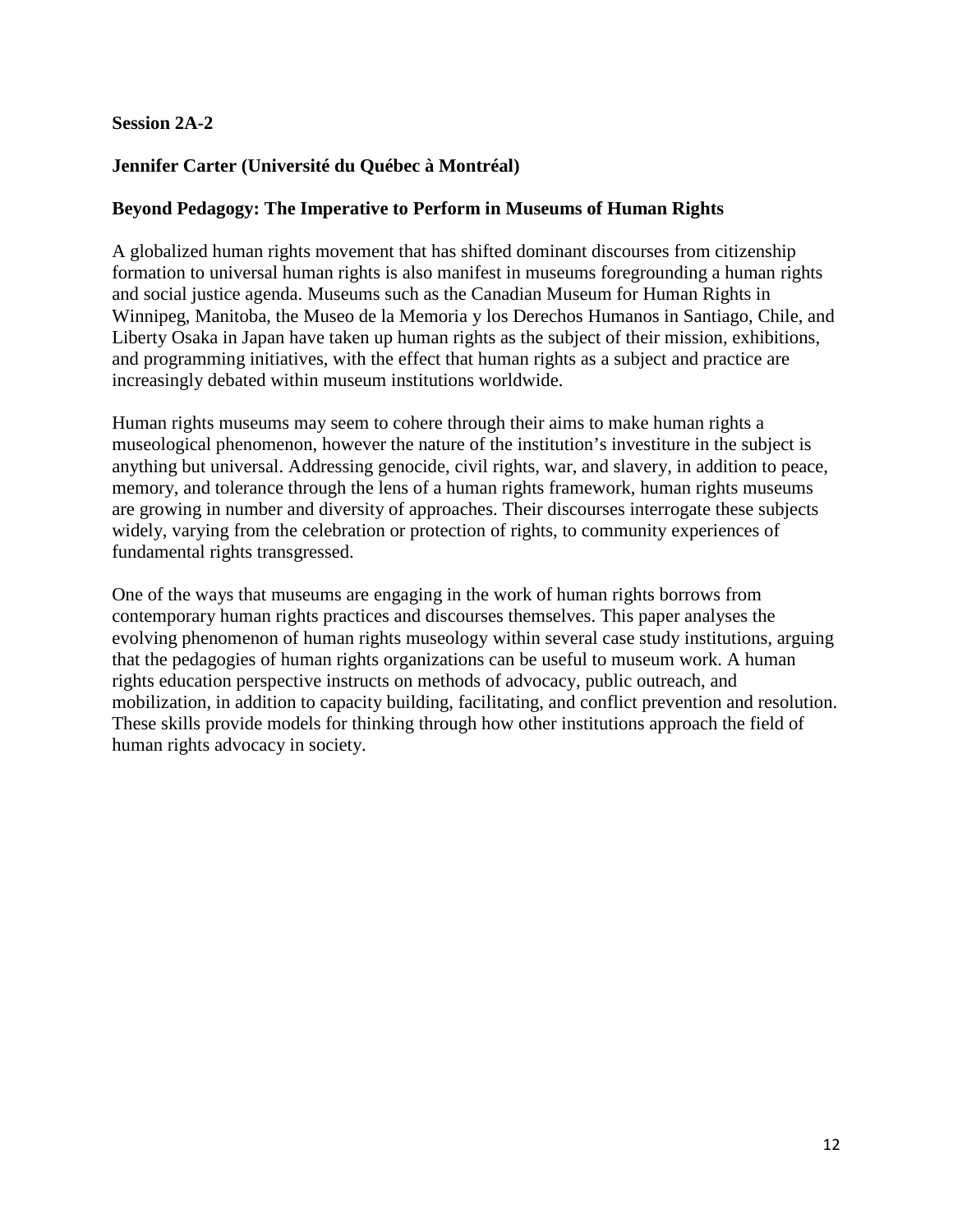# **Session 2A-3**

# **Jennifer A. Orange (University of Toronto)**

## **The Museum As An Agent of Social Change**

The last two decades have brought a new global trend in museology. Museums on six continents have demonstrated new approaches to human rights. While human rights have always been at the museum's core function of knowledge preservation and sharing, this recent focus is different. Museums are no longer representing human rights violations and achievements as past instances. Instead, museums are developing tools to proactively change social practices to enhance the future realization of human rights. By developing new practices, the museum is changing from a mirror of society to an active agent of social change.

This paper will identify the shift in museum practice from preservation, education and memorialization to advocacy and activism within sites of social conflict. It will discuss the potential for museums, as institutions with unique positions in our society, to promote human rights and enhance social justice. It will then critically analyze the challenges brought by public and private funders, audiences, affected communities and museum professionals and question whether the museum is actually in a position to advocate effectively for human rights.

As an example of the extraordinary potential of a museum and its accompanying challenges, the paper will then investigate the case of the Canadian Museum for Human Rights by discussing its mandate, the work method with which it is creating its content, and its funding challenges. It will also note the community outcry about the gallery formation and the political hurdles that the museum has faced.

The paper will conclude with an assessment of whether the CMHR is meeting the potential of a human rights museology and what might be done differently to further its success.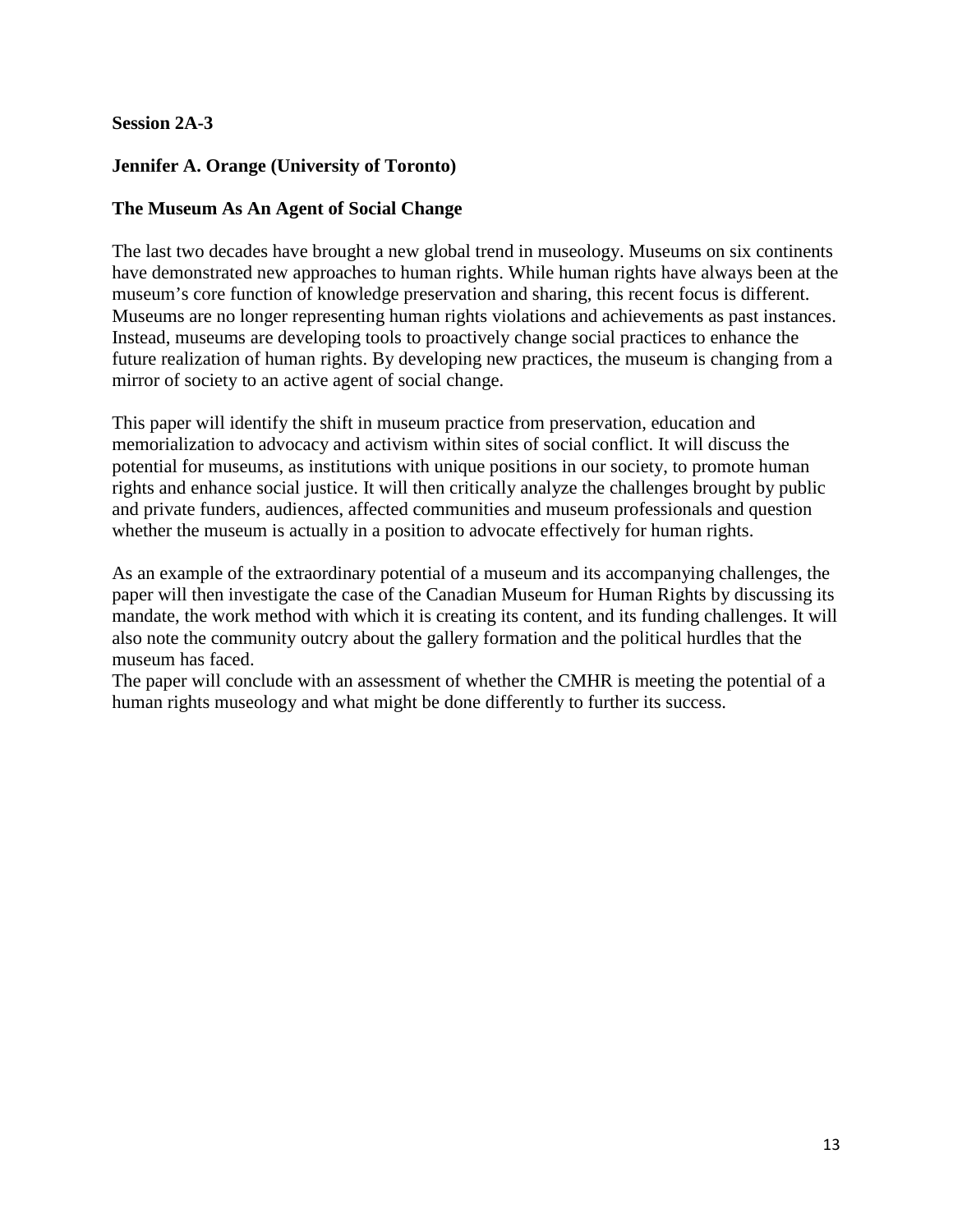#### **Session 2B-1**

# **Sara Matthews (Wilfrid Laurier University)**

# **Teaching and Learning from Narratives of Violence: Photography as Witness**

Abstract: This paper reports on a research project that explores the use of witnessing portfolios in teaching and learning from narratives of violence. A witnessing portfolio is an assemblage of photographs and text that respond to the student's engagement with the curriculum, including readings, visual resources and classroom discussions. In the portfolio, students record their impressions and reactions to the curriculum using photography and text. These reactions then form the basis for a meta-analysis that culminates in the articulation of an ethics of witnessing. The approach was developed by the primary researcher as the final assignment for a fourth year undergraduate seminar entitled "Narratives of/about Violence". The project explores the following questions: how do witnessing portfolios symbolize and/or represent the work of learning from narratives of social violence? How do witnessing portfolios contain the student's experience of learning? And, what are the possibilities and limits of witnessing portfolios in classroom learning? The research methodology draws on the psychoanalytic concepts of free association and interpretation to understand the work of symbolizing "difficult knowledge" (Pitt and Britzman 1998) in the context of learning from narratives of social conflict, violence and war.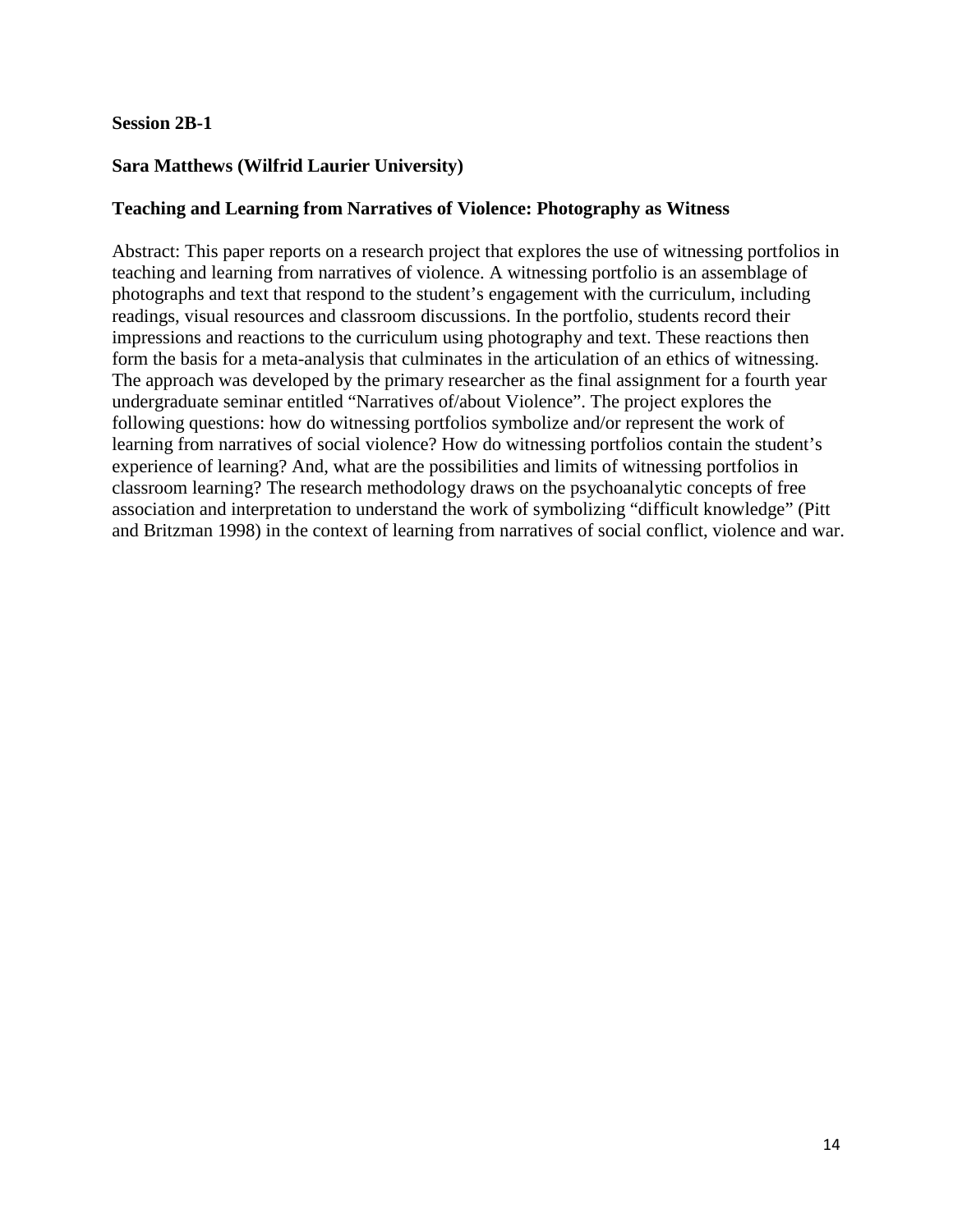#### **Session 2B-2**

# **Angela Failler (University of Winnipeg)**

## **Memorial Witnessing: Public Sites Dedicated to the Victims of the 1985 Air India Bombings**

This paper offers observations from an in-progress multi-case study of Canadian governmentsponsored public memorial sites dedicated to the victims of the 1985 Air India Bombings. I consider the development, location and design of the memorial structures and how, as aesthetic objects, they represent the Air India bombing history. I explore how remembrance of the bombings is framed at these sites through official unveiling and commemorative ceremonies, and how memorial-goers and everyday park visitors experience and engage with these sites. I pay particular attention to instances of memorial-going that might be considered counterpublic witnessing, in other words, instances that resist official framings by making visible memories that unsettle tacit readings of the memorials and their official narratives as incontestable truths, thereby challenging the dynamics of power that underpin dominant public discourses on histories of terror and violence. This paper is also concerned with how the Air India memorials function pedagogically since, for the broader public, these sites potentially serve to educate in the absence of 'first-hand' memories or other available narratives of the bombings. In the broadest sense, I am interested in whether and/or how these sites contribute to public memory and/or social forgetting; whether and/or how these sites render this particular past meaningful in and for the present.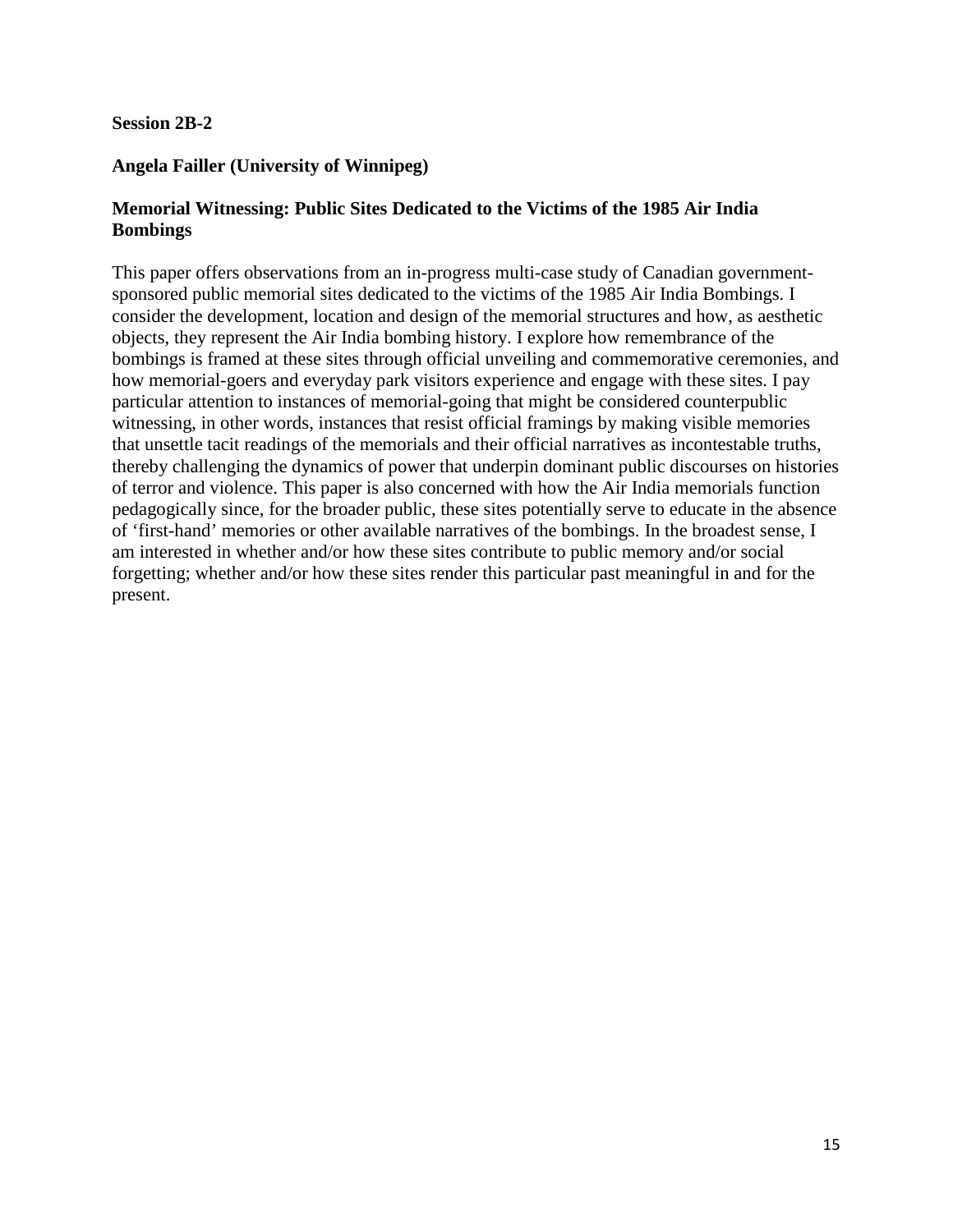#### **Session 2B-3**

#### **Dina Georgis (University of Toronto)**

#### **Queer Residues of War in Akram Zaatari's** *Red Chewing Gum*

Abstract: This paper takes up Akram Zaatari's video *Red Chewing Gum* (2000) to think about the relationship between aesthetic representation and remembering the Lebanese civil war. Zaatari is among the Lebanese artists who have publicly criticized Lebanese war amnesia. Their work offers an aesthetic archive of war that challenges a public culture that has been defined by moving forward rather than looking back at the wreckage. Unique to Zaatari's work is his interest in sexuality, and, in particular, queer sexuality. In *Red Chewing Gum*, the 15-year-old war is revisited *vis-à-vis* an account of the separation of lovers. The video is in the form of a 'video love letter.' The narrator poetically recounts his last encounter with his lover in Hamra, a commercial and tourist centre in Beirut that was changed by the war. Against the sounds of gunshot and the gritty streets of Hamra, the narrator returns to a frozen moment in time when he and his lover are mesmerized by a young street vendor sitting in an alley chewing all the contents of the Chiclets gum packets he is supposed to be selling. Among the heap of chewed white gum, a single red one stands out. Choosing pleasure over survival, love over war, the boy and his red gum stand for the site of love and eros in the context of war and conflict. Here, passion and pleasure are not distractions from conflict but the affective and enigmatic residues of war.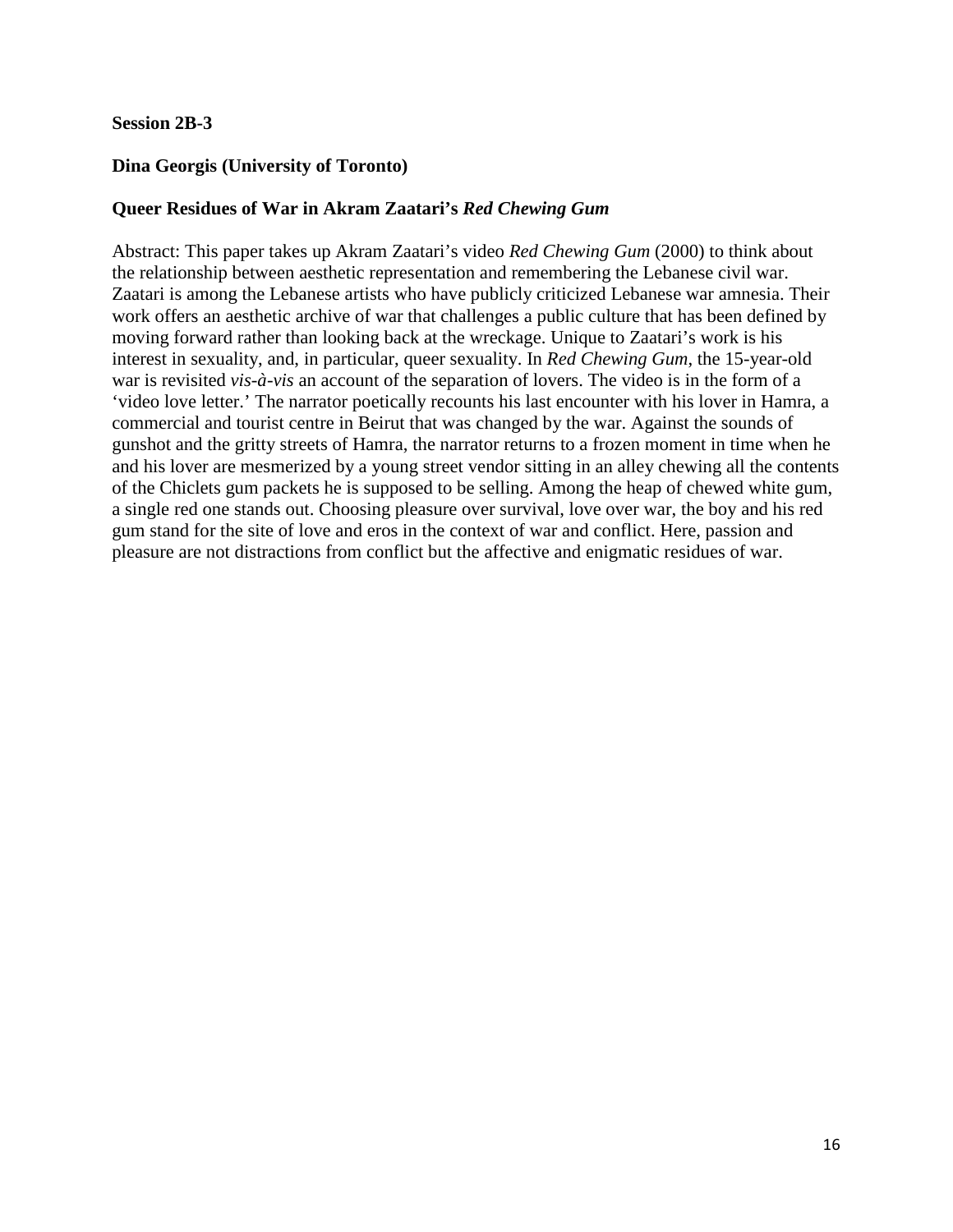#### **Session 2C-1**

# **Nedzmina Vukovic (University of Manitoba)**

#### **The Silent Scream of the War**

Silence is the most common expression after one has lived through a war or genocide. Artwork is the best way to communicate the trauma, which is only possible through the victims. Trauma, silence, and no communication between the individual and reality is the best way to distance oneself, and is a safe way to try to forget and not remember all the atrocities. How else could one represent a war? Movies give us an interpretation and pictures, books give us words and explanations, but the war cannot speak and the war is not a picture. The expression of trauma in art is strong. The art represents the war through its victims, which is the only way to speak up for them, through the silence of art. The war and genocides should never be forgotten throughout newer generations. However, the most difficult part is to explain and to represent something, when there is no expression for it. The victims are the only ones who can tell the true story and they represent the reality through artwork, its simplicity and emptiness.

The victims, the quiet ones, are the only ones who can tell the true story. The story is being told by 11,541 lives that have been lost in Sarajevo (1992-1996) during the longest siege of a capital city in the history of the modern warfare. ''Thousands of civilians were killed and wounded. During the war, people in Bosnia and Herzegovina witnessed every conceivable human rights violation or abuse – ranging from ethnic cleansing and rape to mass executions and starvation.'' (Kaletovic\*). Two decades later 11,541 red chairs on the main street in Sarajevo symbolize the lives lost and the freedoms that have been taken away. Sarajevo was never quieter, containing a louder message.

The artwork, the red chairs, won't go by unnoticed, because whoever goes down main street Sarajevo sees the chairs and is reminded of all the atrocities that had happened in the country. Newer generations cannot forget, because they have no choice as in noticing the artwork and learning about the past. The expression of trauma in art is different in comparison to other forms of memory. One can remember and learn about the war through movies, books and other media, however, these forms are optional. People have a choice as to watching a movie or reading a book. The artwork, the red chairs are the reality and are directly speaking of the war and the atrocities through the emptiness and silence of the chairs which represent the victims, the only ones who can tell the true story. The feelings of emptiness and silence make people vulnerable and they won't allow memories to fade.

\* Kaletovic , Bedrana. "Two decades later, war scars Sarajevo (SETimes.com)." *Today (SETimes.com)*. N.p., 5 Apr. 2012. Web. 3 May 2012. <http://www.setimes.com/cocoon/setimes/xhtml/en\_GB/features/setimes/features/2012/04/05/fea ture- $02$ .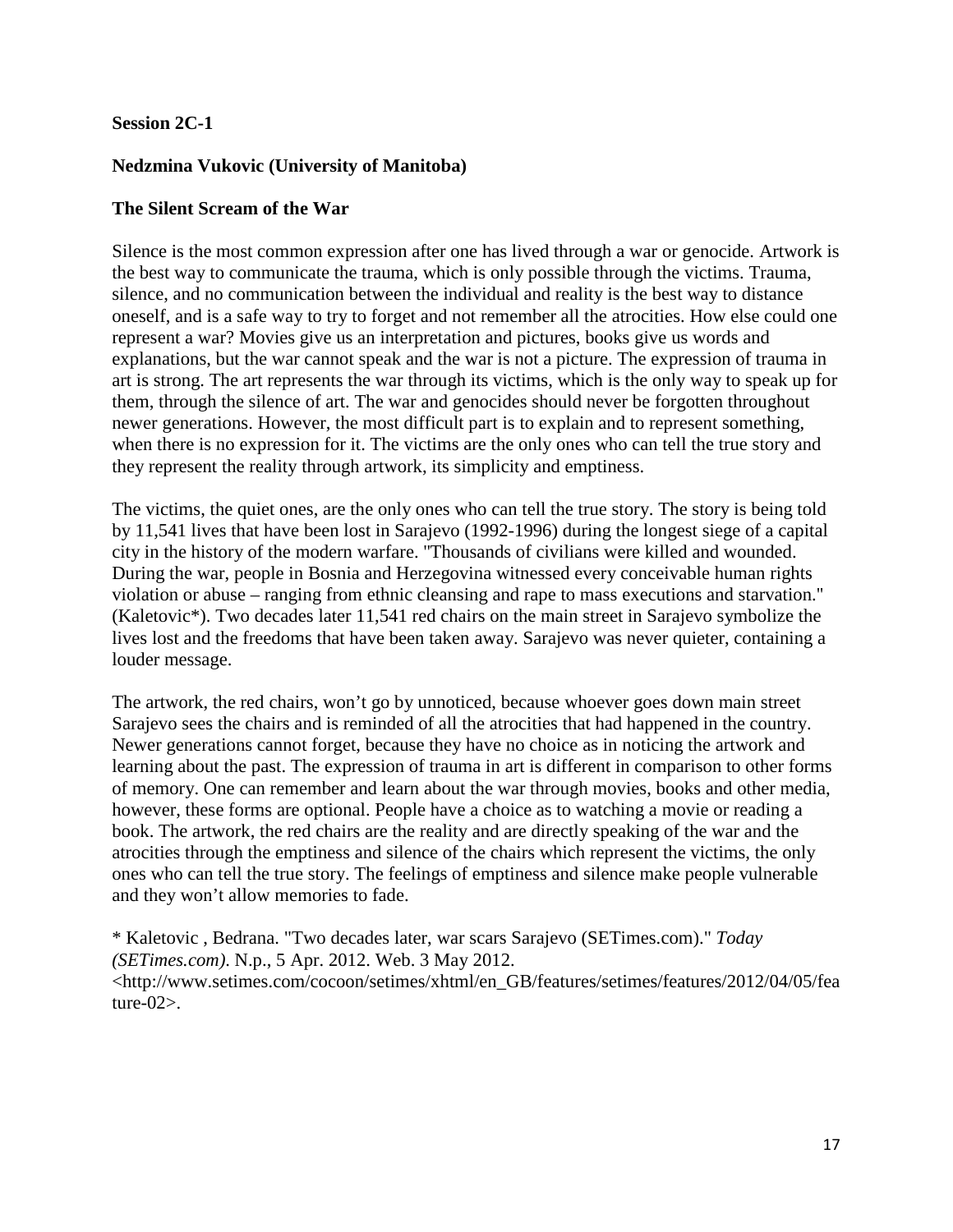#### **Session 2C-2**

# **Ana Laura Pauchulo, Ph.D (University of Alberta)**

## **Possibilities in the Impossibility of Representation: Present Absences in the** *Siluetazo* **and the REDress Project**

This paper examines how victims of 'disappearance' have been represented as simultaneously present and absent in memorial street art - namely, the '*Siluetazo*' which calls us to remember the 30,000 *desaparecidos* in Argentina and the REDress Project which commands our attention of the disappeared Aboriginal women across Canada. In recognizing the similarities and differences between these two memorial practices and the contexts in which they have occurred, my aim is to explore the numerous and varied ways in which the present absence of disappeared persons instructs the formation of a public committed to the construction of a more just society.

Both the *Siluetazo* and the REDress Project move beyond a 'remembrance-learning' structured through the coherency of an 'evidentiary-narrative' that implores its audience to master the past, so as to master the future (Di Paolantonio & Brushwood Rose, 2010). Through their representation of victims of disappearance as simultaneously present and absent these memorial practices not only tell us about what happened in the past, they also ask us to consider how the past remains present and, in turn, how we engage today with those both past and present. As such, I argue that such remembrance practices move beyond creating awareness of past and present violence to a command to live responsibly in the present. Rather than presenting us with a prescribed definition of responsibility, the simultaneous coherency and incoherency of the present absences in the '*Siluetazo*' and the REDress Project create a space for their audiences to think through what it might mean to live 'in relation' (Simon, Rosenberg, & Eppert, 2000) with each other, past and present, thus leaving the future open for 'us' to construct.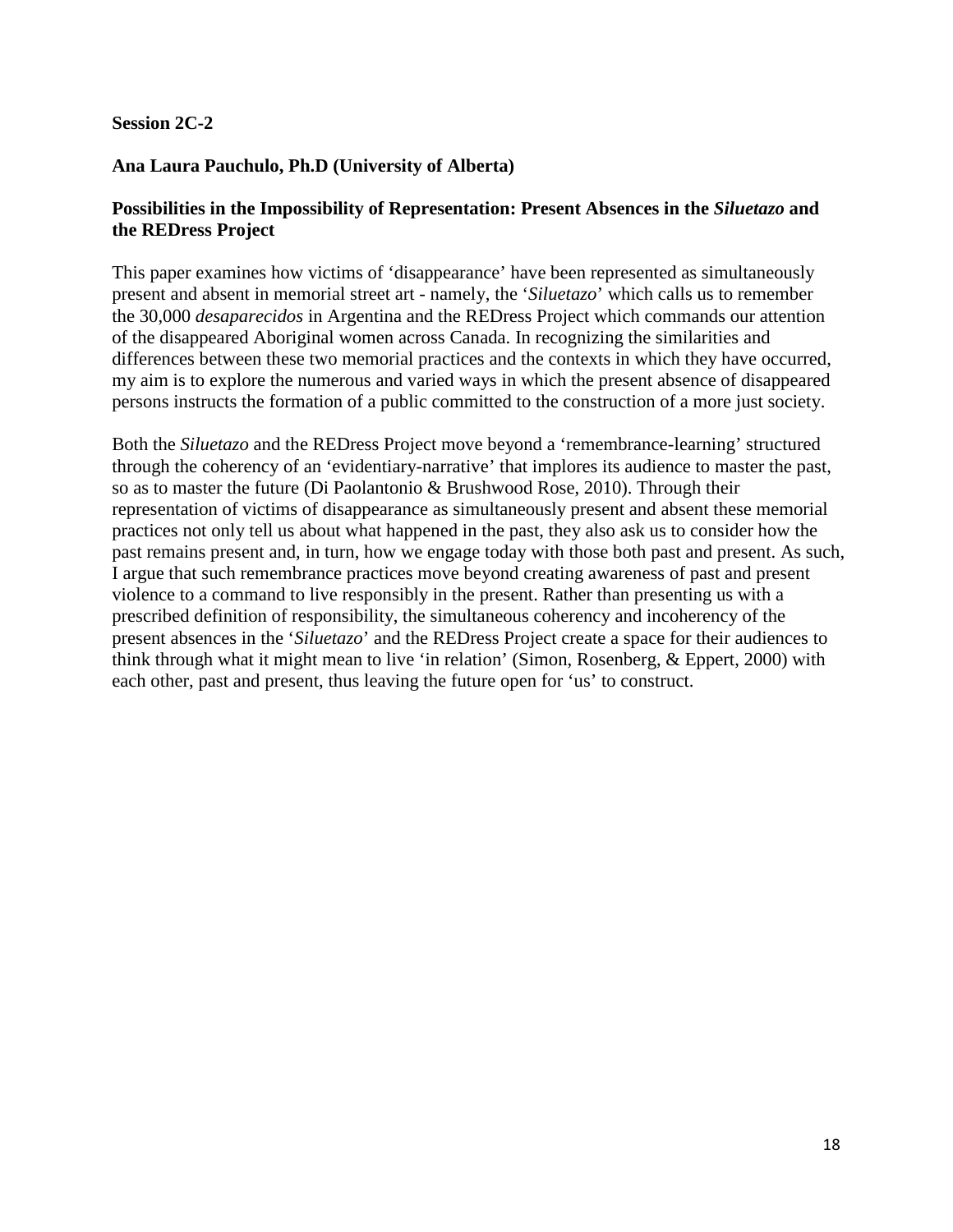## **Session 2C-3**

# **Cynthia Milton (Université de Montréal)**

#### **Artistic Representations of Human Rights Violations: Peru in a Comparative Perspective**

This paper focuses on art in post‐Shining Path Peru in order to develop a theory and methodology about artistic representations in the aftermath of violence in a comparative analysis. The principal theoretical argument underlying this study is that art, as a form of communication that witnesses and recounts, may help us understand historical narratives of experience in 'limit events,' a phrase that refers to extreme societal violence. By expanding the historian's scope of inquiry to include artistic representations as a form of 'truth-telling' in the aftermath of violence, this paper presents an innovative analytical model for the study of memory, truth, and violence, and tries to address some of the silences left in the wake of more official forms of inquiry, such as truth commissions and trials, and more 'traditional' methodologies, such as textual analysis and oral history. Thus, this paper calls for an expansion of the archive to include other repositories of memory and history (LaCapra, 1998; Milton, 2007a; Stern, 2004; Taylor, 2003). Furthermore, this paper questions how art may witness and represent human rights violations, and how this art may contribute to the curation of difficult pasts in exhibitions and regional museums (Lehrer, Milton, and Patterson, 2011). Artistic representations further our understanding of violent histories by offering a diverse means for recounting the past. This study is based on several artistic media. By choosing to focus on artistic/visual memory in Peru, with an eye to comparisons from other world regions, I hope to illuminate the ways in which art can recount the past, and indeed how venues of art can have an impact upon memory discourses in the public sphere, that is, the memory battles that take place within the cultural domain.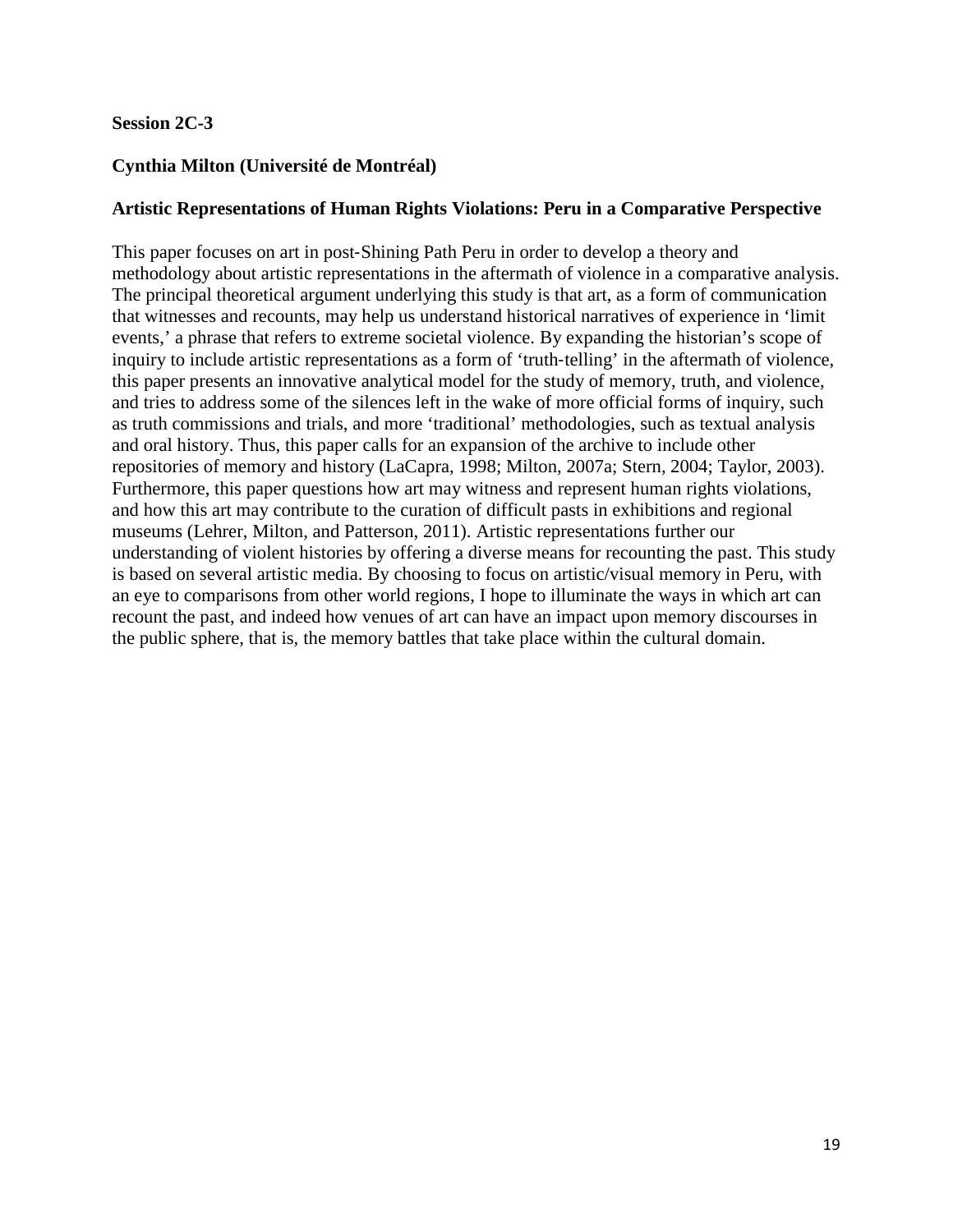## **Session 3A-1**

# **Désirée Lamoureux (University of Western Ontario)**

#### **'True' novel or cliché? Normalising the Survivor's Experience in Gilbert Sinoué's** *Erevan*

Despite the fact that the term 'genocide' was only coined in 1943 by Raphaël Lemkin in reference to Nazi crimes, the organised extermination of people by governmental forces already existed during the First World War : the 'deportation' of Armenians by the Young Turcs. Unlike the victims of Nazi concentration camps or the Tutsi genocide, Armenian victims did not commit their experiences to paper. Due to this absence, there are but a few testimonies from the Armenian genocide and the event remains widely underrepresented in  $XX<sup>th</sup>$  century histories.

In response to this, Gilbert Sinoué published *Erevan* in 2009. A 'true' novel according to the author, *Erevan* doubles as a realistic and historically verifiable representation of the Armenian experience in Turkey and as a vector through which the reader can hear the victim's and the perpetrator's voices. This latter ambition, difficult due to the absence of testimonies from the Armenians themselves, becomes problematic in that it seems to be rooted in the experiences of concentration camp survivors from the Second World War. Influenced by his largely Western culture, Sinoué utilizes widely recognised tropes from the concentration camp narratives to represent the Armenian genocide. We will first show how stereotyped scenes from the Jewish genocide are recycled in *Erevan* through an intertextual analysis. Then, we will reflect on the consequences of this type of narrative, which normalise victim's experiences.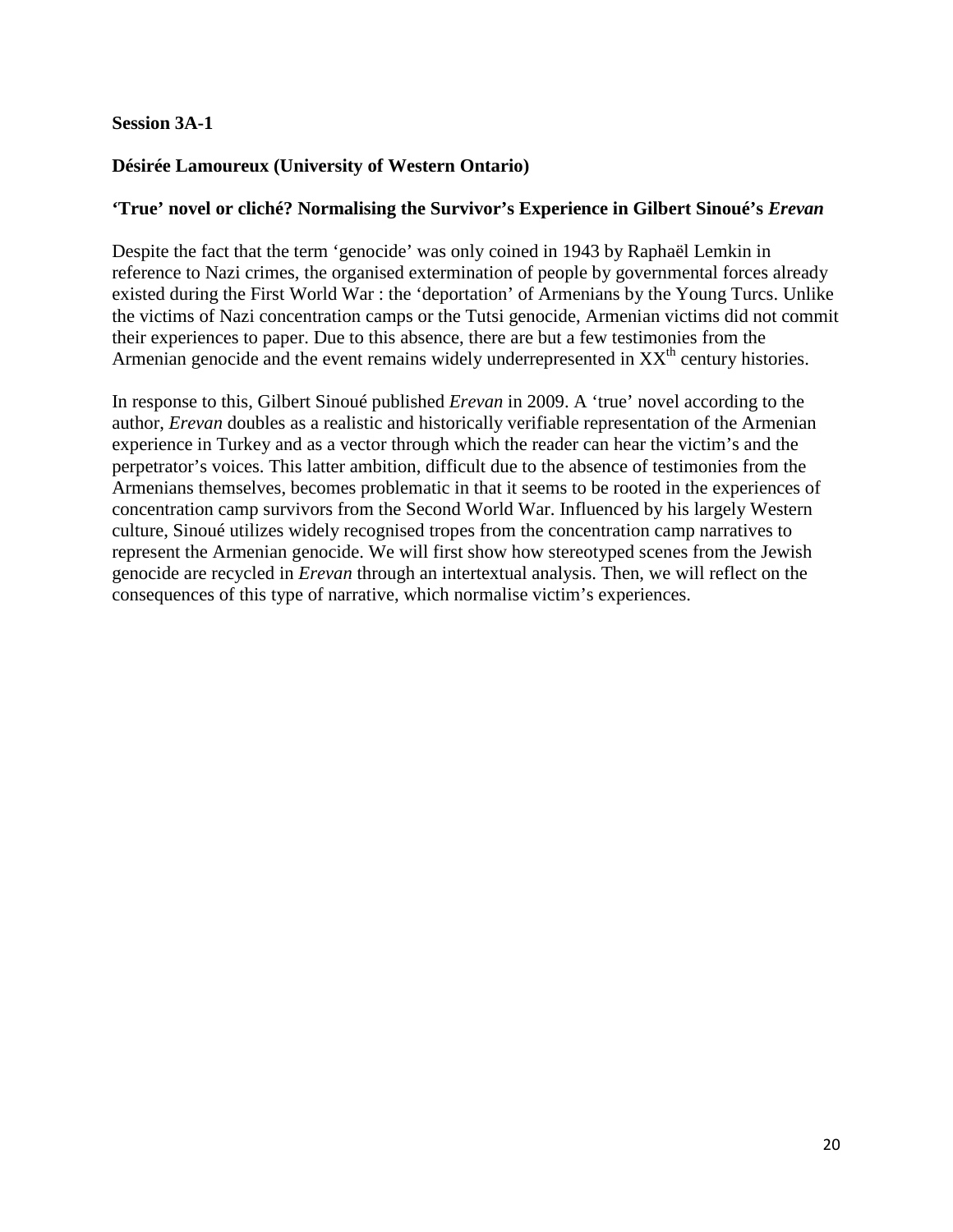## **Session 3A-2**

## **Anna Fournier (University of Manitoba)**

## **The Banality of Horror: Language and Meaning in Western Accounts of Violence in the Balkans**

This paper explores representations of ethnic violence in the Balkans in textbooks and in the media as they are deployed by political scientists, historians, and anthropologists. It looks at a repertoire or cluster of metaphors (e.g., "ancient hatreds," "the virus of nationalism," "butchery," and "barbarism") that is almost invariably reproduced in texts about the Balkans and asks how linguistic form (in this case, the banal) affects the content of the message delivered.

My argument is that banal or overused metaphors do not simply reflect laziness in expression or linguistic carelessness, but rather are sense-making and coding devices that "make the Orient visible" (Edward Said) but also *legible* to Western audiences. The result is that even those readers who may not know the Balkans' exact location on the world map can immediately locate the region on the 'civilizational' scale.

The paper aims at showing how the region is constructed as liminal both geographically and geopolitically through descriptions that emphasize 1) a 'dangerous' diversity/tribalism, 2) the supposedly unique politics of memory in the region (i.e. people 'never forget'), and 3) the threat to civilized Europe posed by the 'virus' of nationalist excess. The trope of horror, seen as both necessary and sufficient in these accounts, becomes a device that substitutes for a genuine theoretical engagement with violence. In fact, the Balkans are described as a space of conflict 'outside of' modernity, thus obscuring what we know to be the entanglement of violence and modernity. Aimed at containment through stereotyping, the discourse about the Balkans emerges itself as "a violence we do to things" (Michel Foucault).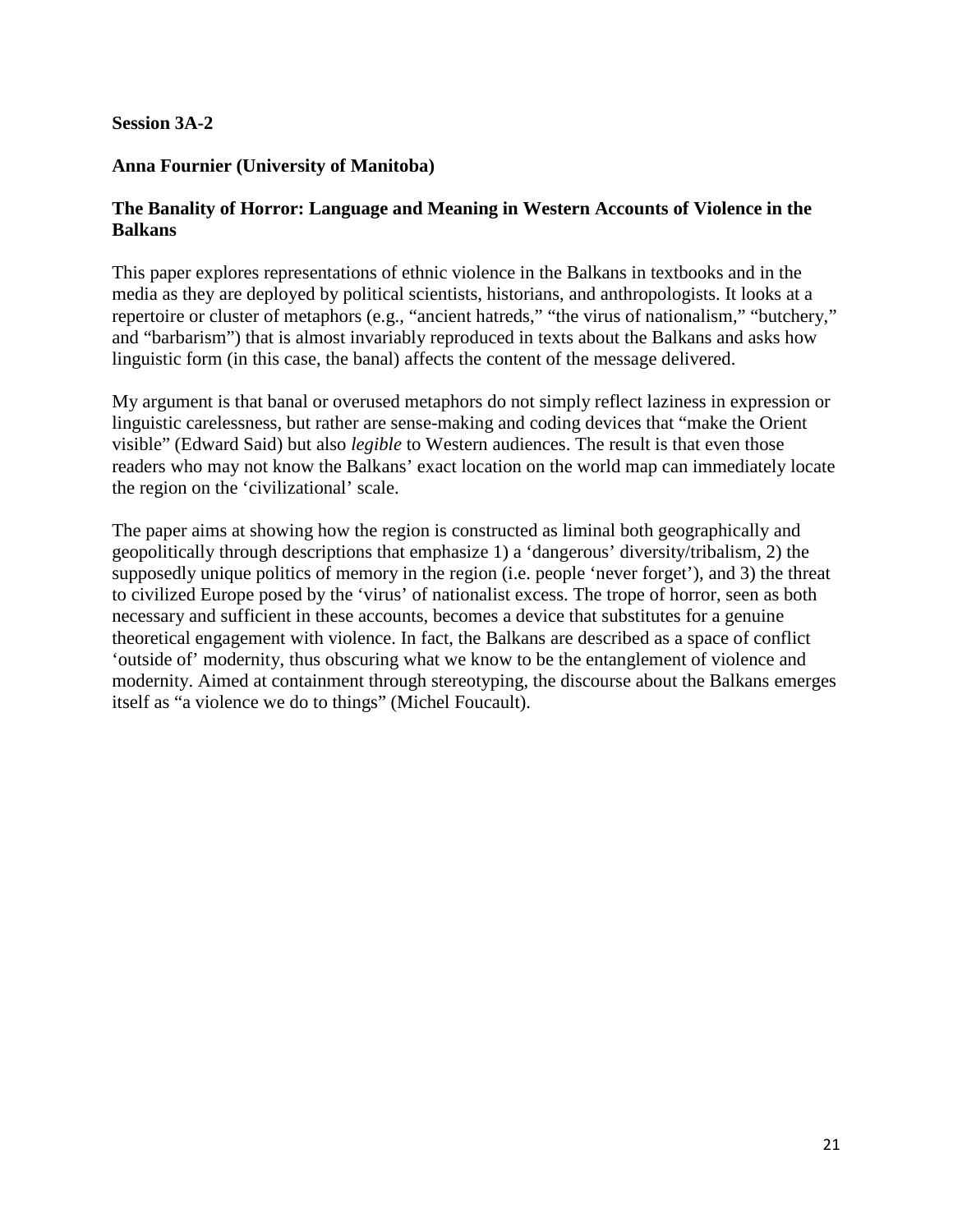#### **Session 3A-3**

## **Jacqueline McLeod Rogers (University of Winnipeg) & Tracy Whalen (University of Winnipeg)**

## **The Material Messages of an Ethereal Project: Storying The Canadian Museum for Human Rights**

The notion of liminality or interstitial space (Turner 1967; 1969) is useful for studying The Canadian Museum for Human Rights, since the structure and the identity of the Museum are still very much in process. As researchers, we find ourselves at a particularly compelling moment to study the dynamics of a structure that is still under construction and somewhat of a mystery to the citizens of the city it is transforming, day by day. As the museum puts up billboards to explain the development, the building looms larger, the exhibit halls are still empty, and public attitude ranges from curiosity to disgruntlement.

Theorists who study spatial rhetoric of museums (Saindon, 2012; Zappen, 2010; Ragsdale, 2007; Gross, 2005), point to the liminal, fluid, and flexible dynamics that arise in the everyday practices that constitute them. This previous research, however, centres on finished and functional structures with programming already in place, not museums still under construction. A museum in progress is a particularly vibrant and shifting site of juxtaposition and dialogue: between the architectural structure itself and its urban surroundings; between the various signs and messages authorized and posted by museum administration and the imagined public who would read them; between the story these signs attempt to tell and their various interpretations. In our presentation, we will explore how the Museum makes itself present not only in the geographical landscape but also in the linguistic landscape of the surrounding area. We use linguistic landscape analysis and rhetorical theory to study the material messages of an ethereal project. Linguistic landscape analysis, which has been developing rapidly over the last few years, argues that the linguistic landscape, made up of more than official text-based signs, also includes visual images, unauthorized words and images, and social discourses, embracing spoken as well as written language (Shohamy et al. 2010). Rhetorical criticism, which studies how symbols construct and deflect versions of reality for fellow symbol-users, offers resources to examine the symbolic play of presence and absence in the Museum's various texts. In their canonical book, *The New Rhetoric* (1969), Chaim Perelman and Lucie Olbrechts-Tyteca theorize presence as an argumentative strategy that gives some messages a "standing-out-ness" or figural salience (and makes other elements absent), and these strategies cultivate a public that is receptive to particular arguments and interpretations.

Using such theories, we will examine the signs on the Museum site, informational brochures, and the dedicated website to see how the emerging project represents itself to the public—how it is attempting to shape public ideas, opinions and expectations about what a museum dedicated to human rights might be. There is so much about this Museum that is immaterial, absent, and postponed; we are fascinated by the attempts to create a positive sense of museum presence when so much is uncertain, undeveloped, and absent.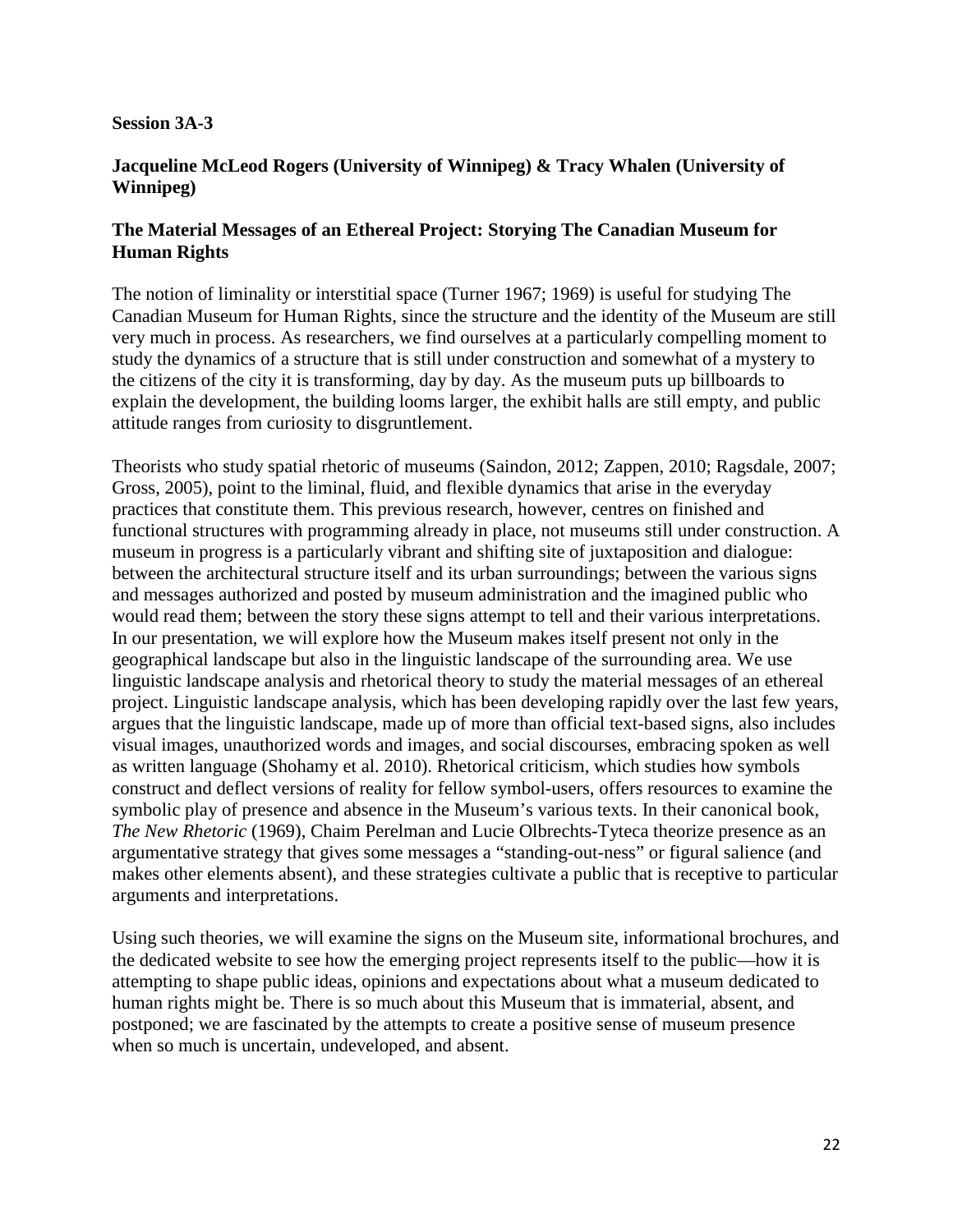#### **Session 3B-1**

## **Alexandra Heberger (University of Manitoba)**

# **"Ich bin ein Lebender, kein Ueberlebender" – I am a Human Being, Not a Survivor. Edgar Hilsenrath's Sarcastic Fight against Being a Living Memorial.**

There is no law that Holocaust survivors have to talk about their experiences, not in Israel, Germany or in the rest of the world. But we expect it. Concentration camp survivors have only one function: They are living memorials for the crimes of the National Socialists. They became identified and characterized as victims, who are to share their unimaginable sufferings with the world. Edgar Hilsenrath refuses to be automized as a victim and to represent this role. He refuses to give us the heroes and helpless victims, black and white, good and bad, suppressors and suppressed, we so desperately want to read about, in order to make sense of things and to be able to categorize them. Concentration camps are grotesque to him, so how could he write any other way about them then grotesque and with a dark, bitter sense of sarcastic humor? Hilsenrath deals with the topic of National Socialism on several contextual levels. His satirical, cynic, and grotesque style reflects a humorous yet critical medium, which has not been widely received in Germany, or the rest of the world, as an acceptable approach to writing literature about the National Socialist period.

Hilsenrath's black humor and his use of sarcasm and the grotesque to describe the indescribable, provoke the reader. Texts depicting the obscenity of a ghetto are as frowned upon on by the reader as much as satires about the German perpetrators. Because of his derisive and macabre depiction of the Jewish fate, Hilsenrath gets consistently attacked, misjudged and ignored. He provokes the reader and violates taboos. With a clear and direct language Hilsenrath polarizes the reader, provokes emotions, and makes the reader think, by sending him on a roller coaster ride of emotions. Edgar Hilsenrath deals with the topic of fascism on a linguistic level. What is fascinating about Hilsenrath's work is the versatility he uses to infiltrate the criticism of fascism into all contextual and linguistic levels of his texts. Through his texts he deciphers the ideological sedimentation of power structures in our language. The Lingua tertia imperii represents for him the most extreme form of a cultural myth. A predetermined fascistic language and the ideology it still implies penetrate all of Hilsenrath's texts. For him it becomes questionable that, if language can become the carrier and the power-tool of such a monstrous mentality, how can it then still be considered as objective media. Accordingly the author deconstructs the myth of 'historical innocence' and the misguided conception of history, by infiltrating the denied ideology back into our everyday language.

By focusing on a range of selected texts by Hilsenrath, this paper will demonstrate how Hilsenrath provokes, through his use of language, sarcastically the moral consciousness of the reader. By using grotesque images and dark humor and sarcasm, he finds an alternative way to deal with his past, without fulfilling the clichés that he is expected to represent by society. The provocative and powerful tools of humor and sarcasm to demonstrate the unthinkable and indescribable, have been underrated and set aside as inappropriate, but they allow Hilsenrath to critically analyses the past and to find enough distance, to not produce stereotypes, or to decipher them. "Against the assault of laughter nothing can stand" (Mark Twain).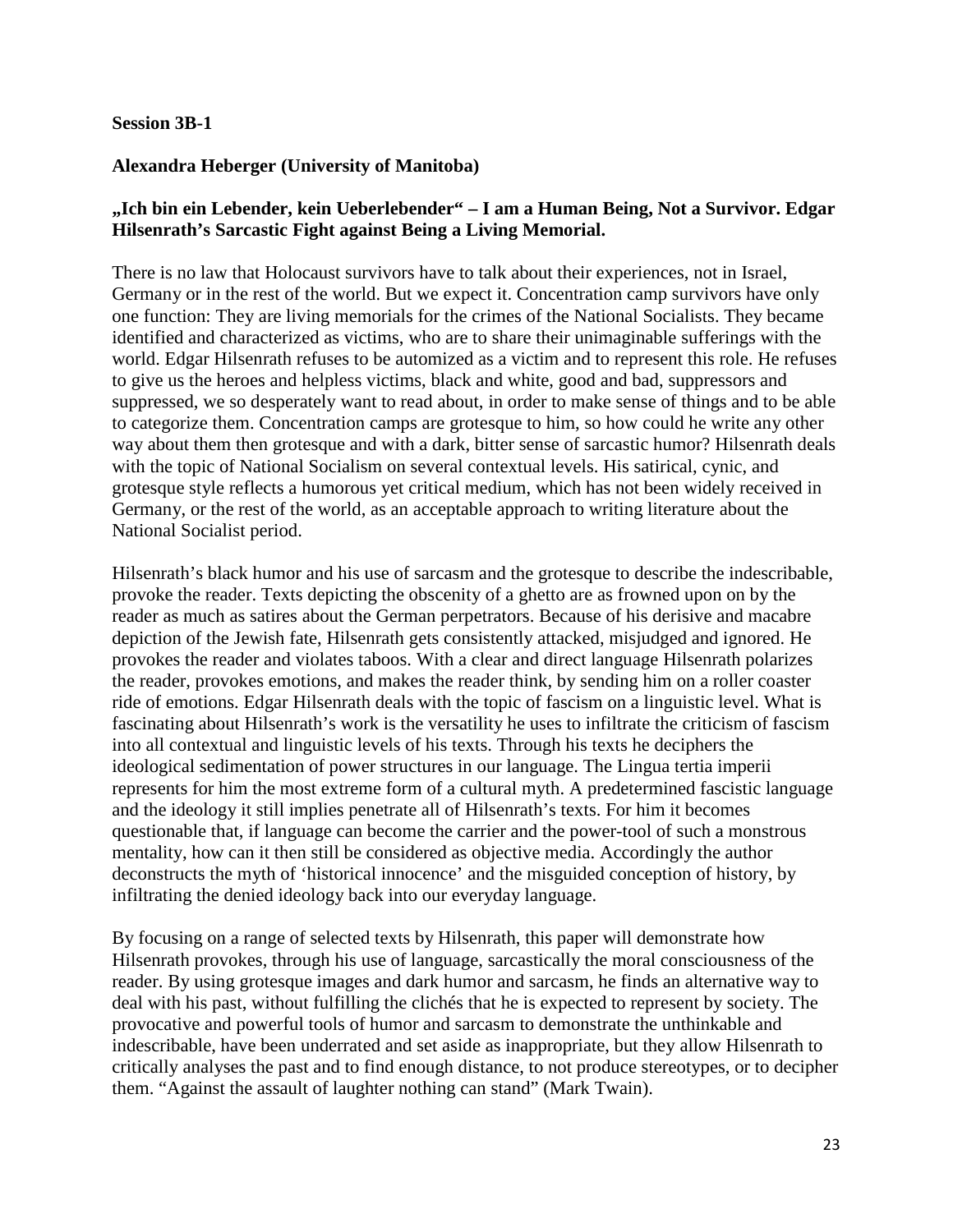#### **Session 3B-2**

# **Salvadoran Voices of Manitoba; Contact Alexander Freund (University of Winnipeg)**

# **Fragmentation, Silences, Oral History, and Community Healing: Salvadoran Voices of Manitoba**

The Salvadoran Voices of Manitoba is a university-community collaborative research project that pursues two objectives: first, to create an archive of oral histories and life stories of Salvadoran refugees and immigrants and their children who have settled in Manitoba; second, to disseminate research findings through diverse media and forums such as publications, plays, and exhibits. This SSHRC-funded four-year project, which began in 2011, is based on two of oral history's most important principles: first, the principle of sharing authority, in our case through the use of participatory action research; and second, the principle of democratizing history by writing marginalized peoples into mainstream history, thus fundamentally changing this history (rather than simply adding to it), and by making community members into historians, thus dissolving the hierarchical power relations between history-producing professionals and historyconsuming publics. The project partners are members of Manitoba's Salvadoran community and of the University of Winnipeg's Oral History Centre.

In this paper, community researchers and university researchers will present some of the challenges and benefits in creating a project that seeks to document experiences and memories of civil war and state violence, displacement and migration. We have tentatively identified some of the challenges as a fragmentation of the community and as experiences of intra-communal and inter-generational silences about the civil war in El Salvador, about the multiple migrations in the Americas, and about the settlement and integration processes in Manitoba. As a group, we believe that this project will generate a dialogue among community members and between parents and their children that may heal some of the wounds that currently make communication about the past difficult and sometimes impossible.

In addition to a paper, we also propose to present an exhibit with photographs and interview excerpts that may be shown in an appropriate space within the conference venue and that will allow conference participants to learn more about the Salvadoran Voices of Manitoba project and its researchers.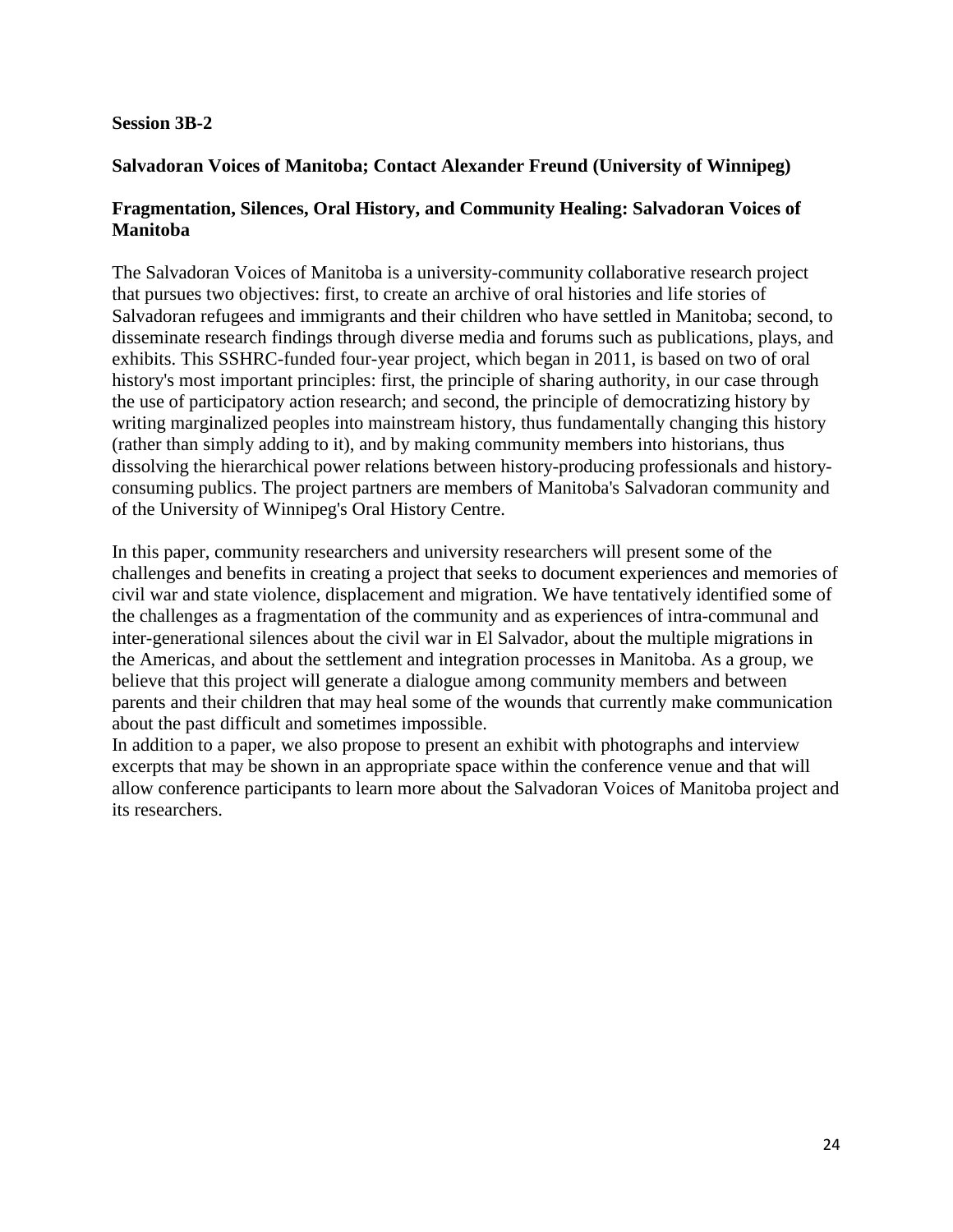## **Session 3B-3**

# **Michaela Zoehrer (University of Augsburg) & Julika Bake (University of Augsburg)**

# **The Performance of Authenticity in Human Rights Reporting and Comic Journalism**

In our paper we take a look at the role of witnesses as authentic storytellers in two very different genres in which distant sufferings, violent conflicts and human rights violations are represented: human rights reports and "comic journalism." We presume that in the course of these representations authenticity is a performative act. Authenticity then serves to substantiate the factuality of statements ("It was really like this!") and to present the described events not only as plausible, but as "true stories." At the same time authenticity supposedly makes the experience comprehensible and the "story" emotionally persuasive. In this regard, "those affected" as well as the fact-finders respectively comic journalists are considered to be witnesses and potentially authentic storytellers.

Understanding both "the affected" and the authors as witnesses is inspired by a linguistic perspective on the notion of "the witness." The Latin roots of the term "witness" refer to two different meanings of the word: The first is *superstes* – the survivor that has personally experienced an event and "lives on beyond." The second is *testis* – an observer co-present but not personally involved who is deemed neutral and objective. Contrary to intuitive assumptions, nowadays not only the *superstes* speak about their experiences in the first person. Even those who can (or want to) be considered *testis*, refer to their own (!) experiences and impressions and thus become visible as authentic storytellers.

Grounded in empirical examples we want to answer the question how authenticity is performatively produced through the visualization of witnesses (*superstes* or *testis*) in two specific genres in order to generate factuality and/or the option of emotionality.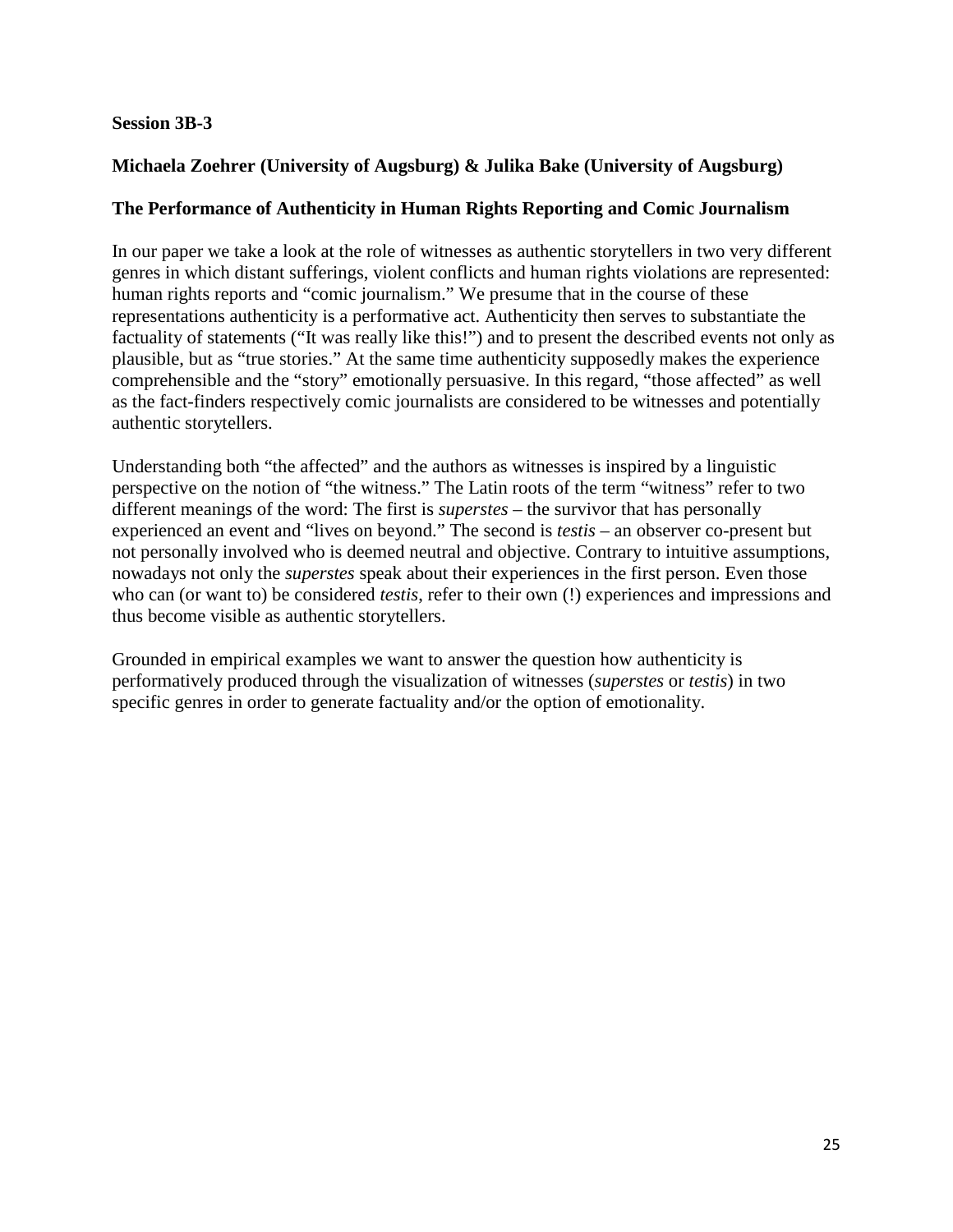## **Session 3C-1**

## **Maria Konstantinov (University of Victoria)**

#### **Representing and Interpreting Experiences of the Romani (Gypsy) Holocaust**

The representation of the Romani Holocaust experience – of *Porraimos* – within literature and film is minimal in scope and is usually presented from the perspective of non-Romani individuals. These accounts have been constructed through their interpretations by outsider cultures that often understood them from their own biases and cultural identity. As the Romani are a culture that heavily rely on oral history as a means of containing and sharing their experiences, very little has been written or documented with the purposes of being shared with non-Romani cultures from the perspective of Roma or Sinti survivors. Consequently, the literary works that share these experiences have been created through the initiation of researchers interested in sharing these accounts. This information is usually gathered through interviews and is then presented in a manner that omits the researcher's voice. The accounts are presented as if they have been written by the Romani individuals themselves; sharing their experiences of the Holocaust in their own words. However, the inclusion (or exclusion) of information gathered from interviews is ultimately at the discretion of the researcher. In such, the memoirs and biographical documentaries that exist in dissemination have come to fruition through the work of historians, writers, cultural anthropologists and filmmakers, who are all non-Romani individuals. As such, the validity of the Romani 'voice' within these accounts is questionable.

This paper will analyze the ways in which narratives of the Romani Holocaust are portrayed and interpreted by non-Romani cultures, and will also question and address reasons for why survivors (including second and third generation) have been unable to – and even resisted – sharing experiences of Porraimos with outsider cultures.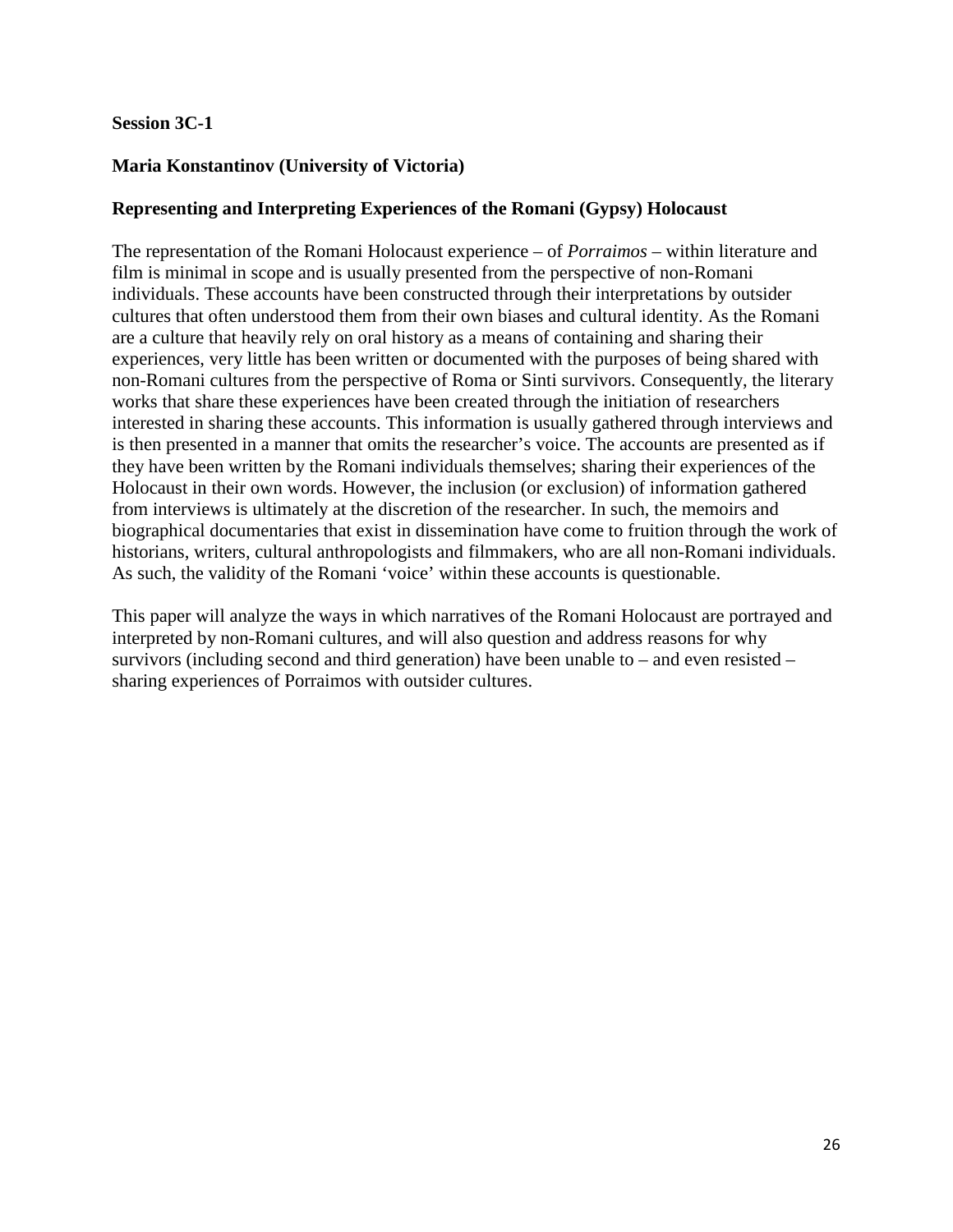## **Session 3C-2**

# **Vassiliki Flenga (Ramapo College of New Jersey)**

#### **Genet's Aporia**

Jean Genet's text "Quatre heures à Chatila," a testimony on the massacres that took place in the Palestinian camps of Sabra and Shatila, is considered by Albert Dichy as Genet's most remarkable political text because it exceeds both the political and the literary.

As "Quatre heures à Chatila" unravels, it discloses the promise of its own composition and offers itself as testimony that is already haunted by doubt and questioning. Genet retraces his steps in the camp of Shatila a few days after the events. As he stumbles over the numerous cadavers that block the passage, his snapshots of the poses of the dead stress what every representation of that experience will fail to reproduce: the step that trips over the bodies, the flies that fill the air and the orifices of the dead, the smell of the decomposing bodies. Genet describes what he sees and invents what remains invisible. He evokes this "invisible vision" of the torturers that went unnoticed while the massacres were taking place. Furthermore, the description of the bodies drowns in the memory of a previous visit with the Palestinian revolutionaries. The images of putrefaction are interrupted by the reminiscence of the beauty of the revolutionaries. Genet's course puts into motion a dizzying oscillation between the life that has been and the dead that remain, between the presence of death encountered in the camps and the recounting of this experience that will substitute the stench of death with innocuous signifiers. Laura Oswald has noted the kind of vertigo or existential nausea that Genet experiences because of the slippery relation of representation to reality.

Finally, "Quatre heures à Chatila" traces Blanchot's "Pas," the step/not caught in an aporia, an impasse, as it reports its failure to report. Genet's text insists on what one will never know, on what the witness will never experience, on the world that has become absent in the eyes of the dead. Death as well as the exposition of the slaughtered bodies becomes ob-scene. The stacked corpses push against the walls; they cannot be contained nor explained. How and will their image persist in the mind of the reader? Will the report remain or will it be buried with the bodies?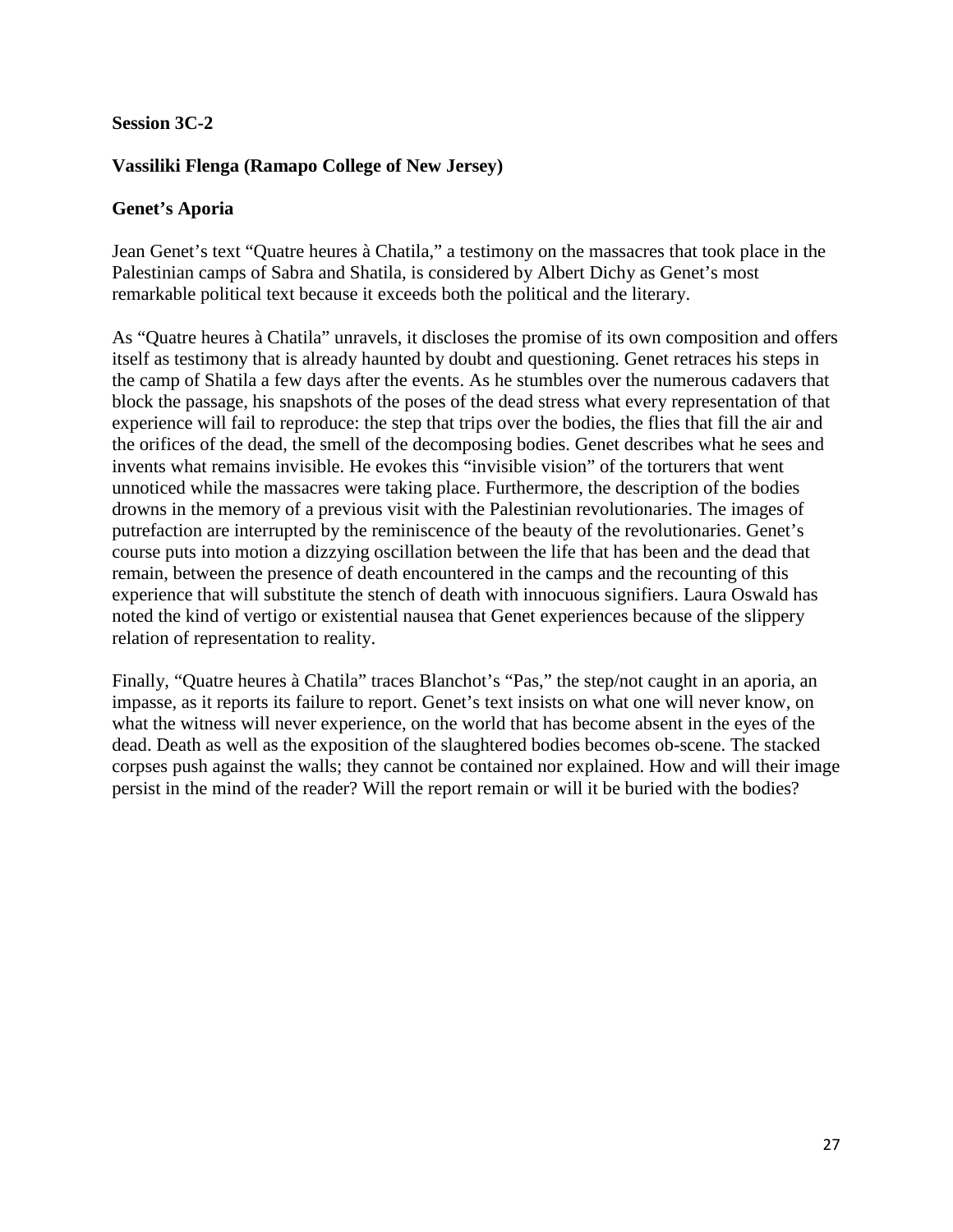## **Session 3C-3**

# **Mustapha Hamil (University of Windsor)**

# **Plotting Terror in North African Literature**

It is true that terrorism has been a favourite theme for many American and European novels, yet its emergence in postcolonial North African literature makes of the theme an anomalous and intriguing object of study. There are many questions that one would ask about the terrorist novel: In what genre and style do writers represent terrorism? To what end? How do writers thread the line between condemnation and sympathy? What does a terrorist novel tell us about history, culture, and the psychology of an individual, of a group, if not of a whole society? But what is exactly this "object," this narrative thing? What does terrorism do in novels? How does it affect the politics and strategies of representation, and how does it operate symbolically, in the context of the formal properties of novels and in the experiences of writing and reading the texts? Through a close discussion of Mahi Binebine's novel, *Les Etoiles de Sidi Moumen* (2010), I will investigate how the novel both responds to the reality of terrorism (the 2003 Casablanca terrorist attacks) and contributes to it, adding its own coloration to the mythic identity of terrorism. How does its first-person narrative voice (that of a dead terrorist) challenges the construction and dissemination of global terrorism attributed to Islamic extremists? What does a terrorist novel such as *Les Etoiles* tell us about society and history, individual and group psychology? What kind of reception does it have among its readers? These are some of the questions I will address in my presentation.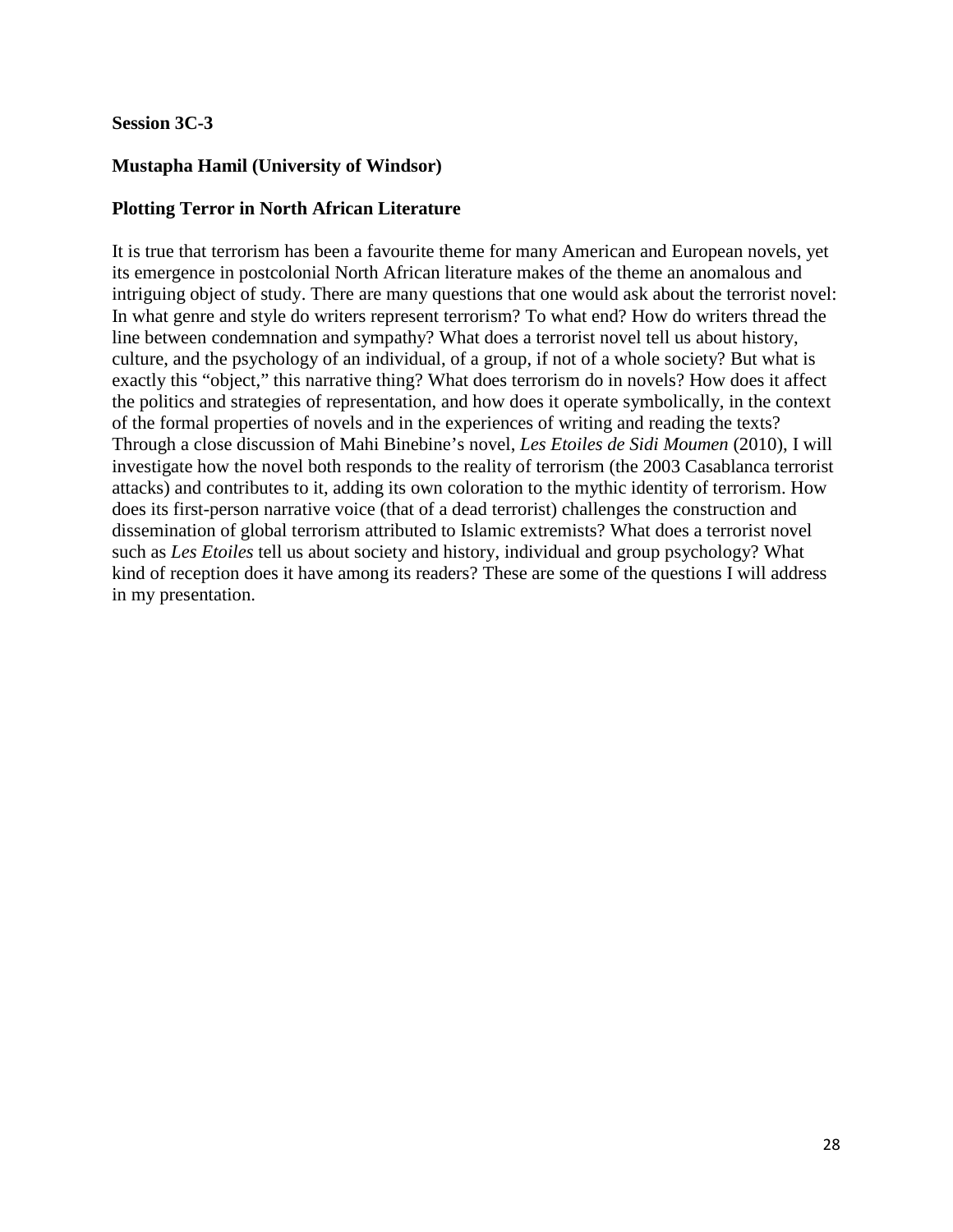#### **Session 4A-1**

# **Natasha Reid (Concordia University)**

#### **Social Justice Art Education: The Contemporary Art Museum as a Location for Dialogue**

A great number of contemporary artists are exploring social justice issues and aim to promote critical dialogues through their art. Art is a natural staging ground for such dialogues as it can be a particularly powerful site for developing empathic understanding (Bresler, 2006). As such, contemporary art museums are natural sites for developing dialogues related to social justice. Many contemporary art museums are aware of this potential and are activating their spaces by offering advanced educational programming that focuses on social justice and critical discourses. The New Museum in New York City is an exceptional example of a contemporary art museum working with such educational programming (Joo, Keehn, & Ham-Roberts, 2011). This paper will examine contemporary art museums as rich sites for social justice and human rights dialogues and will explore how educational programming can promote these conversations. The New Museum's high school program, G:Class, will be used as a remarkable example of a contemporary art museum education program that is initiating such discussions and practices. An examination of the turn towards social justice and other issues-based approaches in art education will be examined. The role contemporary art is playing in this effort will be looked at examples of contemporary artists engaging with social justice issues, particularly relating to race, culture, diversity, and multiculturalism, who have worked with or exhibited in the New Museum will be explored. Following this, examples of educational programming developed for the New Museum's G:Class program in response to these artists' work will be studied. Methods for and issues related to employing contemporary art as a tool for initiating social justice dialogues will be investigated.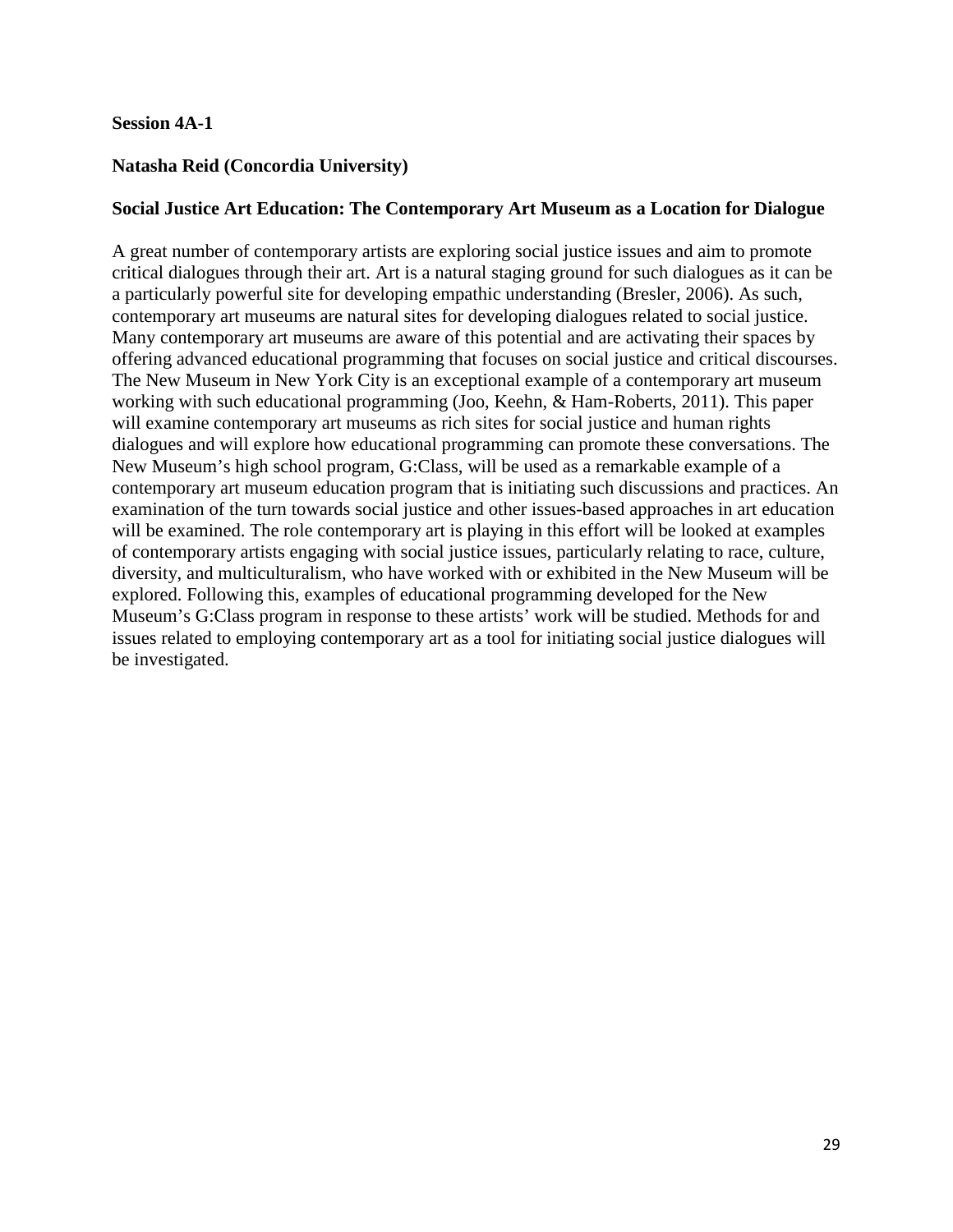#### **Session 4A-2**

## **Joanna Black (University of Manitoba), Orest Cap (University of Manitoba) & Denis Hlynka (University of Manitoba)**

## **Learning through Representation of Human Rights Issues Using Digital Technologies in an Art Education Research Study**

Case study research on human rights education will be presented within the context of a preservice curriculum project entitled, "*digiART and Human Rights: A New Media, Arts Integrated Project.* This research was conducted during the fall-winter 2011/2012. The authors drew upon work during a previous 2011 Summer Graduate Institute and incorporated these concepts into developing meaningful curricula using contemporary technologies. Preproduction to postproduction processes are described and artworks examined.

This presentation is a description of a case study research project in Art Education on human rights education within the context of a pre-service classroom curriculum project entitled, "digiART and Human Rights: A New Media, Arts Integrated Project. The course, taught at the University of Manitoba, is specifically for Art Education students learning to teach in high schools. The research lasted over a five-month period during the fall, 2011 to the winter, 2012. The authors of the paper report on how, via an Art Education senior year class, held at the Faculty of Education, University of Manitoba, pre-service students had an opportunity to examine ways of learning about human rights issues. The authors drew upon work done during a previous 2011 Summer Institute held at the University of Manitoba for graduate students and incorporated these concepts into developing meaningful curricula using contemporary digital technologies. Students were taught about the rich art historical movement regarding the representation of human rights and human rights violations. They then examined curricula possibilities based on the theme of social justice. From this successful experience Art Education students designed artworks using digital technologies and learned through representation about such issues as the recent London riots, and Manitoban Aboriginal issues expressing through visual art individual and collective traumas. *The major research objective of this study is to explore meaningful ways in which to teach "cultures of conflicts and atrocities" using multimodal forms of communication through the use of digital technologies in the visual art making processes.* The results of this "authentic" project provided interactive, independent, creative art about key human rights issues.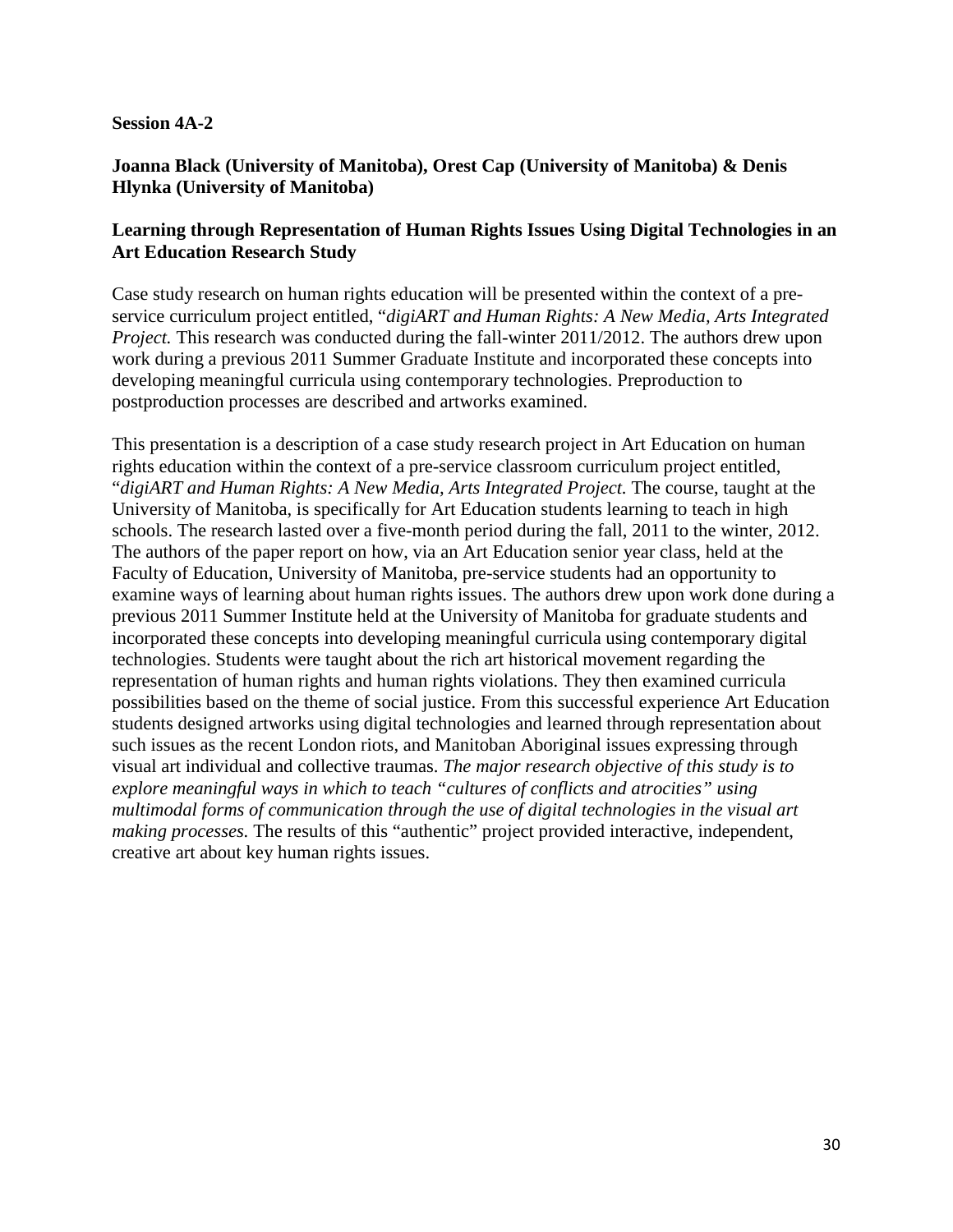#### **Session 4B-1**

#### **Rachel Erickson (University of London)**

# **Multiple Mediations: Issues of Identification and Representation in Holocaust Education at the Wiener Library**

The Wiener Library for the Study of the Holocaust and Genocide in London, England is the world's oldest Holocaust memorial institution. With a collection dating back to 1933, the Library figures as one of the most comprehensive collections of evidence, documentary materials, and publications on the subject. In September 2011 the Library reopened in its more central, and more accessible, Russell Square location, a move that has initiated an important change for the future of the Library. A £475,000 grant from the Heritage Lottery Fund has been awarded specifically for development of the outreach programme; the Library is re-shaping its education strategies in order to reach a wider, more diverse audience, speaking to the numerous identities represented in the city of London. This paper will investigate the various pedagogical strategies underway at the Wiener Library in relation to its new temporary exhibition space, currently hosting short-term exhibits on different aspects of the Library's rich resources.

The Wiener Library's eclectic public outreach initiatives encourage one to question to what extent the subject of the Holocaust may provide a framework for a broader human rights dialogue, and whether the extrapolation of these issues is an appropriate "memorialization" of the Holocaust. As a Holocaust memorial institution, the Wiener Library is embracing the multiple points of entry through which one may engage with the subject of the Holocaust, genocide, war, and human rights. The Library is re-imagining its own identity and place within the community, presenting diverse themes such as homophobic bullying in schools, and the plight of refugee academics in Britain. Through these efforts, the Wiener Library is reestablishing itself as a centre for dialogue and action, opening its doors to a contemporary understanding of how one may represent and remember past conflict.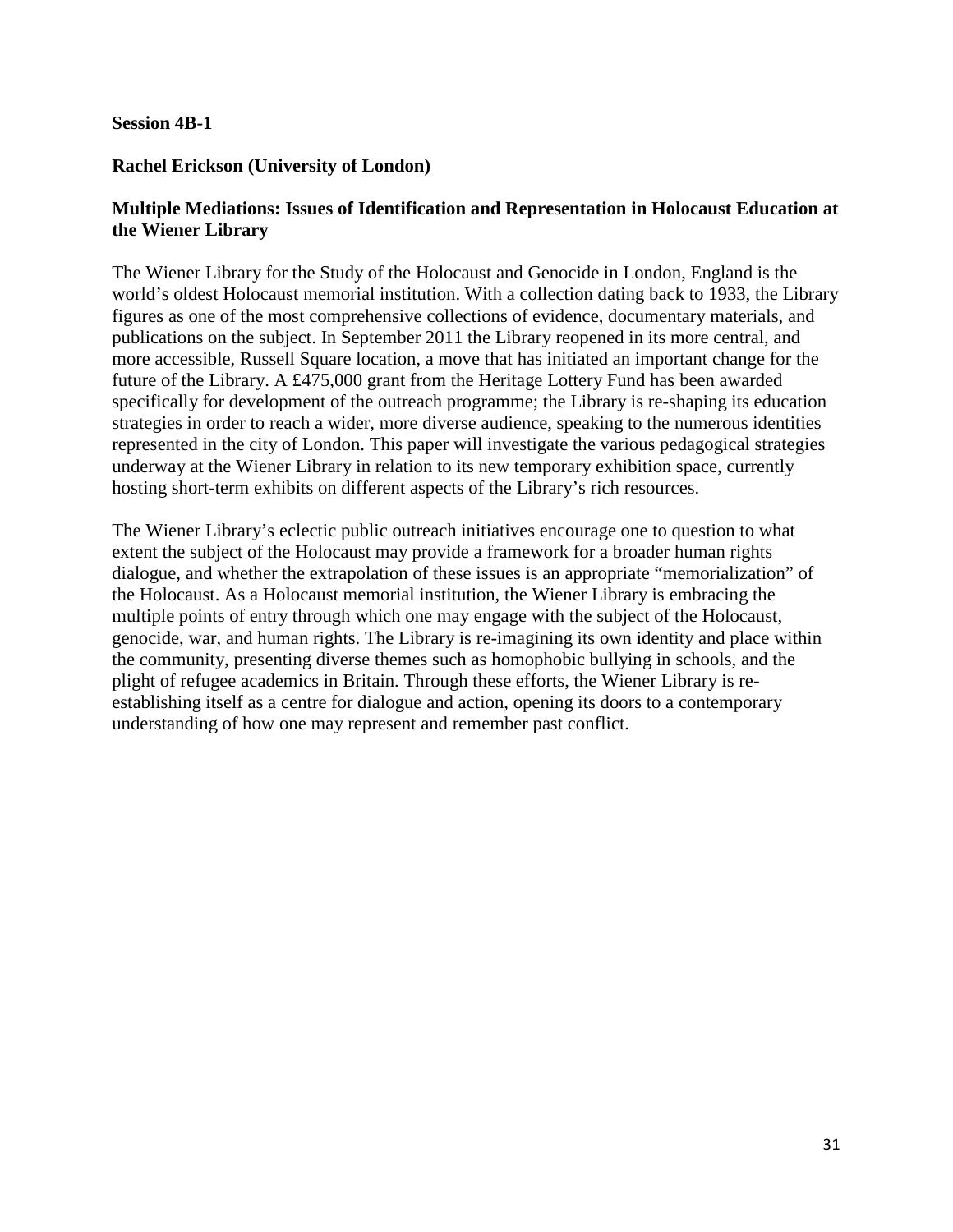#### **Session 4B-2**

# **Deborah Schnitzer (University of Winnipeg)**

# **Holocaust Fact as/and Fiction: Reckoning the Irreconcilable in the Writing of the** *woman who swallowed West Hawk Lake*

My focus in this presentation is on the research for and writing of a Holocaust novel, *the woman who swallowed West Hawk Lake*, the story of two children who are the unwitting and yet uncanny inheritors of German Aryanization policies and practices. Their seemingly contaminated blood lines, inherited objects, and family rites initiate processes of disintegration and damnation. My research works with various frames of reckoning—compassionate listening and German-Jewish reconciliation; disputed histories and Holocaust denial; archival, oral, and life writing products—as contexts within which I assess those legacies of silence, guilt, fear, and failure which haunt and distort contemporary settings whose present complexities we are required to acknowledge and carry.

The novel has engaged my search for official Nazi documents at the International Tracing Centre in Bad Arolsen, Germany which could have recorded the murder of my family members at Auschwitz, as well as an exploration of the developing memories and memorialized remains/remainders of my family's murdered children in Last Pictures and rituals of remembrance and ceremonies of continuance within the creative and critical events which have formed parts of the family's lament. These dimensions inform the novel's design and those "irresolvable paradox[es]"\* which Susie Linfield observes characterize Holocaust fiction as both impossible and necessary (\*). My presentation explores the separate and separated forms and voices these paradoxes demanded as centres in the novel's construction.

\*Susie Linfield, "Ruth Franklin's *A Thousand Darknesses*,' on Holocaust Fiction." Book Review *Washington Post* 24 Nov. 2010. *Washington Post Online*. Web. 5 May 2012.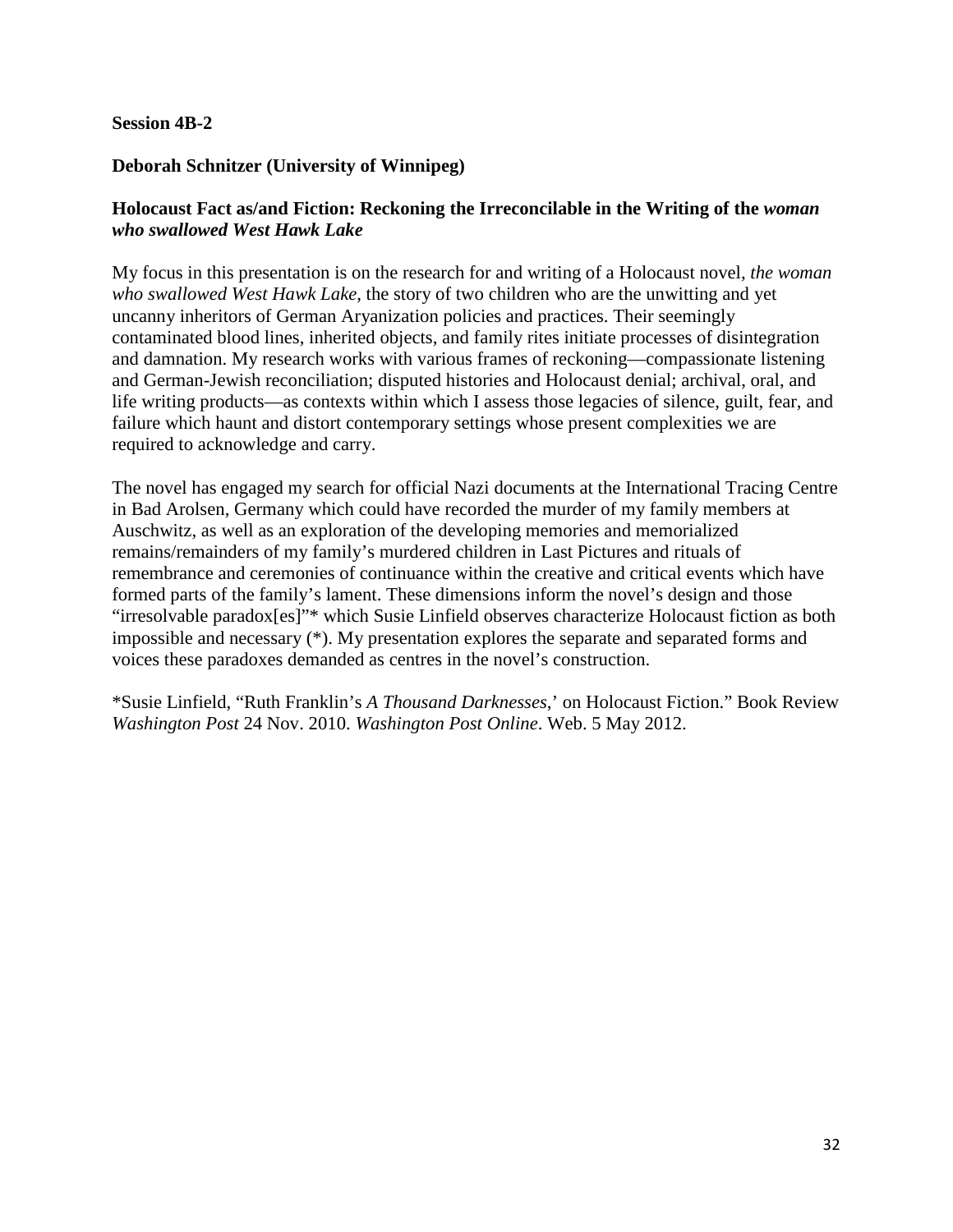#### **Session 5A**

**A Virtual Exbihit "The Salvadoran Voices of Manitoba"** with members of the Salvadoran community (cf. session 3B-2 for academic presentation)

**Session 5B-1**

## **Ron Fischer (Minot State University)**

## **The Medicine in Louise Erdrich's** *Love Medicine.***"**

Both psychology classes and sociology classes at my university have used Louise Erdrich's novel *Love Medicine* to examine how trauma induced by war, abuse, relationships, abandonment, and alcohol affect people's lives, or to explore the trauma of cultural dislocation and its mulitgenerational effects for Native Americans. Lissa Schnieder in her article "*Love Medicine*: A Metaphor for Forgiveness" describes the psychological dynamics between the wounded who die in this novel and the wounded who survive and concludes that "Erdrich repeatedly shows how storytelling--characters sharing their troubles or their 'stories' with one another—becomes a spiritual act, a means of achieving transformation, transcendence, forgiveness [. . .] forgiveness is the true 'love medicine'"(1). I agree with Schneider's psychological representation of this novel and the metaphor of love medicine to represent healing through forgiveness. Erdrich's characters do seek medicine, some finding medicines that don't cure, others finding through storytelling, a healing "love medicine." However, I believe that there is more to "love medicine" than metaphor. The "love medicine" in this novel is deeply connected to the Medicine Wheel, which in Native culture is a symbol for the Native non-linear way of understanding the world, experiencing life, and relating to others. Yes, Schneider's psychological insights and her explanation of the "love medicine" metaphor are quite valid for this novel; however, that same concept becomes an invitation for cultural exploration, which will deepen our understanding of the non-linear dynamics in Native Culture and in the lives of Native Americans. That cultural awareness will better help us see how the characters in this novel find the stories they tell and how that becomes "love medicine," or healing for them.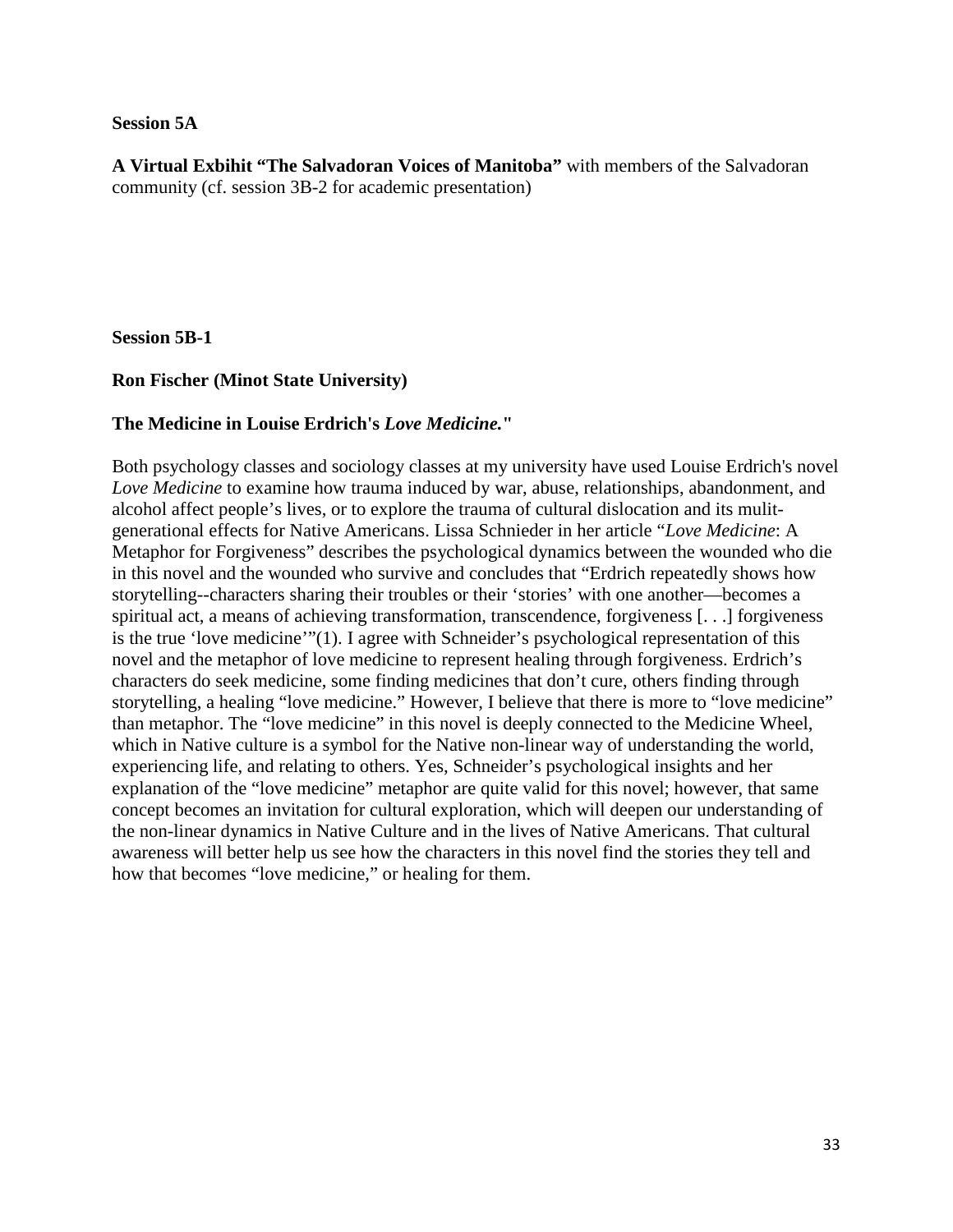#### **Session 5B-2**

#### **Heather Allen (University of Manitoba)**

# **Bridging the Gap of Apathy: Representations of History through Fiction in the Works of Tomson Highway**

The systemic cultural genocide of the Native Canadians reaches through history and affects current Canadian society on every level in a profound way. Despite extensive coverage of these historical events in schools, universities and government policies, there is wide-spread apathy and ignorance concerning this chapter of Canadian history among the general populace. This paper attempts to address this troubling phenomenon from both a neurological and a theoretical literary perspective. The neurological processes and effects of reading historical and fiction literature are initially explained to provide a basis from which the novel "Kiss of the Fir Queen" (1998) by Native Canadian author Tomson Highway is explored for its potential in prompting both learning and empathy within the reader. The novel follows the lives of two Cree brothers whose language and identities are destroyed by the Catholic residential school system.

Texts and the narrative elements from which they are composed are the interface through which the reader can gain access to and interact with the information being represented in text form. (Dehaene, Pinker). Neural activities and states (such as mirror neurons and default state networks) in the reader's brain may be mobilized by words and narrative elements embedded in the text (Damasio, Iacoboni). The development of empathy and the mental processes involved in the act of learning are examples of the possible emotional and physical interactions with a text that a reader's mind experiences in response to such neuronal triggers. The probable relationship between a reader's mind and the textual elements in Tomson's novel, such as characters and their experiences, is initially analysed based on an understanding of the neurological process of reading. The potential creation of empathy in the reader, not only in an inter-textual context, but also for extra-textual historical events and the people affected by them is then discussed.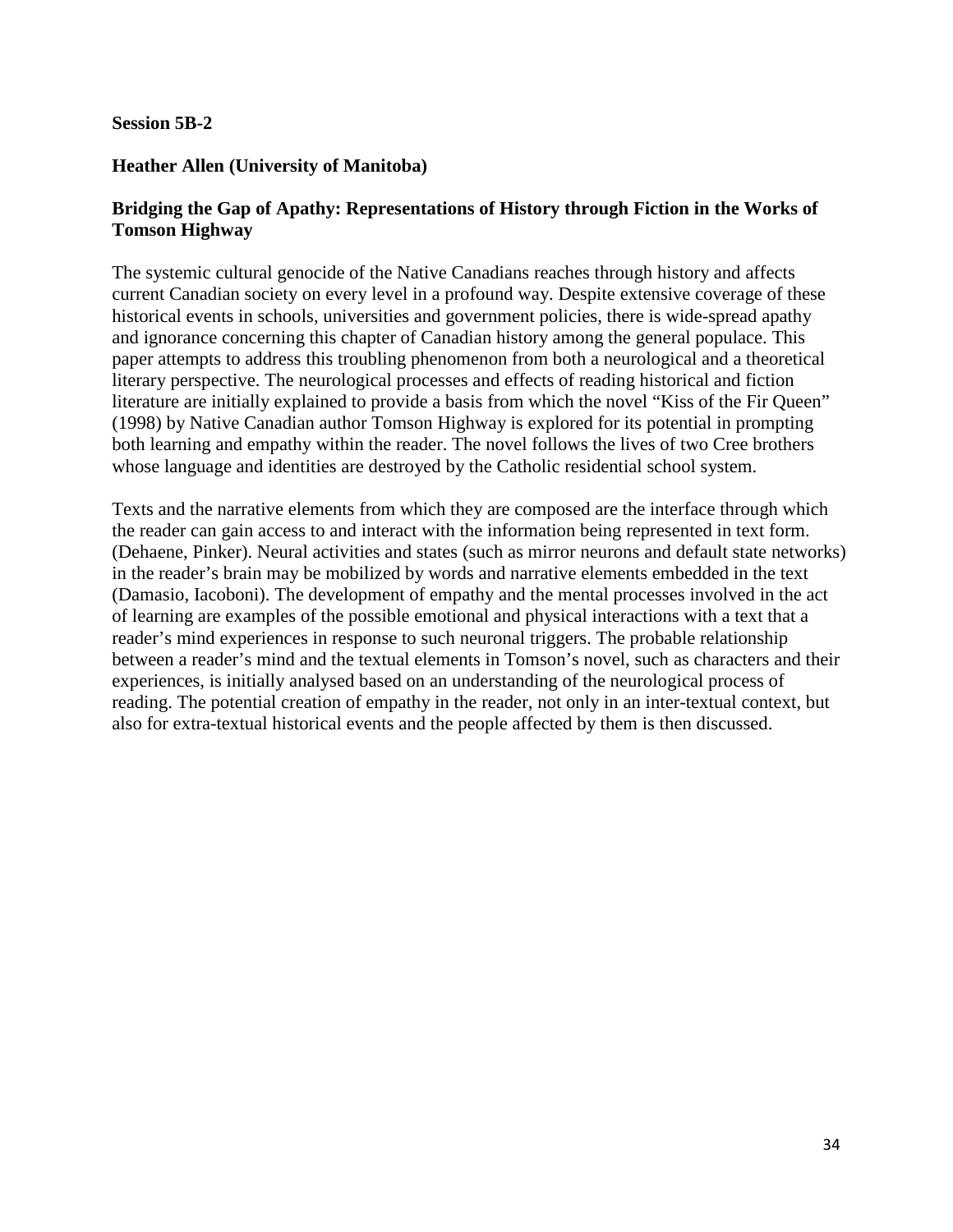#### **Session 5B-3**

# **Evan Bowness (University of Manitoba) & Amelia Curran (Carleton University)**

## **Racialized Policing in Winnipeg: A Critical Discourse Analysis of Online Comments**

The tension in the already strained relationship between members of racialized groups and the police in Winnipeg increased during the summer of 2008 with the tasering death of Michael Langan, a young Métis. Garnering significant media attention, a flurry of online items reporting this event and space for readers to voice their reactions, emerged. This paper critically examines the ways public commentaries construct the events, the police, racialized groups and their members, and the nature of the relationship between them and state institutions such as policing. Using discourse analysis, we explore subtleties in the dynamics of racism, racial privilege, and other pervasive inequities. As such, our main research questions are: 1) what characterizes these discourses? 2) how do posters engage in racialization, or the social construction of 'race,' and other forms of 'Othering' and social exclusion? and 3) what can these discourses tell us about power relations in society? In addressing these questions, we analyze how these discourses are being used to secure positions of dominance in the complex social struggle between racialized groups, and explore how Langan becomes constructed as both a criminalized and racialized subject.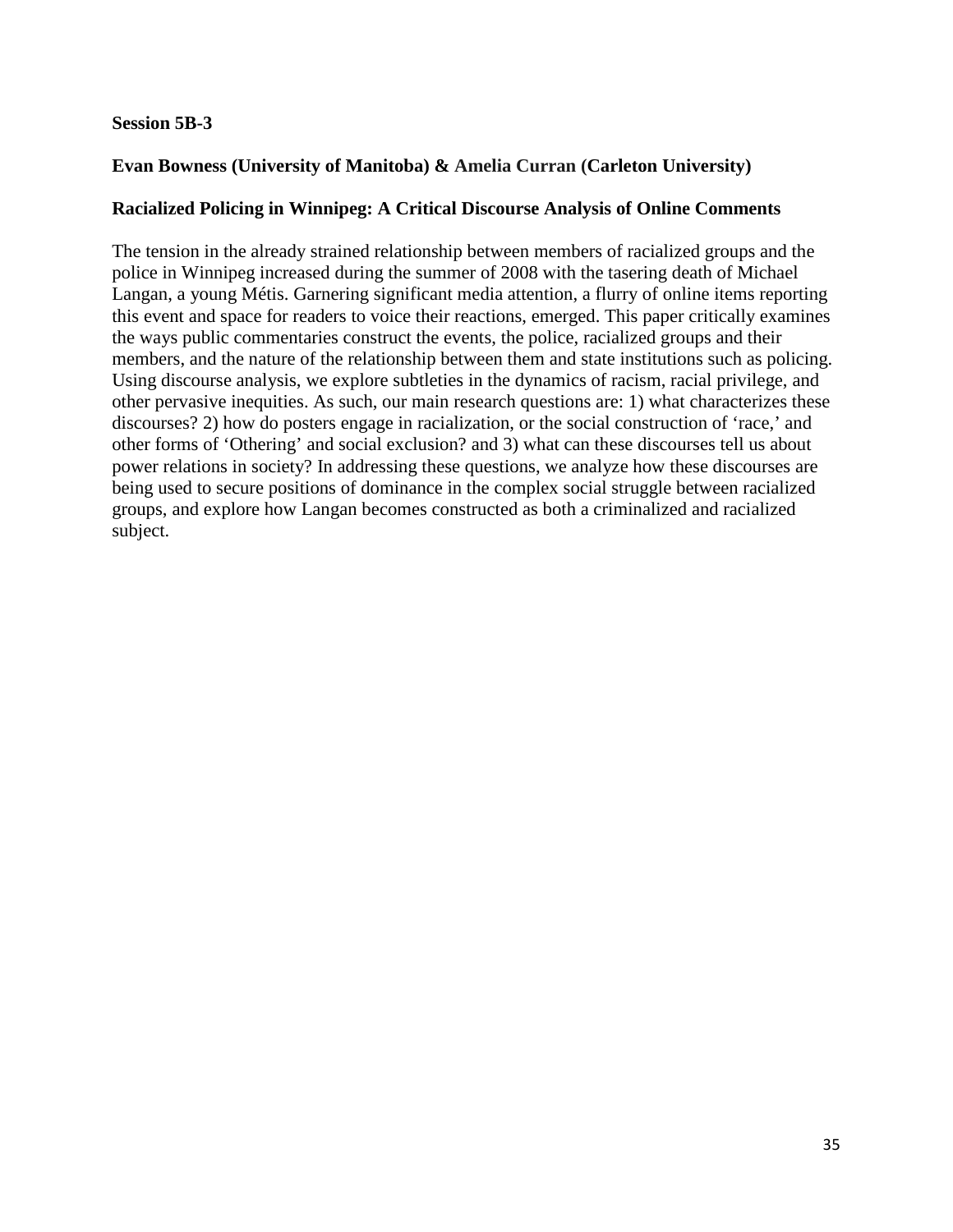## **Session 5C-1**

# **Reeta Kangas, MA, MPhil (University of Turku)**

# **Hitler's Dogs: Animal Symbolism in Soviet Political Cartoons of the "Great Patriotic War", 1941–1945**

This paper seeks to illuminate how the enemy was represented in Soviet visual propaganda. In wartime propaganda enemies are often dehumanised by representing them as animals in order to negate the moral inhibitions about killing. During the "Great Patriotic War," as the war between Germany and the Soviet Union in 1941–1945 is called in Russian, Soviet political cartoons depicted the Axis in animal disguise. Looking at animal symbolism in wartime Soviet political cartoons helps us to understand how by portraying the enemy as an animal, the Soviet propaganda machine framed the conflict and communicated the Soviet view on it to the population. The animal symbols in use sprung from the cultural context in which the cartoons were produced. In this they reference to the Russian language, literal tradition, and history.

This paper uses the Soviet cartoonist trio Kukryniksy's work published in the Communist newspaper Pravda during 1941–1945 to examine the ways in which animal symbolism was used to dehumanise and belittle the enemy in order to create a semblance of an unworthy enemy and a war that the Soviet Union was winning. More specifically it analyses how animal symbolism was used to depict different characteristics of the enemy, and how these symbols echoed the artists' cultural background. For example, Kukryniksy made references to Krylov's fables, Gogol's stories, Russian proverbs, and even religious allusions. More generally, the purpose of this paper is to map out how animal symbolism and political cartoons are used as wartime propaganda.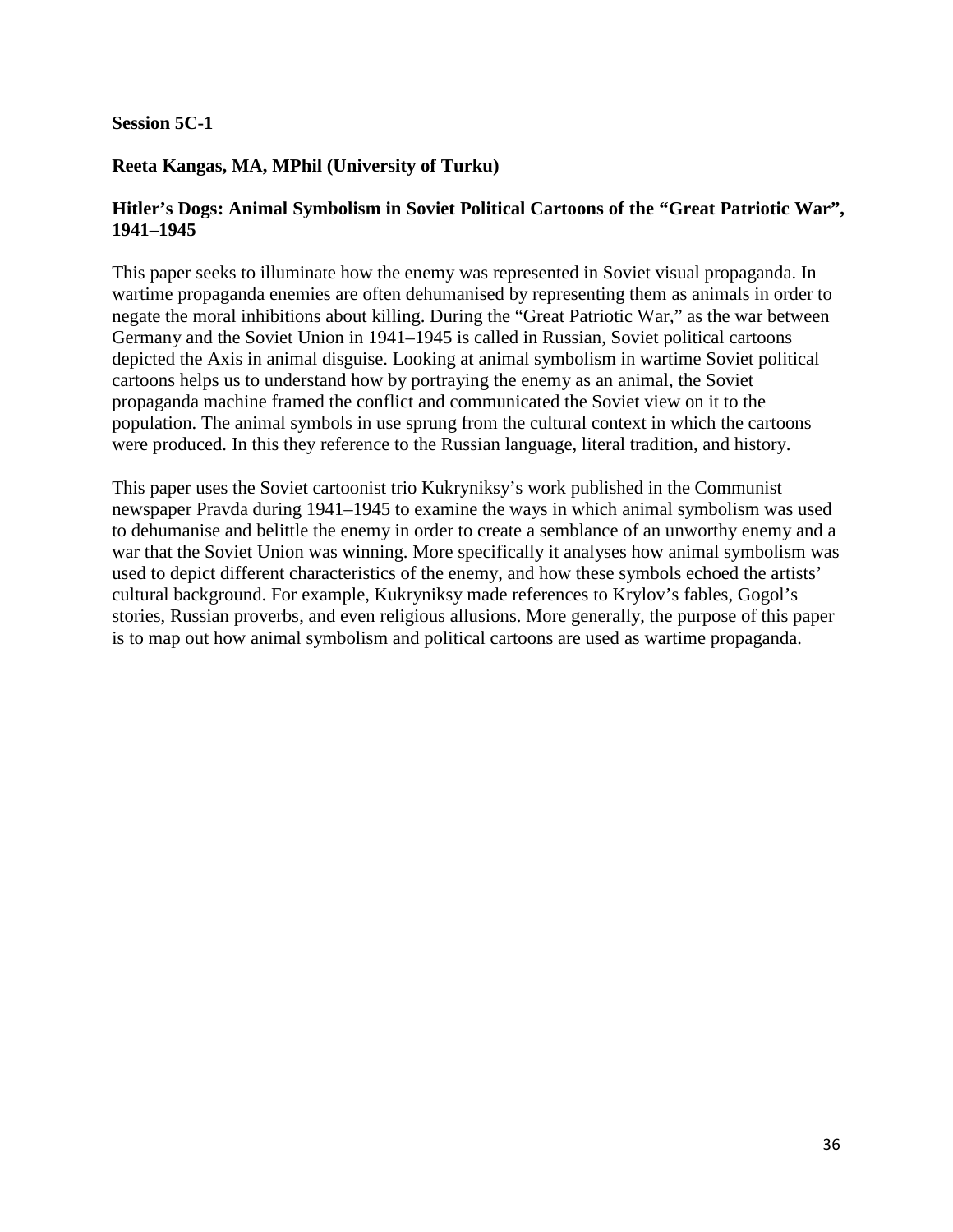## **Session 5C-2**

## **Elena Baraban (University of Manitoba)**

# **The Film Front: The First Soviet Films of the Cold War**

In the past two decades, scholars have used increased access to archival sources in Eastern and Central Europe to re-evaluate the Cold War. Much of this material concerns history of Soviet film-making. In my paper, I consider how the Cold War has changed the nature of the relationship between Soviet cinema and Hollywood from that of cooperation to antagonism and shaped the representation of the former allies in Soviet war films of 1945-1953. I am particularly interested in examining how representation of WWII changed during the Cold War and how it intersected with categories such as class, race, ethnicity, and ideology. Specifically, one of the research questions in my analysis of Soviet war films of the end of the 1940s and early 1950s concerns how representations of the Nazi, the British, and the Americans change in comparison to those found in wartime films. The material for this paper includes films such as Grigory Alexandrov's *Meeting on the Elbe River* (1949), *They Have Motherland* (1949) directed by Vladimir Legoshin and Alexander Mikhailovich, and Mikhail Romm's *Secret Mission* (1950). Drawing on archival research, the proposed examination of the aforementioned films is informed by cultural studies theoretical framework. The paper is part of ongoing research project on representations of WWII in Soviet cinema.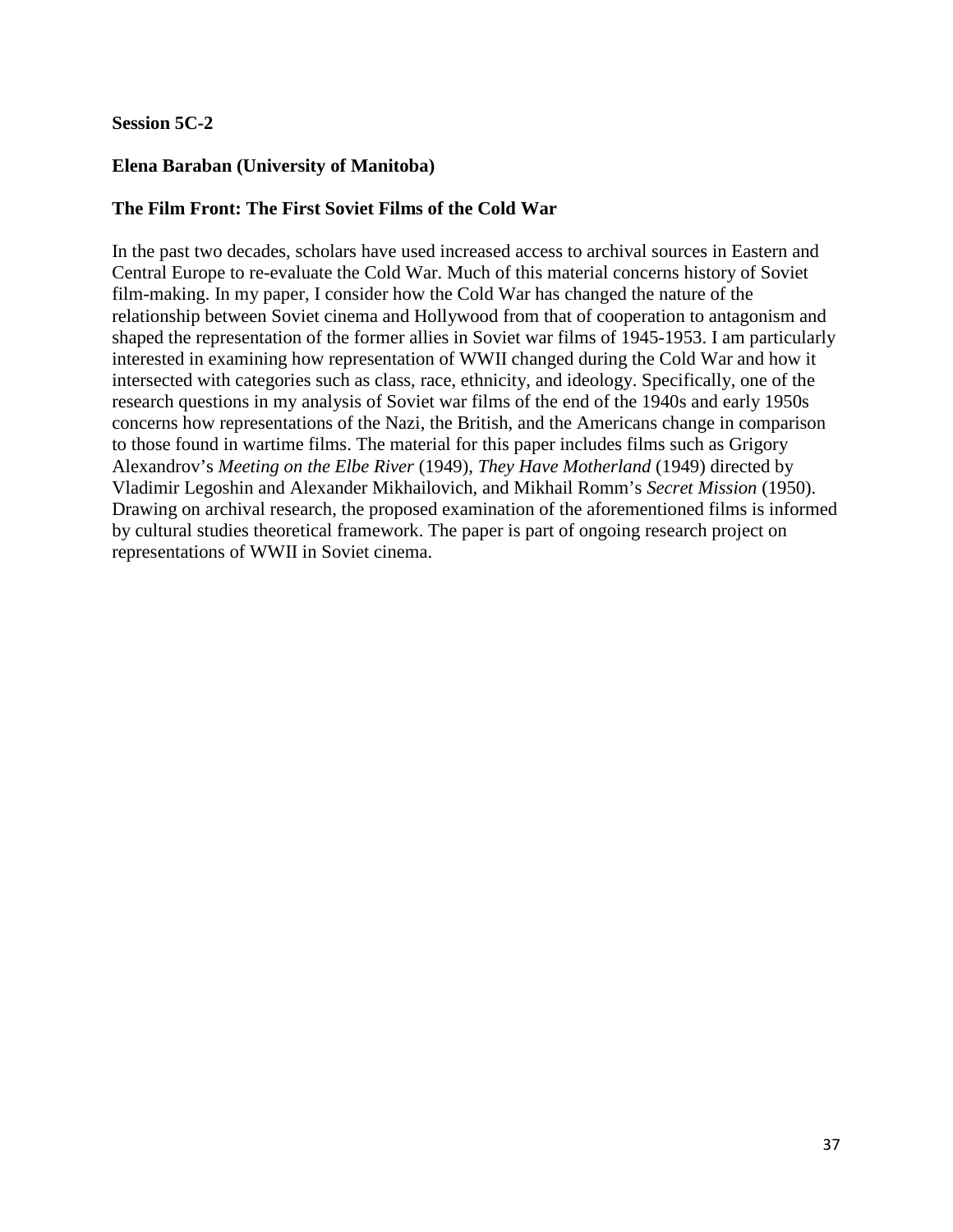## **Session 5C-3**

# **Tatjana Schell (North Dakota State University)**

#### **A Ball Game: On Bouncing Between Accuracy and Fluency in Translation**

This presentation is focused on my experience translating taped interviews from German into English for an on-going volunteer project for the American Historical Society of Germans from Russia (AHSGR). The tapes represent a great historic value because of the first-hand information provided by interviewees about their life experience as members of the ethnic German community in Soviet Union around World War II when they were persecuted against because of their ethnic heritage. The tapes, recorded in the early 1990s in Germany, feature personal accounts and information that would otherwise be unknown to the large public outside of the former Soviet Union, and are therefore important to be granted access to through English translation which can then be made available through the means of AHSGR.

I focus on discussing the considerations of the audience and the fluency during the translation work. What makes a more successful translation of such historic accounts? Does it depend on how accurate the translated text is in reflecting the content of the original one? Or, is it more important that your target audience will have a better understanding of it? Furthermore, I will discuss my understanding of my role in this project. Besides being a translator, I am also an active mediator between two distinctly different cultures -- the one of the interviewees and the one of the U.S. American readers of the translated text. Therefore, this notion has to be taken into consideration when determining the progress and the outcomes of the translation work.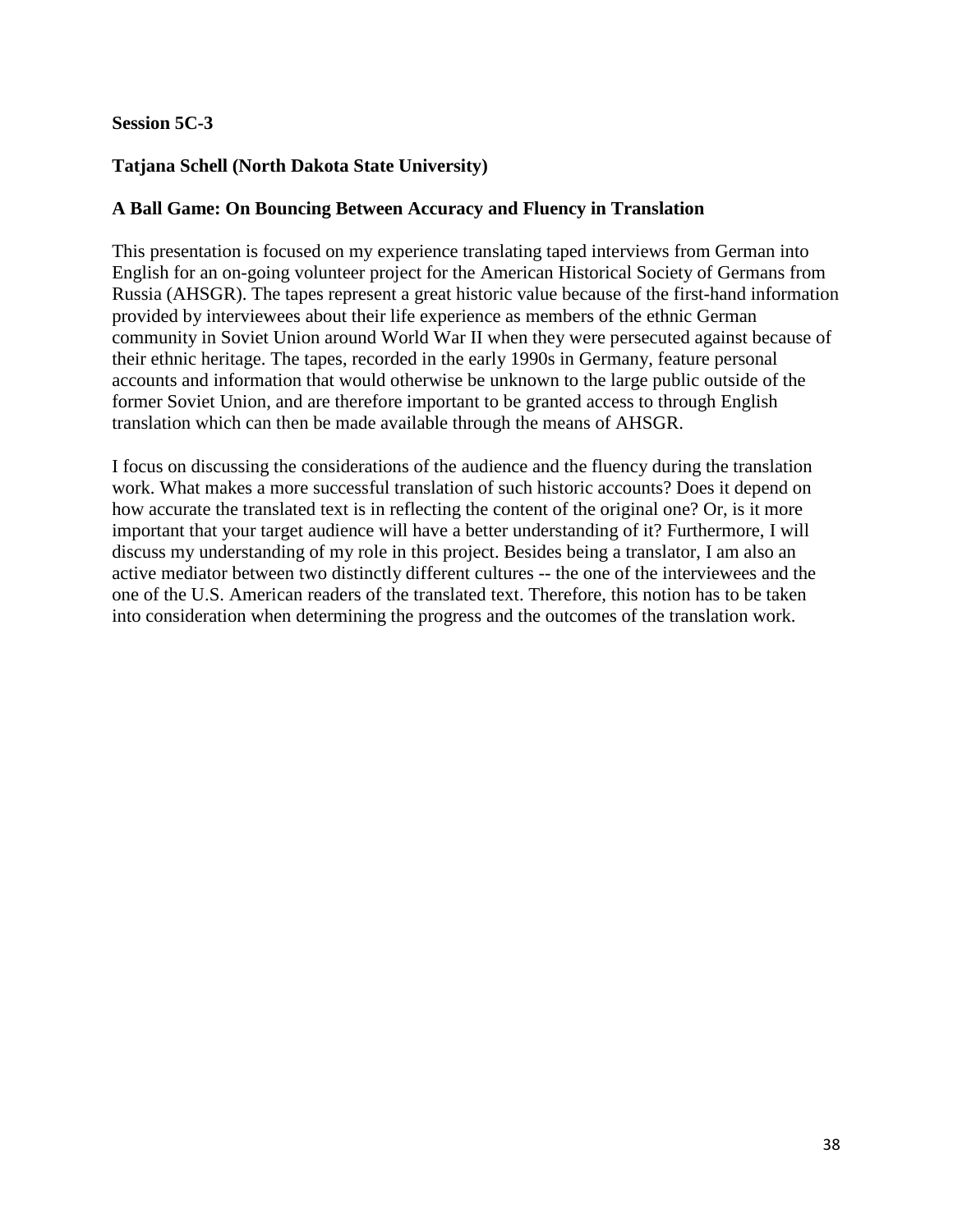#### **Session 6A-1**

# **Mark Meuwese (University of Winnipeg)**

# **Trans-Atlantic and Local Memories of Dutch Colonial Violence: Remembering Kieft's War in New Netherland**

From 1640 until 1645 a bloody conflict raged between European colonists and Algonquianspeaking Indigenous peoples in the Dutch colony of New Netherland in North America. This conflict has come to be known as Kieft's War, after the Dutch governor who most historians have held responsible for the outbreak of the frontier war. Because New Netherland was a Dutch colony, Kieft's War has mostly been ignored in the Anglo-centric historiography of colonial North America. At the same time, Kieft's War has been remembermaed in various ways on both sides of the Atlantic. In the seventeenth-century Dutch Republic, Kieft's War was presented as an unnecessary conflict brought on by the authoritarian governor that devastated the lives and possessions of many Dutch colonists. After the English conquest of New Netherland in 1664, Kieft's War was conveniently forgotten in the Netherlands until historians re-discovered the Dutch colony in North America in the second half of the twentieth century. In the context of Dutch decolonization Kieft's War was depicted as a shameful episode that demonstrated the moral shortcomings of Dutch colonial officials. Meanwhile in North America, Kieft's War was remembered as an intensely local frontier conflict. During the eighteenth and nineteenth centuries, local histories and legends were constructed that highlighted the victimization of European settlers, especially women and children. During the late twentieth century, as New Netherland was imagined inside and outside academic circles as a multicultural and religiously tolerant colony in opposition to the repressive Puritan New England colonies, Kieft's War became the unusual setting for several works of historical fiction. By comparing the trans-Atlantic and local memories of Kieft's War this paper demonstrates that almost all stories are concerned about the fate of the European settlers. The memories of Kieft's War remain remarkably silent on the impact of Dutch colonial violence on the Algonquian peoples of New Netherland.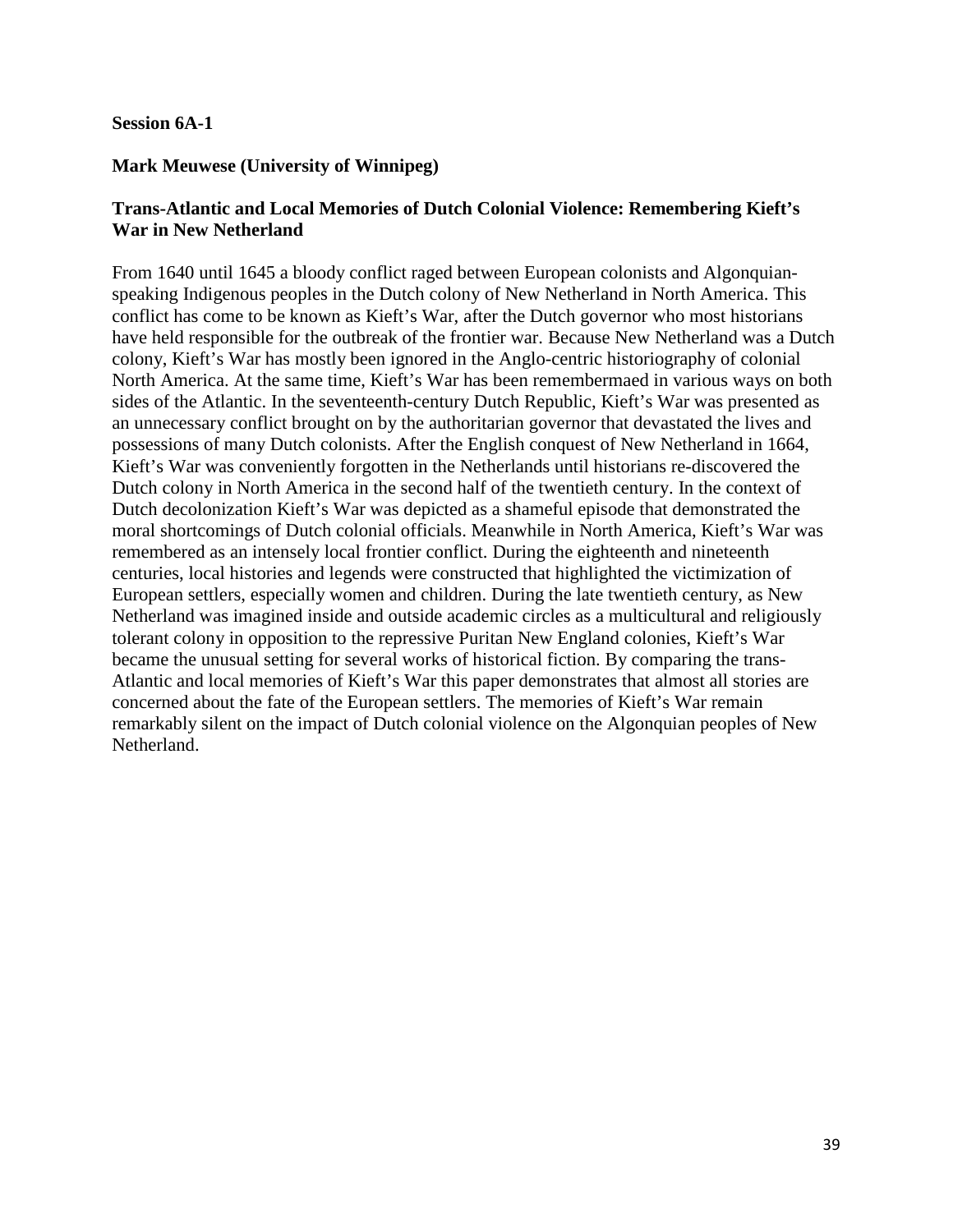## **Session 6A-2**

# **Myroslav Shkandrij (University of Manitoba)**

#### **Unrepenting Hearts: Ukrainian Nationalism in the 1930s.**

The paper will examine how the cult of strength was expressed in both the political writings and literature produced by major cultural figures close to the Organization of Ukrainian Nationalists (OUN). It will offer an explanation of why this cult developed and how it evolved.

The paper makes the wider argument that within the typology of nationalisms the OUN represented only one particular version. The paper also links the ideology of the OUN with the myth of rebirth or renewal (*palingenesis*) that was a typical feature of modernism in the first half of the twentieth century.

The presentation is based on a study of the OUN's politics and literature that I am completing and which examines the underlying myths that drove the movement and made it attractive to a wide public. The subject of the OUN is now hotly debated in some scholarly circles. Some of these discussants show little awareness of the context in which the movement arose. Very few scholars draw on the movement's literature, which played an important role in mobilizing support. My approach represents an attempt to contextualize the movement by indicating its roots in the political and cultural atmosphere of the interwar period, and by indicating its links to broader "myths" or structures of thought and feeling.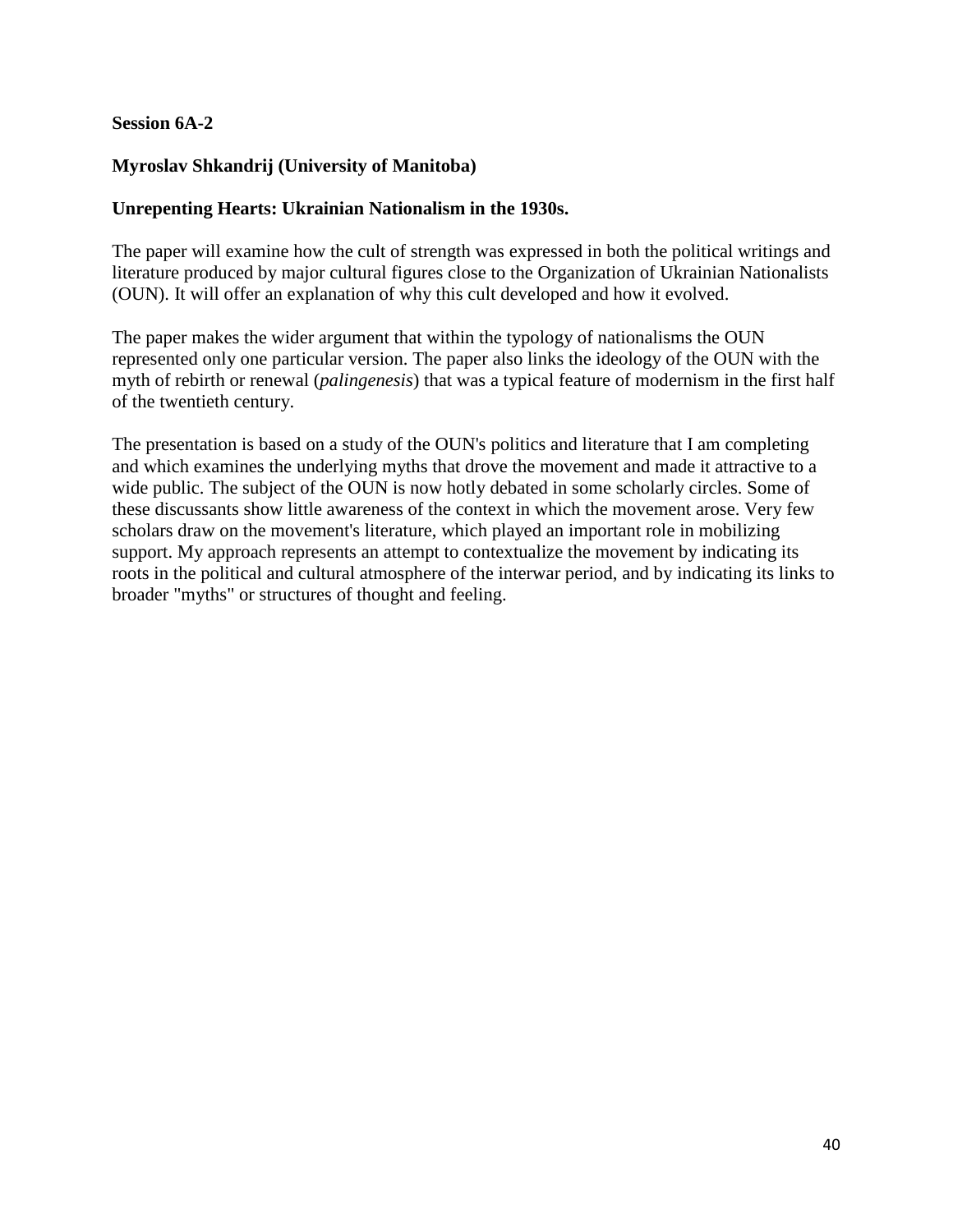#### **Session 6B-1**

# **Candida Rifkind (University of Winnipeg)**

# **Memory and Black Visuality in Ho Che Anderson's** *King*

This paper begins with the premise that long-form comics have become a privileged medium for the representation of human rights atrocities. Art Spiegelman's landmark 1986 animal fable of the Holocaust, *Maus*, opened up terrain since traveled by cartoonists dealing with historical and contemporary conflicts, such as Joe Sacco's comics journalism in *Palestine*, Marjane Satrapi's autobiographical comic of the Iranian revolution, *Persepolis*, and Jean-Philippe Stassen's *Deogratias: A Tale of Rwanda*. As a medium, comics' unique hybrid of visual-verbal representations allows cartoonists to witness, narrate, and visualize conflicts and atrocities in ways that unfold all possible meanings of the word "graphic."

In this paper, I explore the intersections between violent atrocity and peaceful resistance, distant past and more recent present in Ho Che Anderson's experimental comics biography of Martin Luther King, Jr., *King* (Complete Ed. 2010). In this landmark work of "critical Black memory" (Leigh Raiford), Anderson uses an expressionistic aesthetic to tell a realistic story, narrating the political and personal experiences of Martin Luther King, Jr. in visual sequences that echo the troubled American sensibilities of film noir. I focus here on the thirteen-page March on Washington sequence at the end of volume II, in which Anderson mixes comics sequences of King and his supporters with archival photographs of lynchings and Klansmen to reconstruct a critical memory of this historic day within the field of Black visuality.

I analyze two key representational strategies Anderson mobilizes in this sequence: the visual motif of the March on Washington political button, which serves as the "punctum" (Roland Barthes) that both punctuates and punctures the sequence; and, the verbal text of King's "I Have a Dream" speech that Anderson reproduces visually to reflect its "integrative rhetoric" (Mark Vail). I argue that this visual-verbal expressionism demonstrates the unique possibilities of comics to, on the one hand, reproduce images as documents of historic atrocities and signs of collective memory and, on the other hand, interrupt and disrupt these images in order to represent that history as a critical part of the present.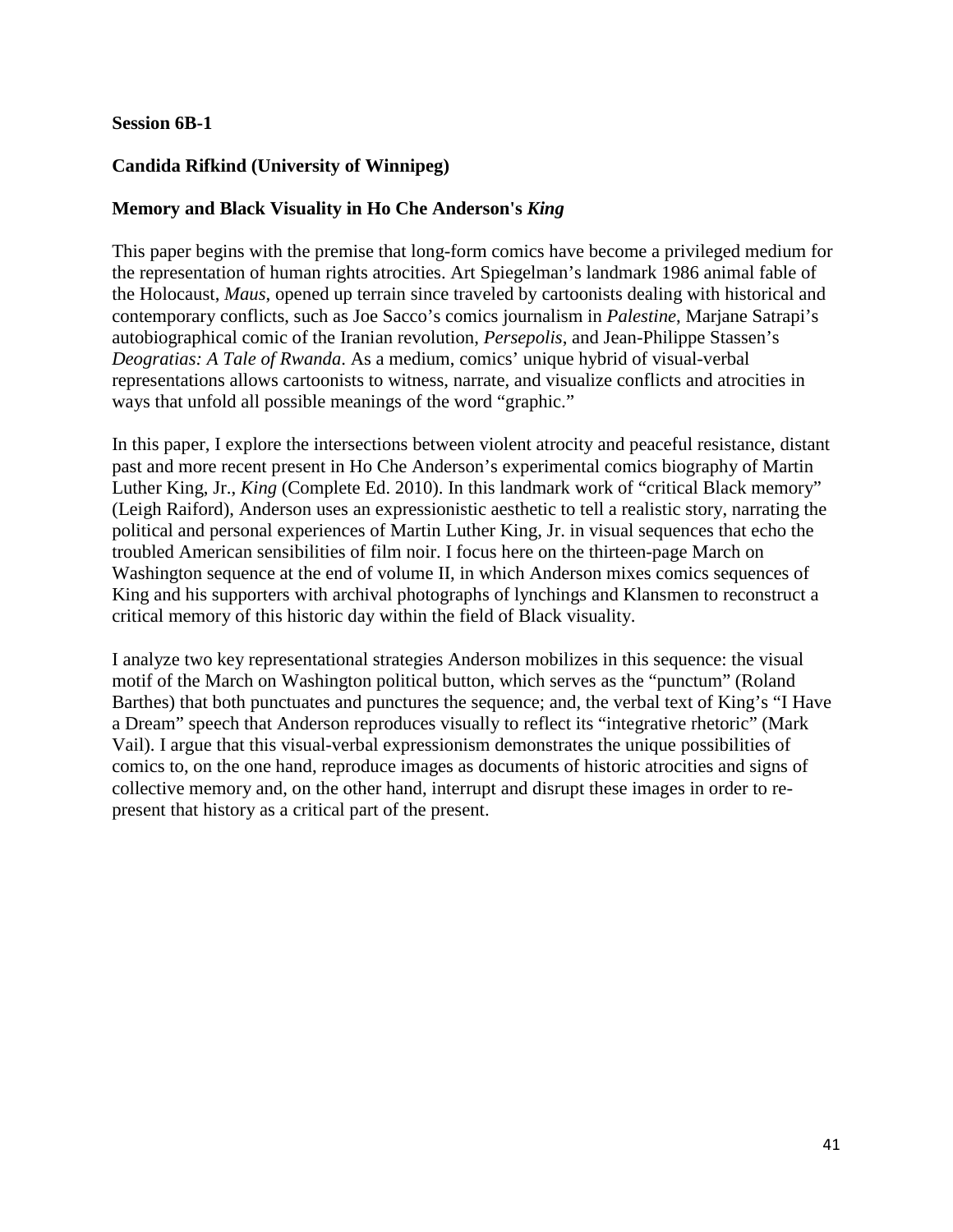## **Session 6B-2**

# **Josina Robb (University of Winnipeg)**

# **Navigating the Architecture of Occupation in Joe Sacco's Palestine**

This paper performs a close reading of Joe Sacco's nine-part comic book series *Palestine* (1993- 5). The narrative follows the autographic avatar Joe during his two-month journey through Israel and the Palestinian Territories. In a growing body of paratextual material, Sacco has given the term 'comics journalism' through which to read his work. Indeed, the series forms a hybrid text that draws from journalistic practices, the conventions of alternative comics, and the generic structures of travel writing. I connect Joe's 'self-discovery' during his trip to the graphic embodiment of the Palestinian experience on which this identity depends. I argue that the dynamics of encounter and testimony call forth intra- and meta-textual interpretations of the conflict that ultimately leave the reader in a position of bearing witness.

Sacco's interrogation of whose life matters and how lives can be represented is achieved by radically shifting points of view from embodied and disembodied positions within the space Joe travels. Dense and textured drawings show a frontier scenario where makeshift boundaries and border synonyms are contested and unstable. I use research done by Eyal Weizman (2007) to interpret Sacco's graphic representation of the 'politics of verticality' and 'elastic geography.' Sacco's portrayal of life in the refugee camps of the Gaza Strip show the camp as the site of the civil – rather than its exception – in a war of separation, occupation and displacement. Here, my reading is informed by Saskia Sassen's articulation of 'citiness' as being at once the civil and the ungovernable, and thus a weak regime capable of confronting an asymmetrical power (2010).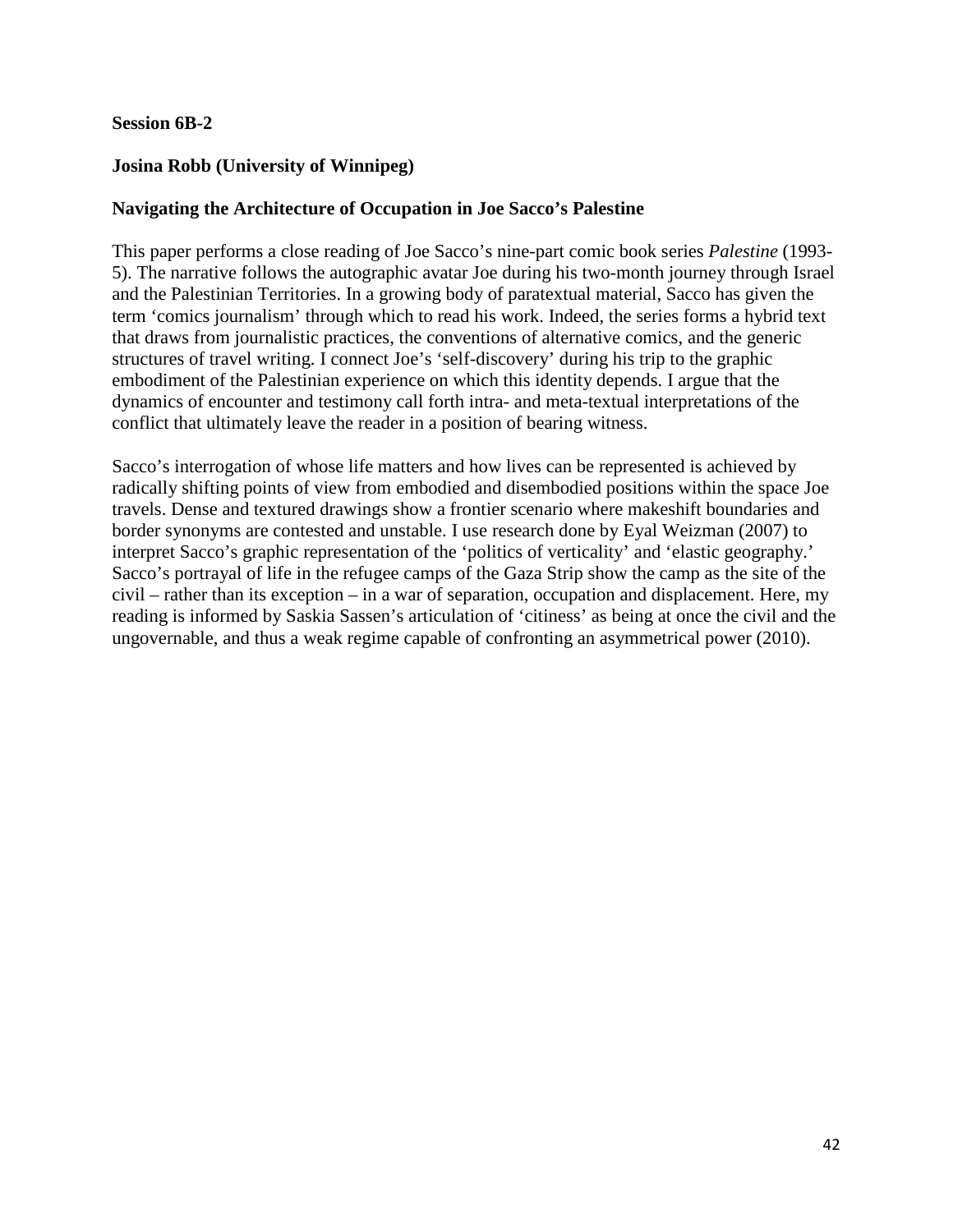## **Session 7A-1**

## **Amy Freier (Queen's University)**

#### **Holocaust Humour: When Commemoration Meets the Comedic**

In his book *Inferior Religions*, Wyndham Lewis writes that "laughter is the representative of tragedy, when tragedy is away." I use this dictum as a jumping off point for my consideration of humorous representations that employ the Holocaust as a foundation for laughter, and these representations' significance to the commemorative process. Owing to the inclusion of Holocaust humour in mainstream representations, we can ask ourselves: is the tragedy of the Holocaust "away"? And further, is humour ever an appropriate representative mode or laughter an appropriate response when the Holocaust is involved? Examples to be discussed include *Downfall Hitler*, a popular internet meme; "The Survivor," an episode from *Curb Your Enthusiasm*; and the Shalom Auslander's new book, *Hope: A Tragedy*. These examples not only call into question the forms we should use to address the Holocaust, but also how we act when confronted with its various representations. Drawing on Terrence Des Pres' "Holocaust Laughter?" and Hayden White's "Historical Emplottment and the Problem of Truth," both of which meditate on the use of the comedic form in relation to the Holocaust, this paper will focus on the issues of laughter and the body's posture when confronted with such humour. I consider what happens when Des Pres' third tenet of holocaust discourse – "the Holocaust shall be approached as a solemn or even a sacred event, with a seriousness admitting no response that might obscure its enormity or dishonour its dead" - is broken. I ask: what is gained or lost when an atrocity, such as the Holocaust, is publicly satirized? And finally, what do the creation of these representations and our reactions to them signify with respect to the historical and commemorative process?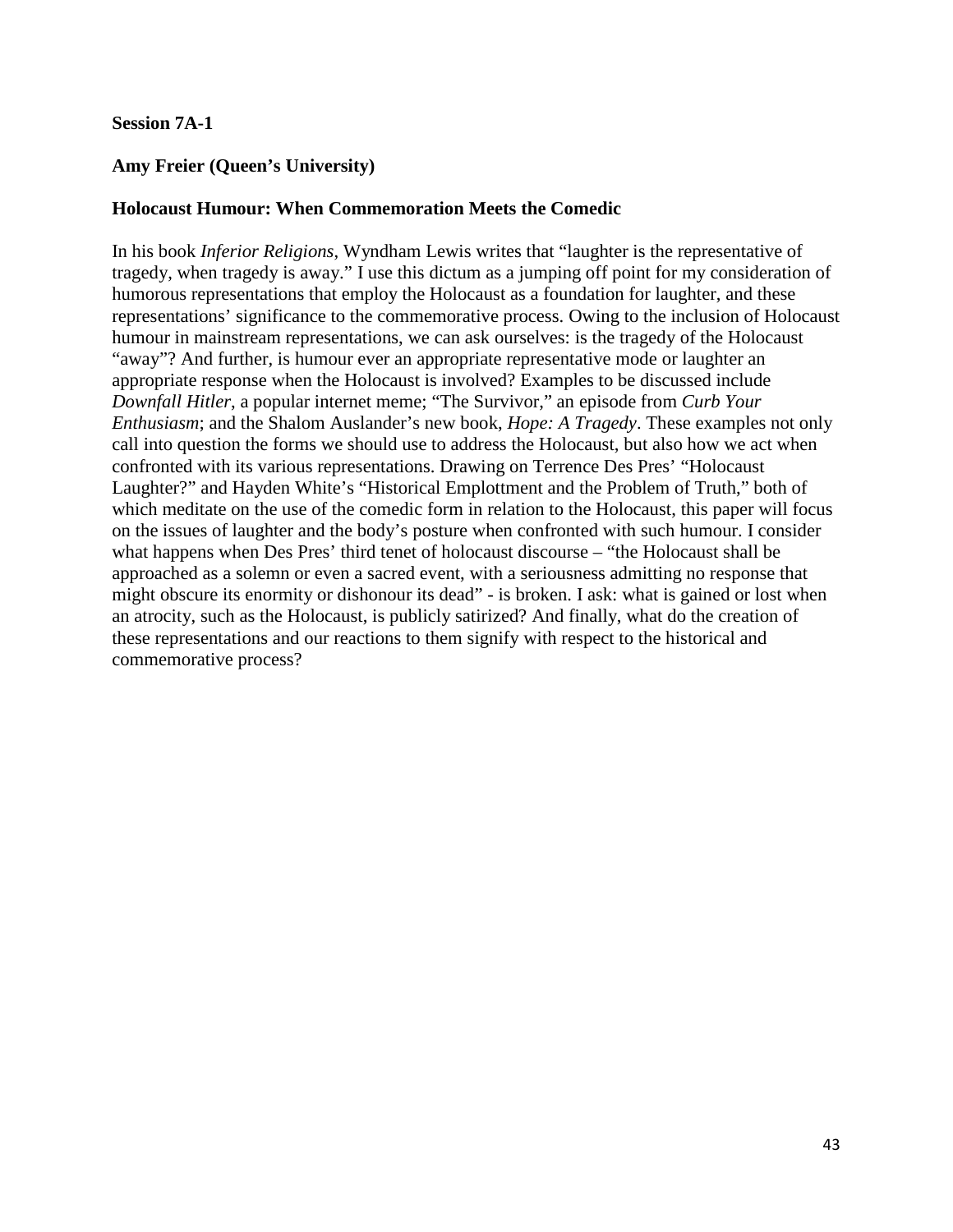## **Session 7A-2**

## **Adam Muller (University of Manitoba)**

#### **Laughter in the Face of Death: Humour and the Holocaust**

This paper engages critically with a number of different representations that attempt to reframe the Holocaust comedically, and asks whether or not Hayden White was correct when he asserted that the horrific essence of the events comprising the Nazi genocide may not legitimately be given a comic emplotment. There is a significant difference between laughing at Nazism and laughing at genocide. In drawing it out, I will make reference to works of wartime propaganda such as Charlie Chaplin's *The Great Dictator* (1940) and the Oscar-winning cartoon *Der Fuehrer's Face* (1943), as well as later works including the television series *Hogan's Heroes* (1965-71) and Mel Brooks' *The Producers* (1968). I will argue that these relatively early representations, which laugh at Nazism and for the most part go nowhere near the Holocaust, are ritual productions whose moral and political efficacy remains crucially linked to their generation of what the anthropologist Mary Douglas has termed "symbolic pollution." Importantly distinct from these earlier comedies are more recent attempts to represent the Holocaust in ways capable of sustaining laughter. Amongst these attempts I will identify two (more and less morally pernicious) representational types, distinguishable from one another teleologically. A paradigmatic token of the latter is Roberto Benigni's 1997 film *Life is Beautiful*, a work whose failings have been generally acknowledged even asits wider ambitions remain morally legitimate.

The two wholly pernicious representations I wish to discuss are the 2009 "Germany Issue" of *Heeb*, a periodical by and for young, hip, urban Jewish readers, and the website *Hipster Hitler*. Specifically, I will examine problems inherent in *Heeb*'s article "That Oven Feelin'," which contains images of Roseanne Barr dressed as Hitler taking a tray full of charred "Jew cookies" out of the oven, as well as the issue's image and recipe for "The Final Solution German Chocolate Cake." I will also be offering criticisms of *Hipster Hitler*'s ironic reimagining (and commercial exploitation) of Hitler as a metropolitan slacker whose t-shirts bear titles such as "Death Camp for Cutie," and who possesses a love/hate relationship to "juice" (a play on "Jews"). What do such attempts to make us laugh tell us about ourselves at this particular point in our moral and social history? What do they suggest about our understanding of, and resources for dealing creatively with, the horrors of genocide.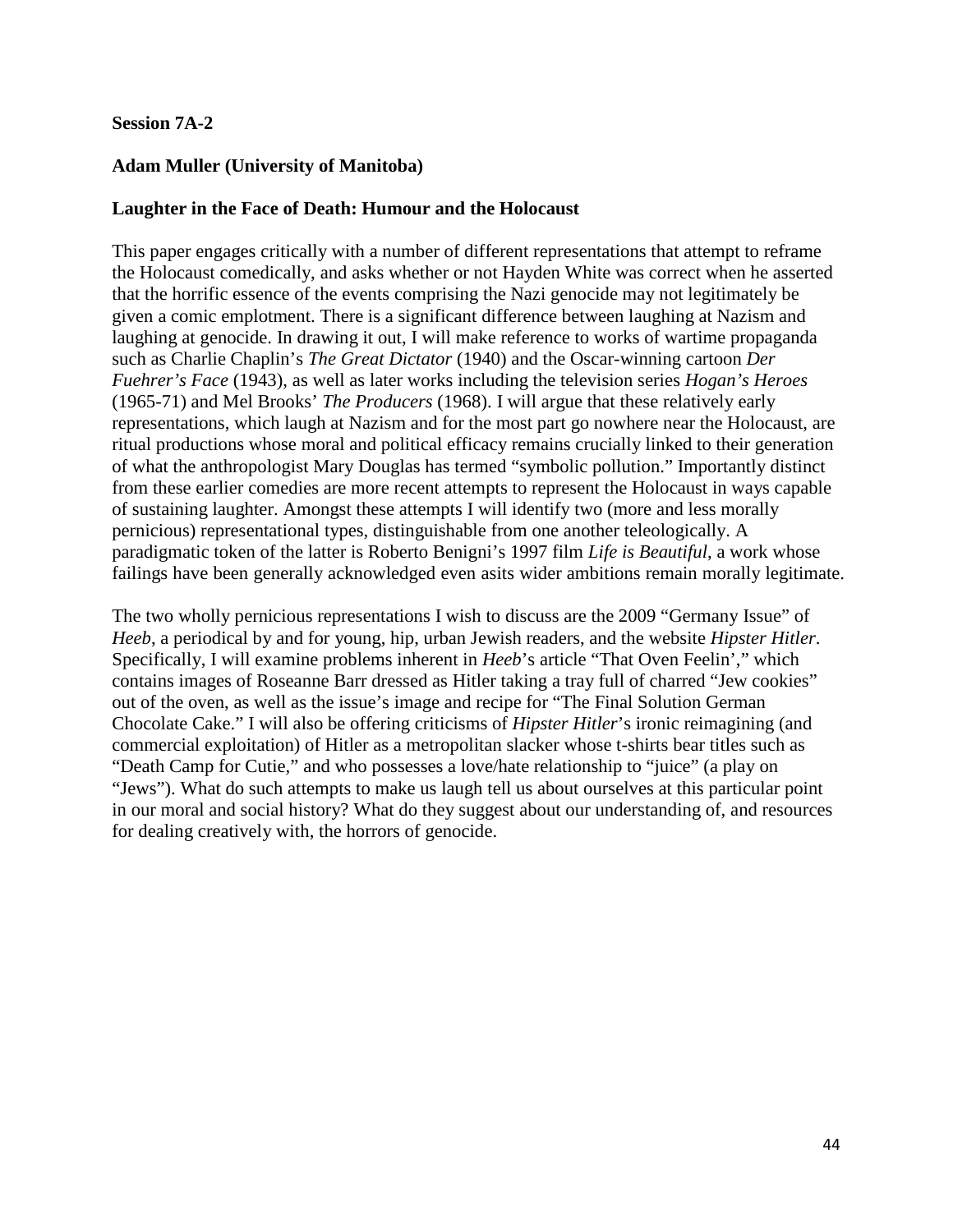## **Session 7A-3**

# **Holly McIndoe (Queen's University)**

#### **"One who lives": Strategic Exoticism and Subjectivity in Indra Sinha's** *Animal's People*

Indra Sinha's novel, *Animal's People* (2007)*,* is a fictionalisation of the events leading up to and following the 1984 Bhopal Disaster. I argue that, through its titular protagonist, the novel challenges and unsettles concepts of human rights based on an exclusionary logic that separates humans from animals. Using Kelly Oliver's theory of subjectivity which posits that a subject is constituted by the tension between subject position and subjectivity, I will show how Animal develops an alternative to the disempowering 'victim' subjectivity offered by an exclusively human community which argues for the recognition of human rights from within a human/animal binary. Instead, Animal's singular yet relational subjectivity emerges from his capacity to address and respond to his whole environment, while not being utterly subsumed within it. As this radical subjectivity emerges, Animal is able to consider the ethical qualities of a self in relation with a variety of singular beings.

The novel insists that Animal's subjectivity exists in relation the reader also. Positioning the reader in this way is part of the novel's critique of depoliticized consumers/readers' wilful ignorance, which is sanctioned by a globalised commodity culture. Using Graham Huggan's work on strategic exoticism, I will argue that, in order to combat both exoticist rhetoric and commodity fetishism, the novel breaks genre conventions, and elicits then thwarts a readerly desire for authenticity. Provoking sympathy and uncomfortable humour, the novel keeps us at a distance, preventing us from slipping into sentimentality and smoothing difference into sameness. It draws our attention to the way both readers and novel exist within a hierarchical environment where there are always vested interests at work, and where information is always mediated. Not only does the novel insinuate that this hierarchy is precarious, it also leaves us uncomfortable and unsure of our own complicity.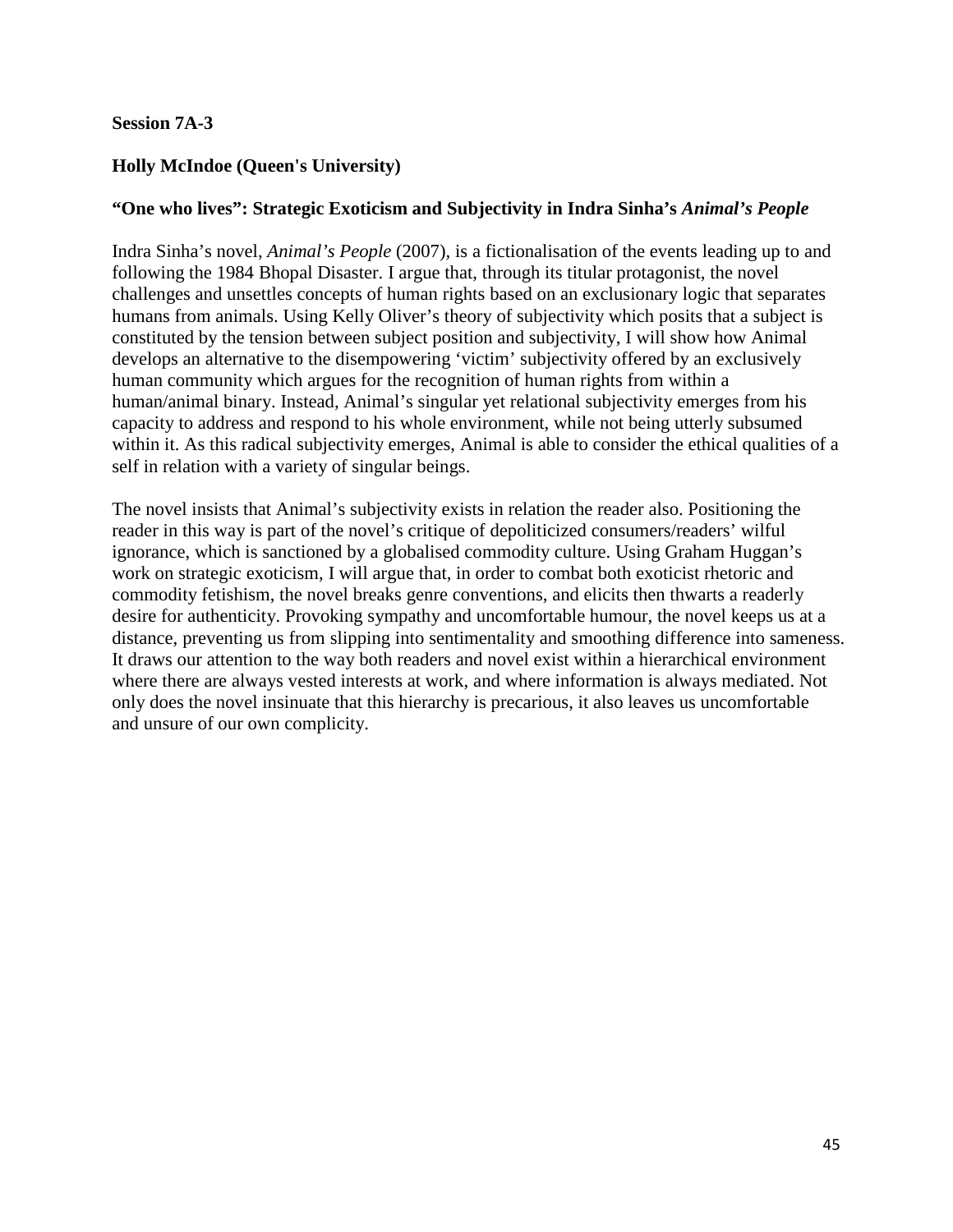## **Session 7B-1**

# **Armando Perla (Canadian Museum for Human Rights)**

#### **Language, Culture and Identity**

Canada is a multicultural society, where many communities have very distinct languages. These languages are pivotal in the construction and preserving of their cultures and identities. In Canada, French and English enjoy official status at the Federal level, at the provincial level in New Brunswick and at the territorial level in Nunavut, the North West Territories and the Yukon. At the same time more than 9 aboriginal languages enjoy official status in two of the territories combined. These communities and individuals have fought against oppression and discrimination to have their rights protected in the law and to make them a practical reality. Some of them have successfully introduced legislation to protect linguistic rights or have brought their cases to courts, where they have looked at having their rights restored.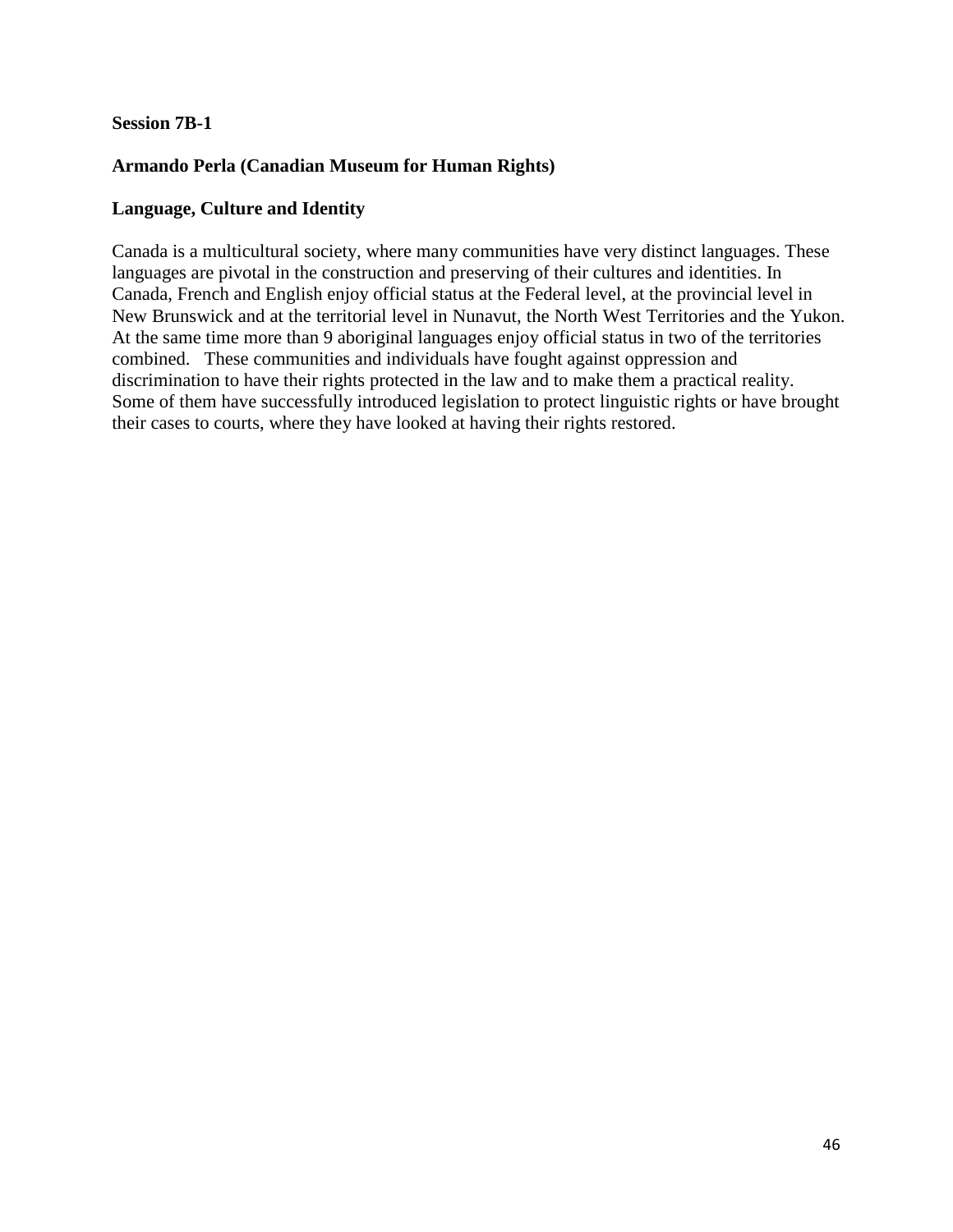#### **Session 7B-2**

# **Prathna Lor (Université de Montréal)**

## **Spatial Re-Imagination in Yvonne Vera's** *The Stone Virgins*

This paper examines the relationship between the mnemonics of trauma and space in Yvonne Vera's *The Stone Virgins*. This novel recounts pre- and post-independent Zimbabwe, as represented through two sisters, Nonceba and Thenjiwe, who, at the hands of a dissident soldier, suffer rape, mutilation, and, in the case of Thenjiwe, death. This paper proposes that Vera's poetics redefines spatiality as transitional repositories of cultural memory and resistance that also fuses itself with the psyche of the individual. Vera's novel dismantles the conceptualization of space as intransient, immutable, and immovable milieus, and, alternatively, demands the reimagining of space as fluid and dynamic locales, existing in-between conventional notions of spatial demarcations. Resistance and memory locates itself at corners, under archways, and between the thresholds of doorways. Vera calls this transient space *ekoneni*. These locales become infused with cultural and collective memory which, in turn, is interwoven in the psyche. Mnemonic saturation of the individual and the phenomenal environment construct transcultural, transhistorical, and a posthuman collective consciousness. This paper constructs itself through the theoretical framework of Deleuze and Guattari in order to understand Vera's conceptualizations of space and its aesthetics. Contrary to criticisms that resistance in poetic language is minute and unsubstantial, this paper argues that Vera's reconceptualization of conventional modes of spatial thought serves a cultural, pedagogical and poetic dimension which necessarily challenges the reevaluation of received structures of social space, affecting how we negotiate the terms of the self, the other, and the phenomenal world.